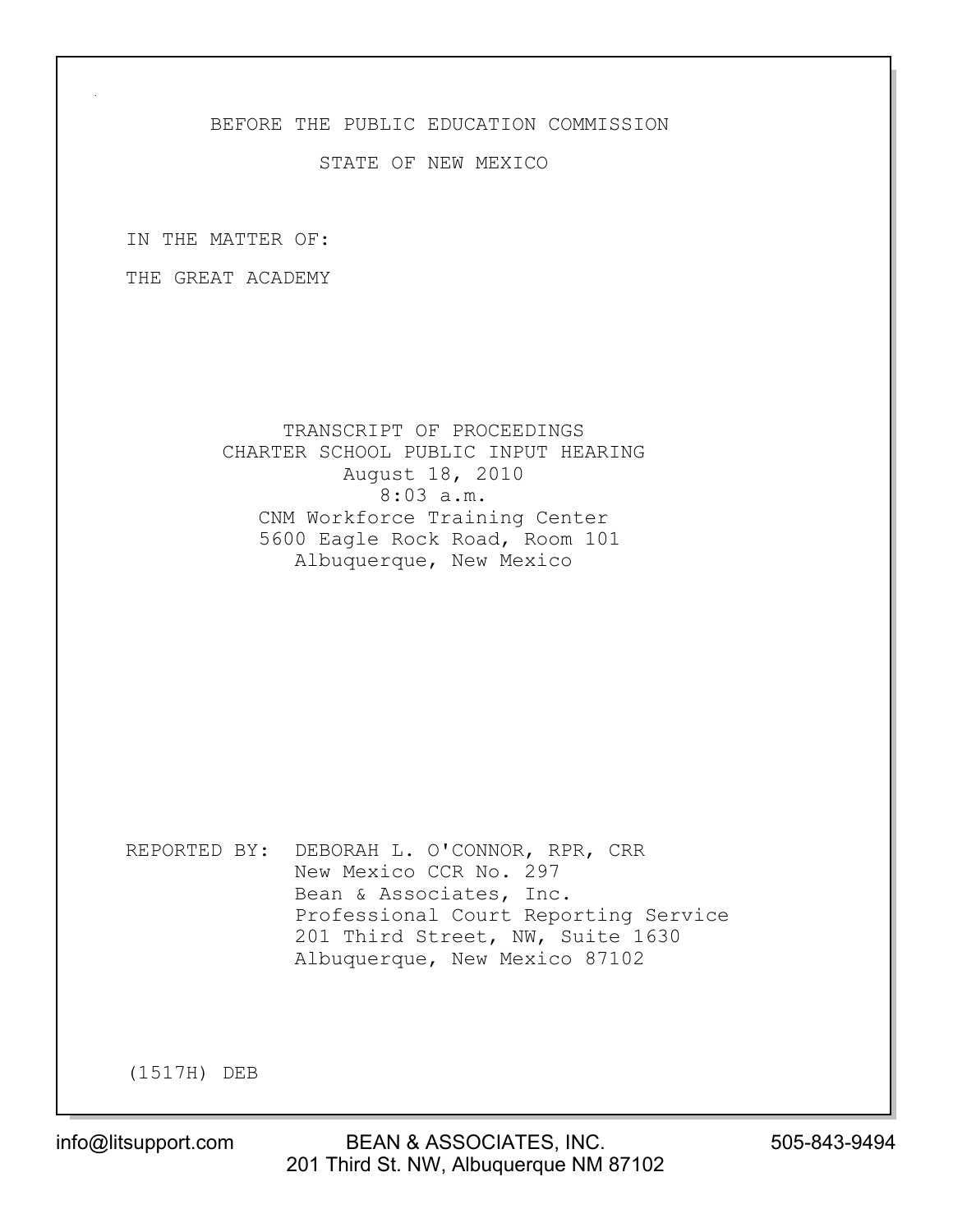|--|--|

| $\sim$         |                                                 | Page |
|----------------|-------------------------------------------------|------|
| $\mathbf 1$    | APPEARANCES                                     |      |
| $\mathbf{2}$   | COMMISSIONERS:                                  |      |
| 3              | Andrew Garrison, Chair<br>Vince Bergman         |      |
| $\overline{4}$ | Gene Gant<br>Carolyn Shearman                   |      |
| 5              | Kathryn Krivitzky<br>Millie Pogna               |      |
| $6\,$          | STAFF:                                          |      |
| $\overline{7}$ |                                                 |      |
| $8\,$          | Don Duran<br>Sam Obenshain<br>Michael C de Baca |      |
| $\mathsf 9$    | Marjorie Gillespie                              |      |
| 10             |                                                 |      |
| 11             |                                                 |      |
| 12             |                                                 |      |
| 13             |                                                 |      |
| 14             |                                                 |      |
| $15$           |                                                 |      |
| 16             |                                                 |      |
| $17$           |                                                 |      |
| $1\,8$         |                                                 |      |
| 19             |                                                 |      |
| $20$           |                                                 |      |
| 21             |                                                 |      |
| 22             |                                                 |      |
| 23             |                                                 |      |
| 24             |                                                 |      |
| 25             |                                                 |      |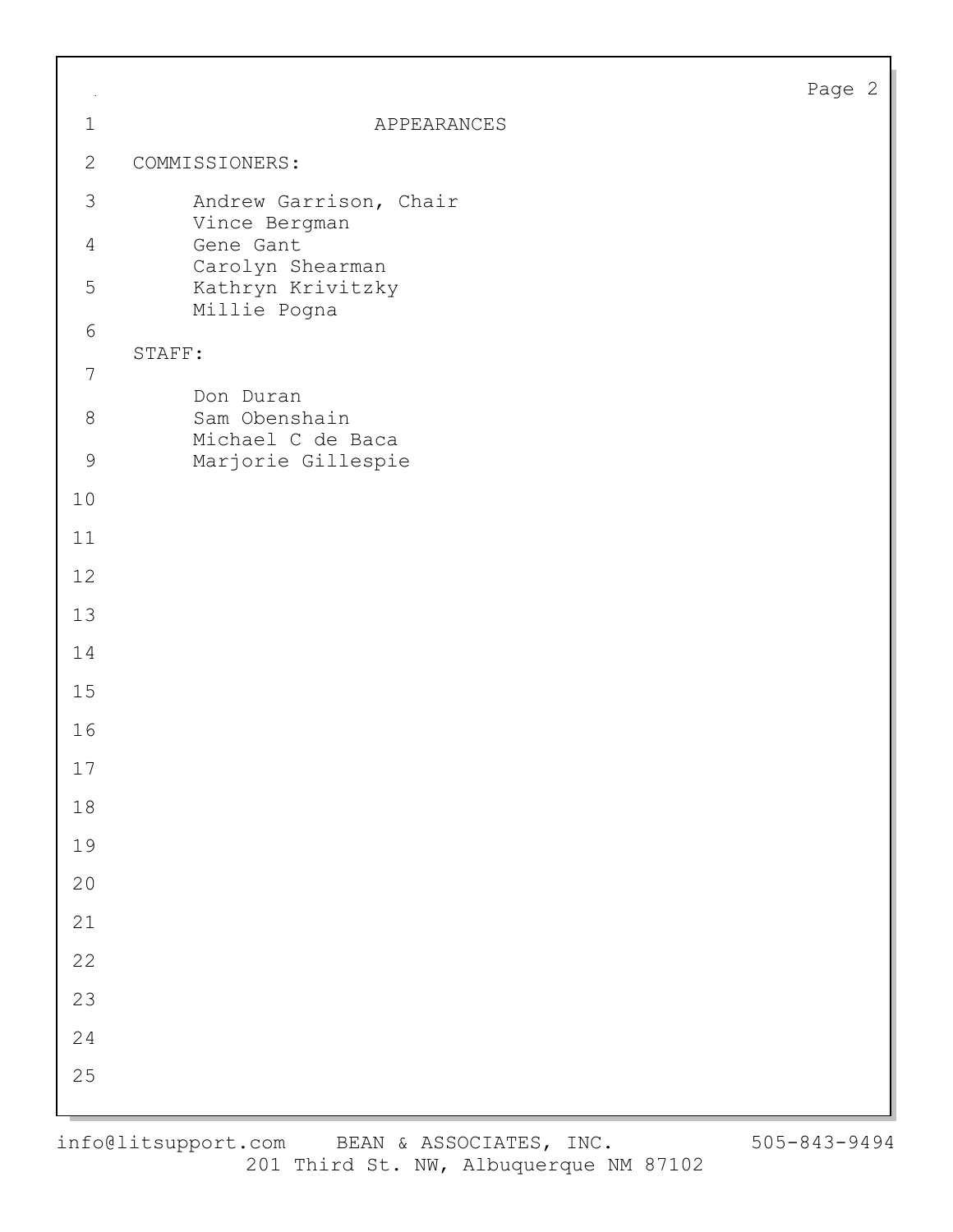Page 3 1 CHAIRMAN GARRISON: Good morning, 2 everyone. We're going to call this meeting to 3 order, the Public Education Commission, charter 4 school public input hearing, August 18, 2010. We'll 5 have Secretary Gant take roll. 6 MR. GANT: Commissioner Garrison. 7 CHAIRMAN GARRISON: Here. 8 MR. GANT: Commissioner Pogna. 9 MS. POGNA: Here. 10 MR. GANT: Commissioner Krivitzky. 11 MS. KRIVITZKY: Here. 12 MR. GANT: Commissioner Gant is here. 13 Commissioner Bergman. 14 MR. BERGMAN: Here. 15 MR. GANT: Commissioner Shearman. 16 MS. SHEARMAN: Here. 17 MR. GANT: The following commissioners are 18 not here: Commissioners Lopez, Price, Smith, and 19 Carr. 20 CHAIRMAN GARRISON: Thank you, Secretary. 21 We have our flags, so we're going to continue with 22 the pledge of allegiance and salute to the New 23 Mexico flag. 24 (Pledge of allegiance and salute took place.) 25 CHAIRMAN GARRISON: Item 4 on the agenda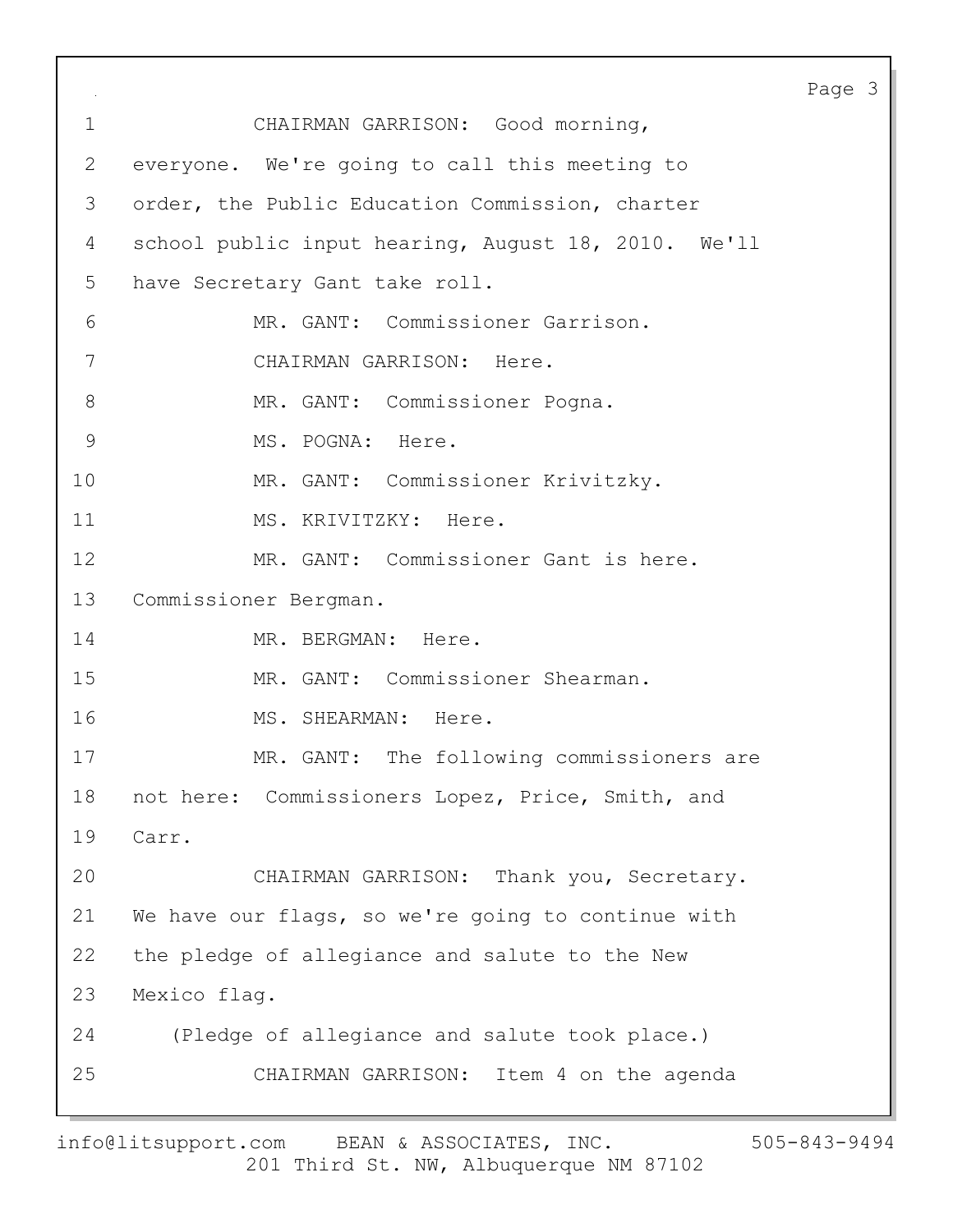1 is statement for hearing. Please bear with me. The 2 purpose of this hearing is to solicit both written 3 and oral input on the proposed charter. In 4 accordance with the charter schools act, the 5 commission shall receive applications for initial 6 chartering and renewals of charter for charter 7 schools that want to be chartered by the State and 8 approve or disapprove those charter applications.

9 In addition, the charter school act states 10 that the chartering authority shall hold at least 11 one public hearing in the school district in which 12 the charter school is proposed to be located to 13 obtain information and community input to assist in 14 its decision whether to grant a charter school 15 application. Community input may include written 16 and/or oral comments in favor of or in opposition to 17 the application from the applicant, the local 18 community, and for state chartered schools the local 19 school board and school district in whose geographic 20 boundaries the charter school is proposed to be 21 located.

22 The applicant at this time will be The 23 GREAT Academy. And at this time we would like to 24 hear from the applicant. Please, for the record 25 state the name of the school, the names of the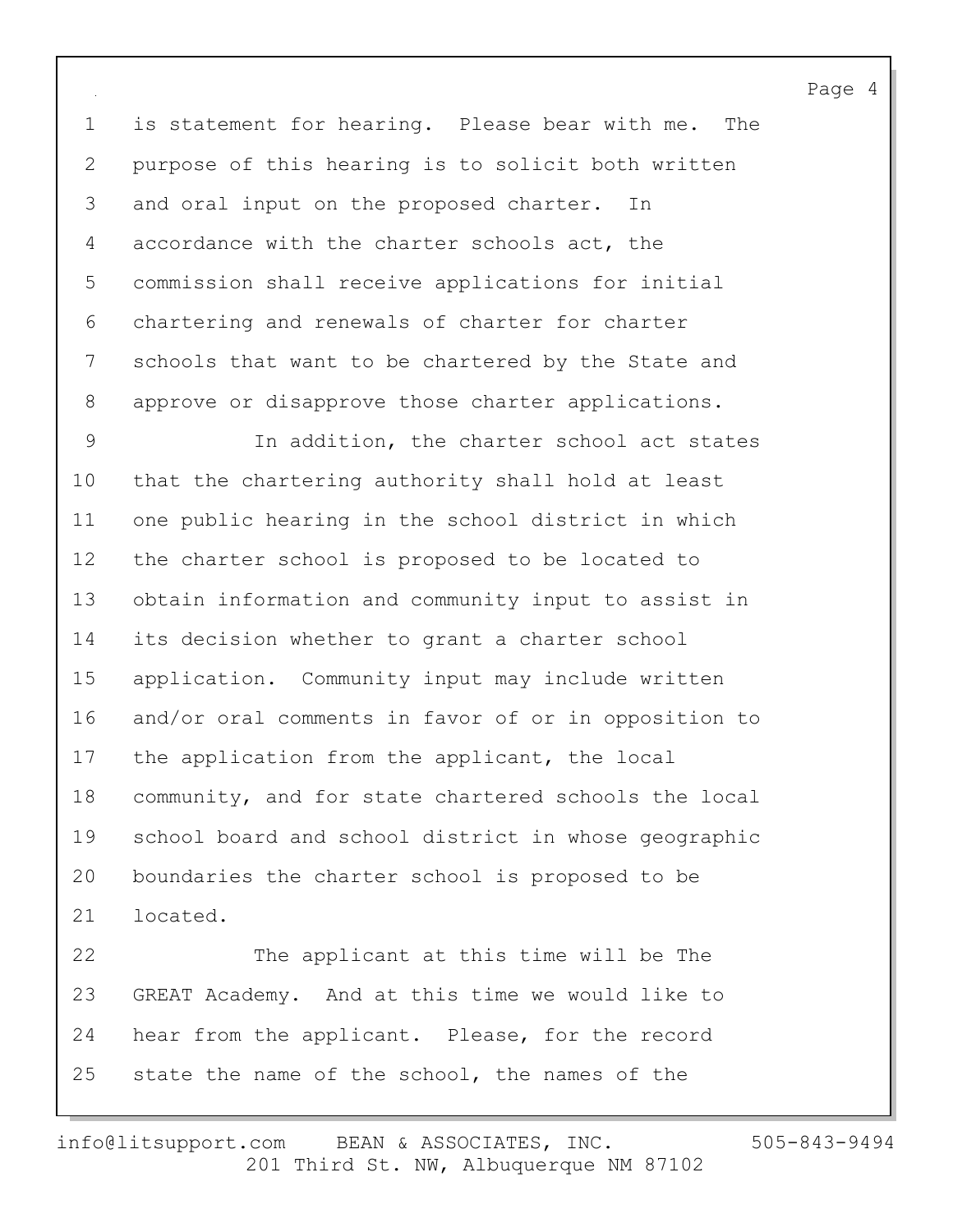1 founders of the school, proposed grade levels to be 2 served, and membership projection of the school. 3 And I can repeat any of that if you need.

4 MR. MATTHEWS: The name of the school is 5 The GREAT Academy, serving grades 10 through 12, 180 6 students maximum. The founders are Jasper 7 Matthews -- the principal founders are Jasper 8 Matthews and Keisha Matthews.

9 CHAIRMAN GARRISON: Thank you. We will 10 now request that you state for the record a brief 11 description of the school, the reasons you believe 12 this school will benefit the children and citizens 13 of this community, and any other information that 14 you would like the commission to know about your 15 application. You have 15 minutes, so please be as 16 precise as you can during this time, and you may now 17 begin.

18 MR. MATTHEWS: Good morning. First I 19 would like to thank Dr. Duran and his staff for 20 their guidance and support in the efforts to make 21 The GREAT Academy a reality. We also would like to 22 take this opportunity to thank the Public Education 23 Commission for allowing us the time to share the 24 vision of The GREAT Academy. Again, my name is 25 Jasper Matthews. To my right is Keisha Matthews.

201 Third St. NW, Albuquerque NM 87102 info@litsupport.com BEAN & ASSOCIATES, INC. 505-843-9494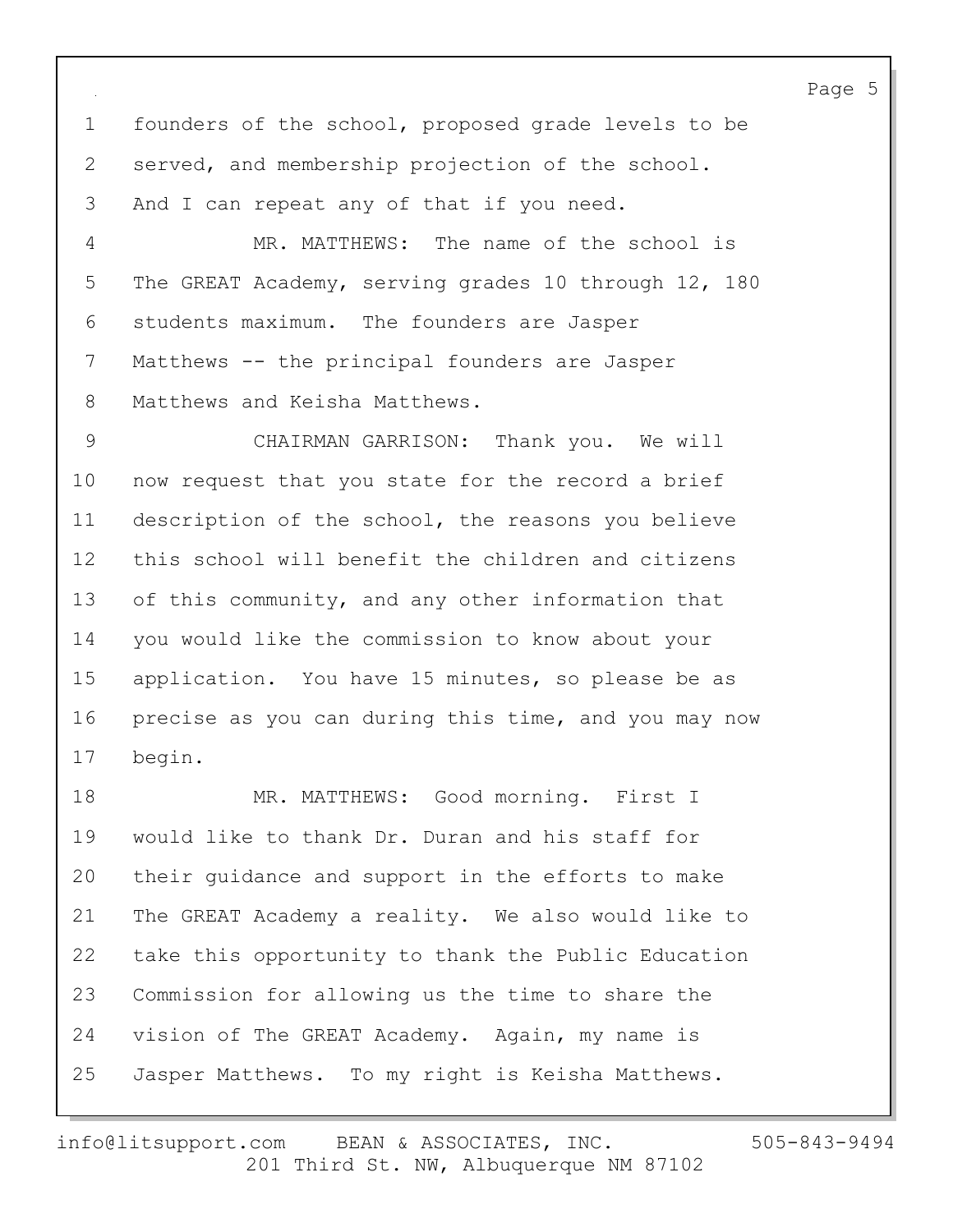Page 6 1 As you read in our application, our 2 founders of The GREAT Academy have seven decades of 3 education experience. During this 15-minute 4 presentation, we will answer five questions. No. 1, 5 what is The GREAT Academy? No. 2, what will The 6 GREAT academy accomplish? No. 3, is The GREAT 7 Academy financially feasible? No. 4, do we have the 8 capacity and expertise to deliver the promise of The 9 GREAT Academy? And No. 5, why is The GREAT Academy 10 so important? 11 Cuestion No. 1. What is The GREAT 12 Academy? 13 MS. MATTHEWS: GREAT is an acronym for 14 getting real world experience through active 15 transition. This business school will utilize a 16 hybrid model to serve 180 10th through 12th graders. 17 The school is centered around five components: 18 1. Virtual curriculum. Through the use 19 of E2020, our students will receive one-on-one 20 self-paced academic instruction by highly qualified 21 teachers. 22 2. AIPs/enrichment plans for all 23 students. These plans will allow the teachers to 24 meet the unique and individual learning needs of 25 each student.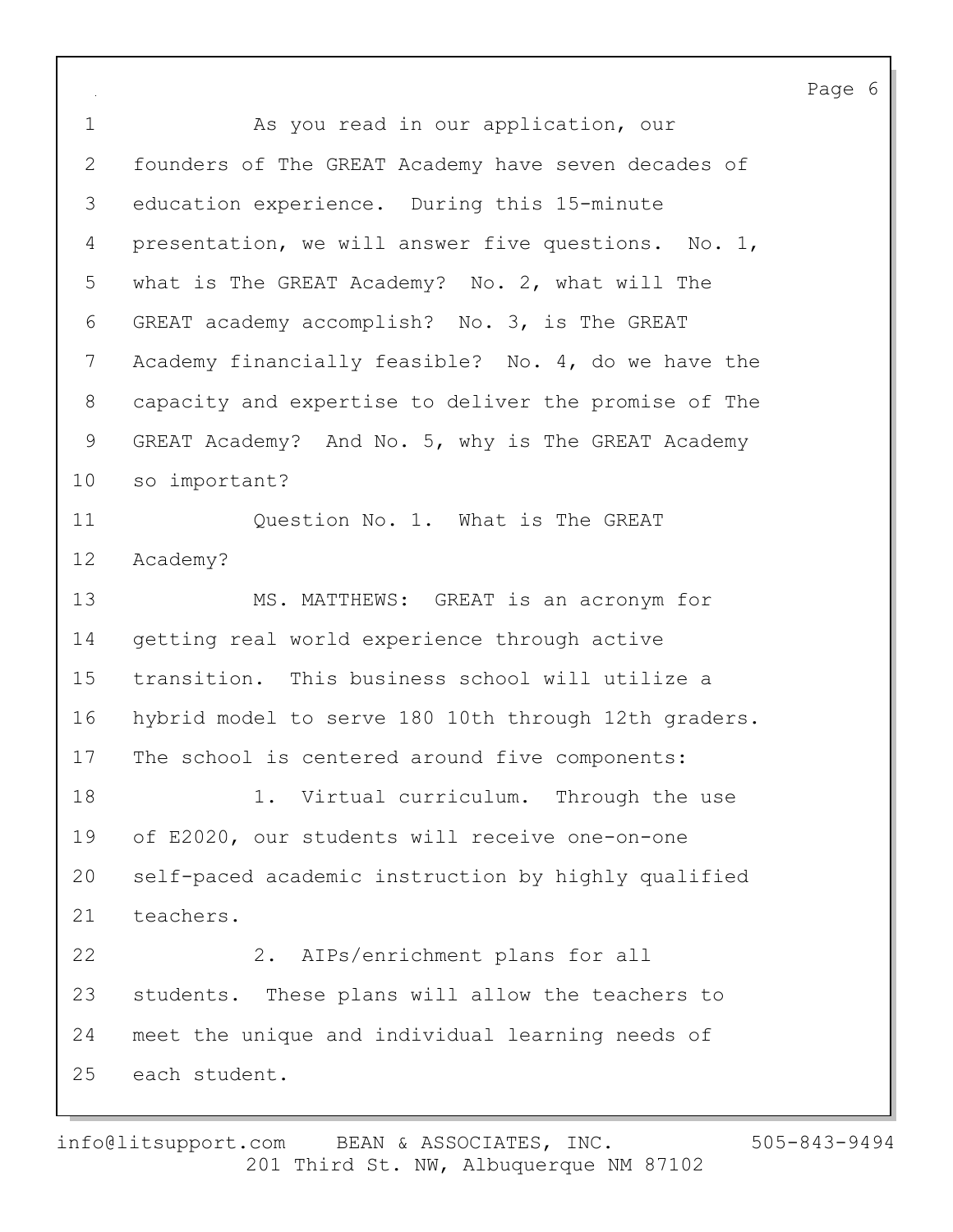1 3. Service learning. Annually, each 2 student will complete a service project that will 3 culminate with a presentation that includes a guest 4 speaker from the nonprofit organization, visual 5 aids, and, most importantly, data on how their 6 project benefited the organization. 7 4. Leadership and character education. 8 Every student will take leadership and character 9 development courses that will better prepare them to 10 navigate the complexities of adulthood. 11 **And 5, Pathways to success.** The GREAT 12 Academy's students will choose a college preparatory 13 or a career development pathway. We recognize the 14 fact that all students will not go to college but 15 should be afforded the opportunity to have 16 meaningful employment. Every student will have a 17 career pathway action plan that will help provide 18 the students with active transition. 19 The GREAT Academy will rely on seven 20 philosophical principles. 1, strategic planning and 21 organizational development. 2, problem solving, 22 teaming and consultation. 3, parent, community 23 training, support, and outreach. 4, effective 24 school, schooling, and professional development. 5, 25 academic instruction linked to academic assessment,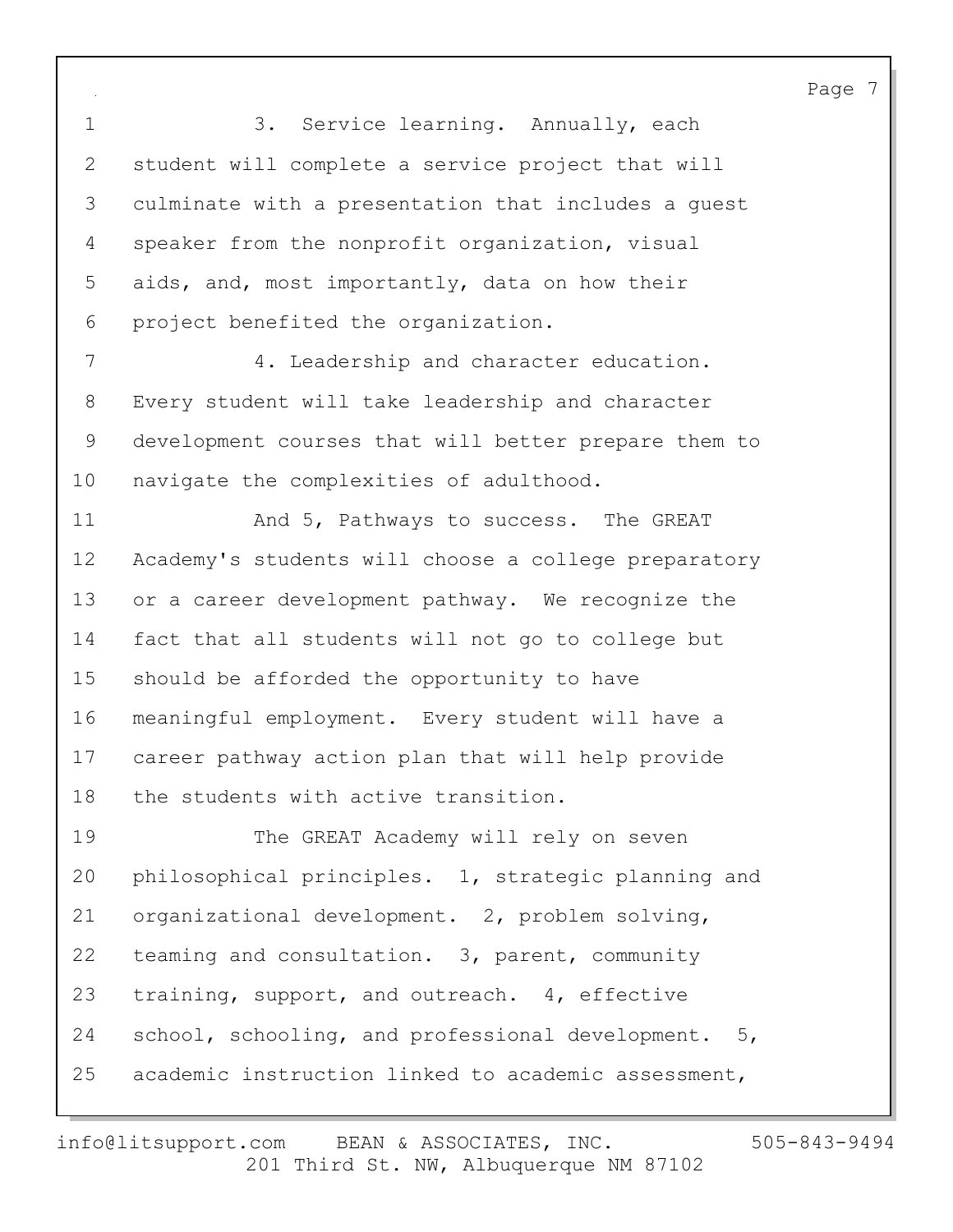1 intervention, and achievement. 6, behavioral 2 instruction linked to behavior assessment, 3 intervention, and self-management. 7, data 4 management, evaluation, and accountability. 5 MR. MATTHEWS: Question No. 2, what will 6 The GREAT Academy accomplish? 7 MS. MATTHEWS: The GREAT Academy will 8 provide an active transition from high school to 9 post-secondary education and/or the career world. 10 The GREAT Academy will provide students with a means 11 to complete college credits during high school, thus 12 saving them and their families time and money. The 13 GREAT Academy will develop the next generation of 14 leaders that possess employability skills that will 15 make them more marketable. The GREAT Academy will 16 encourage students to be productive members of the 17 community that believe in the importance of service 18 to others. And The GREAT Academy will foster an 19 environment that promotes a high level of student 20 academic achievement. 21 MR. MATTHEWS: Question No. 3, is The 22 GREAT Academy financially feasible? It is a 23 well-known fact that fiscal mismanagement is one of 24 the leading causes for charter school failure. This 25 is why the founders of The GREAT Academy have chosen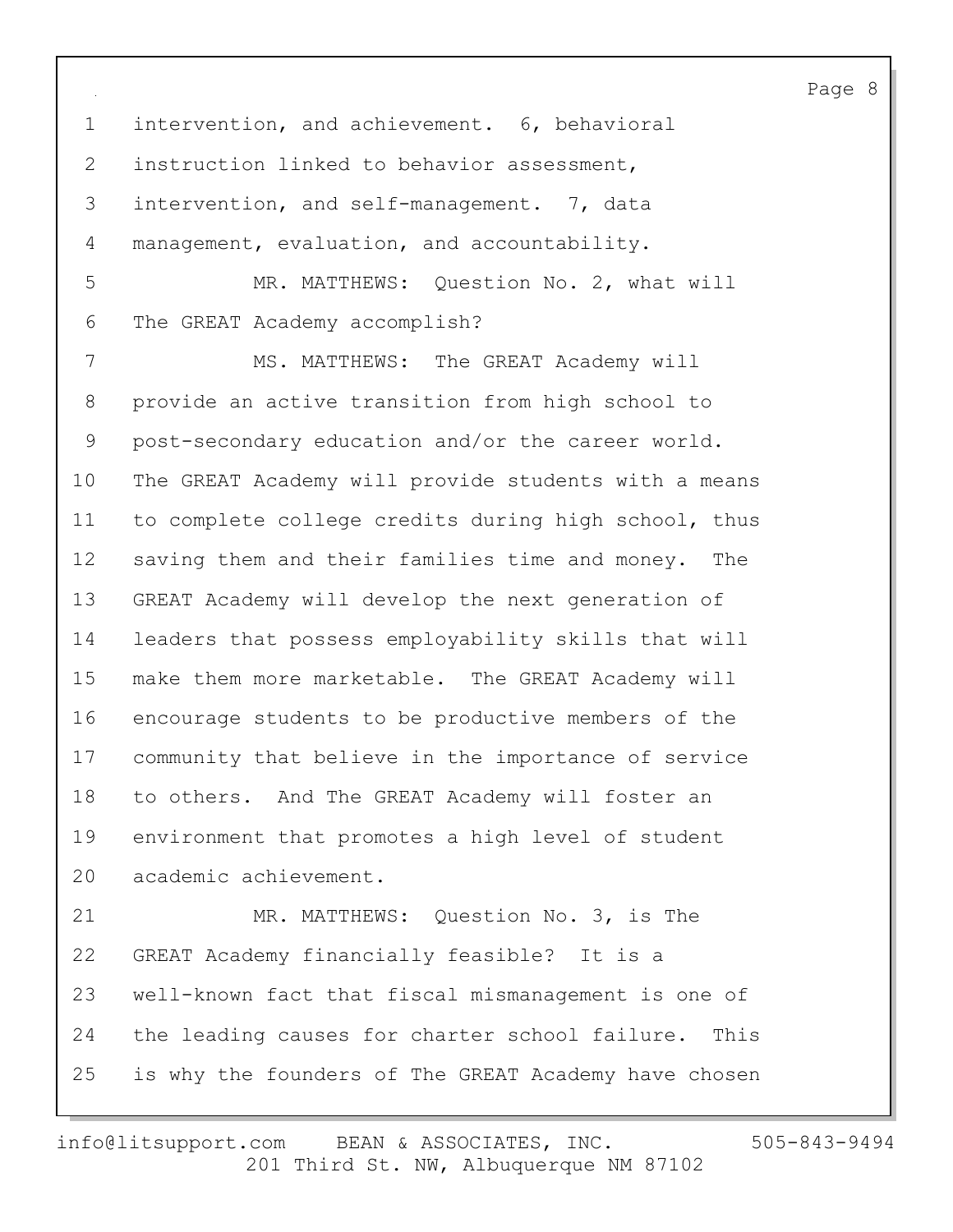1 to hire J. J. Griego as our business manager. 2 Mr. Griego has many years of experience and is well 3 respected throughout the state. 4 Some questions were raised during the 5 preliminary analysis of our financial plan. We will 6 use the next few minutes to address them and fill in 7 the gaps. 8 MS. MATTHEWS: These were a few of the 9 findings: The GREAT Academy includes a projection 10 of 25 percent of its students in the C and C-gifted 11 category and 8 percent in the A/B regular gifted 12 category. No rationale is provided to substantiate 13 this projection. 14 MR. MATTHEWS: We believe that the 15 self-pacing curriculum allows us to attract students 16 that have outgrown the traditional high school 17 experience, students that are more mature, and 18 students that are ready for more challenging and 19 rigorous academics. 20 MS. MATTHEWS: The projected SEG revenue 21 for each of the five years indicated on the 910B5s 22 does not match the revenues upon which the five-year 23 budget plan is based. 24 MR. MATTHEWS: The way we designed the 25 five year budget includes carryover from the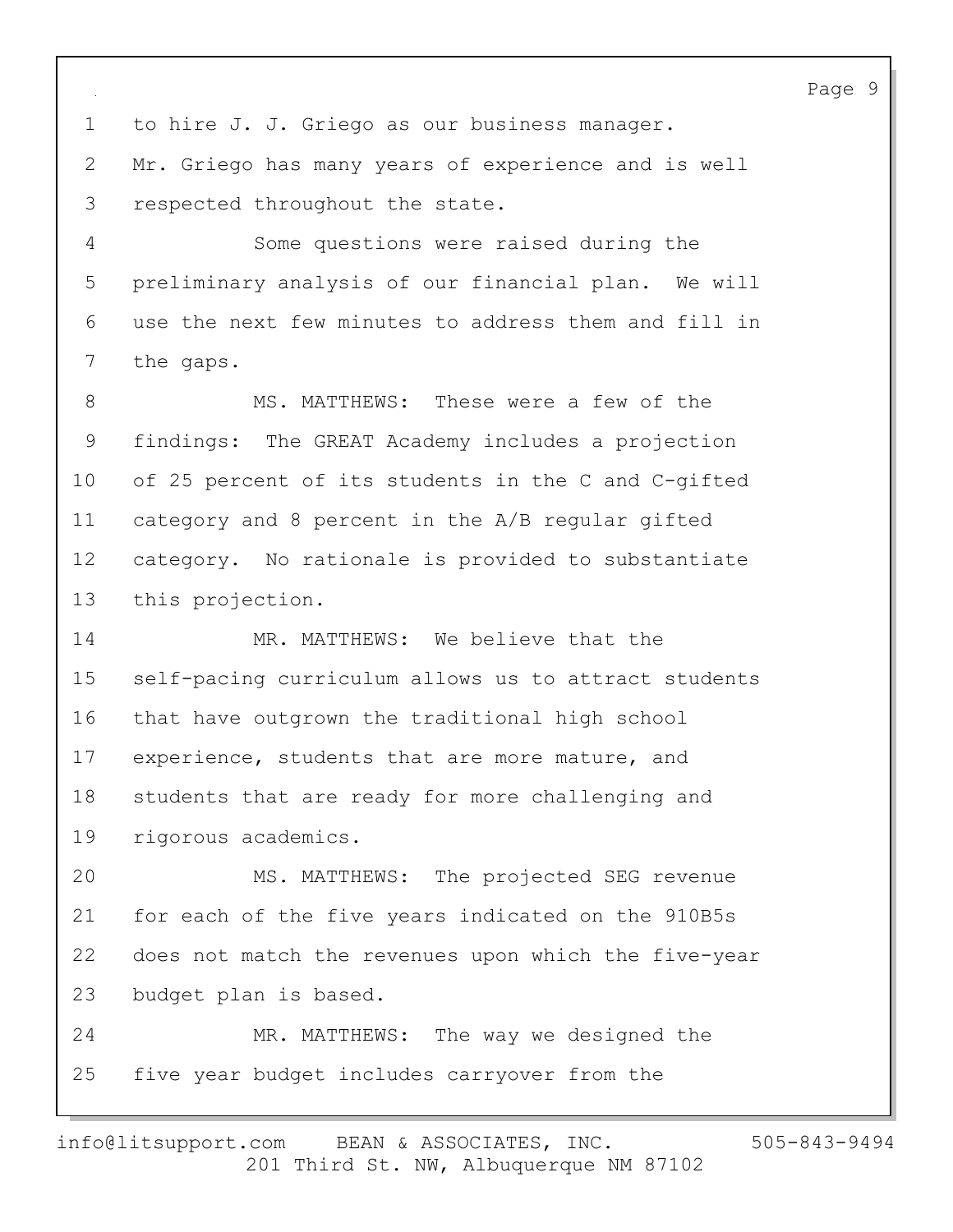Page 10 1 previous budget year. This carry-over was based on 2 the premise that we should have three to five 3 percent in contingency funds. 4 MS. MATTHEWS: The five year budget plan 5 is not balanced. 6 MR. MATTHEWS: Again, this is due to the 7 carry-over from year to year. 8 MS. MATTHEWS: Administrative salaries 9 exceed instructional salaries for the first year of 10 operation. 11 MR. MATTHEWS: During the first year of 12 the school, both administrators will serve a dual 13 role. Each administrator will have teaching 14 responsibilities. With separating the teacher 15 portion of the administrating salaries and shifting 16 to the instructional salaries, then the 17 administrative costs do not exceed the instructional 18 costs. 19 MS. MATTHEWS: The lines of authority 20 within the administrative structure are not 21 provided. The governance management plan indicates 22 that the director of operation and the director of 23 academics will be hired by the board of directors 24 and both positions are shown as equal in authority 25 on the organizational chart.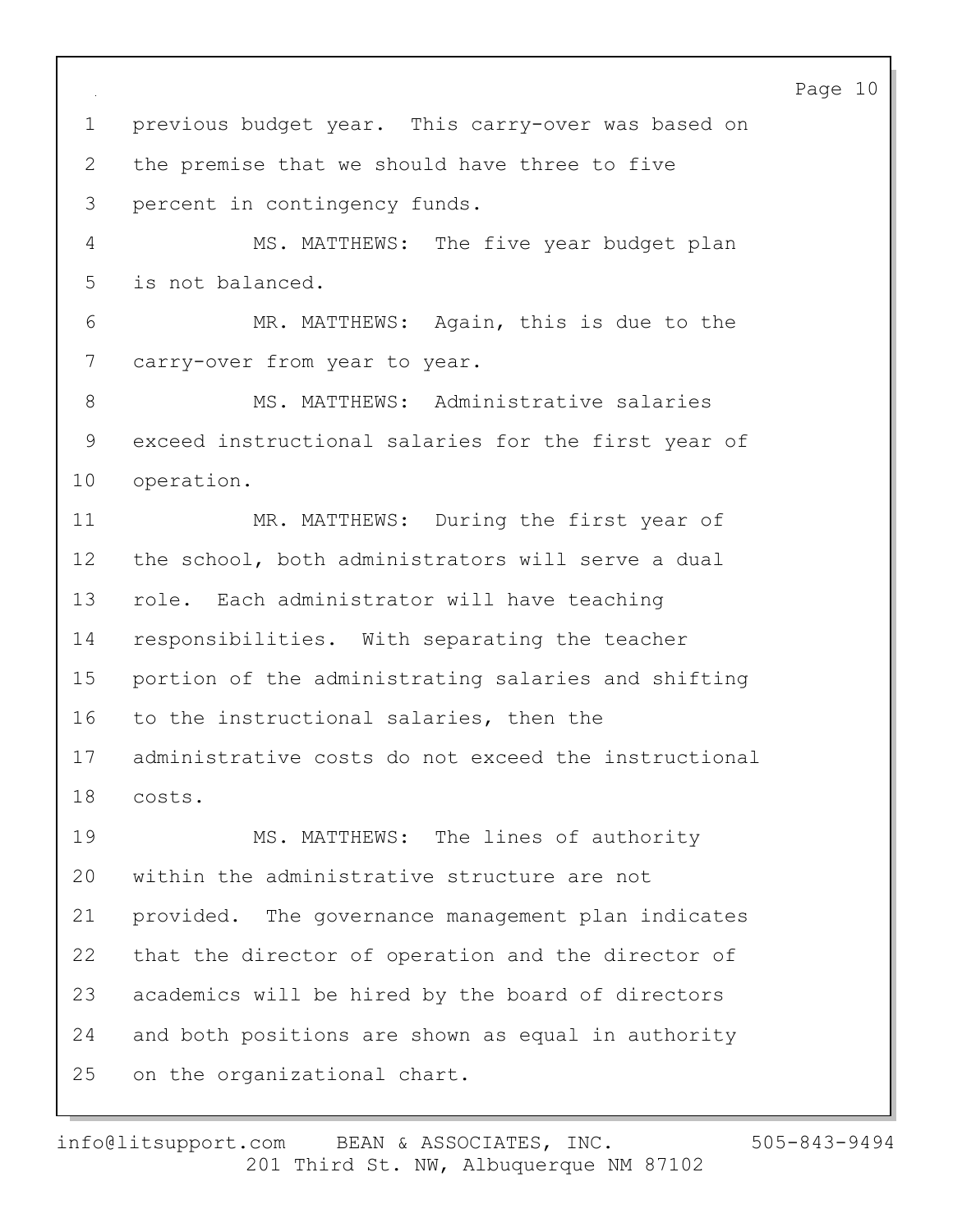1 MR. MATTHEWS: It was not our intention 2 for the organizational chart to display that the 3 director of operations and the director of academics 4 would be equivalent positions. The director of 5 operations will serve as the head administrator of 6 the school, therefore justifying the higher salary. 7 We have modified the organizational chart to be more 8 reflective of what our intentions are.

9 MS. MATTHEWS: The amount budgeted for 10 rental of land and building is not adequately 11 explained by the narrative.

12 MR. MATTHEWS: The rental increase -- the 13 rental increases roughly 30 percent from year 1 to 14 year 2 because we add 12th grade, thereby increasing 15 our enrollment by 30 percent. Also, we anticipate a 16 slight -- also, we anticipate a slight lease 17 increase from the year four to year five because we 18 will be entering into a new lease. 19 MS. MATTHEWS: The budget narrative and

20 the five-year budget plan failed to align. 21 Insufficient information is provided in the budget 22 narrative to understand how budgetary figures were 23 determined. The staffing included in the budget 24 narrative does not clearly align with positions 25 funded by the budget plan.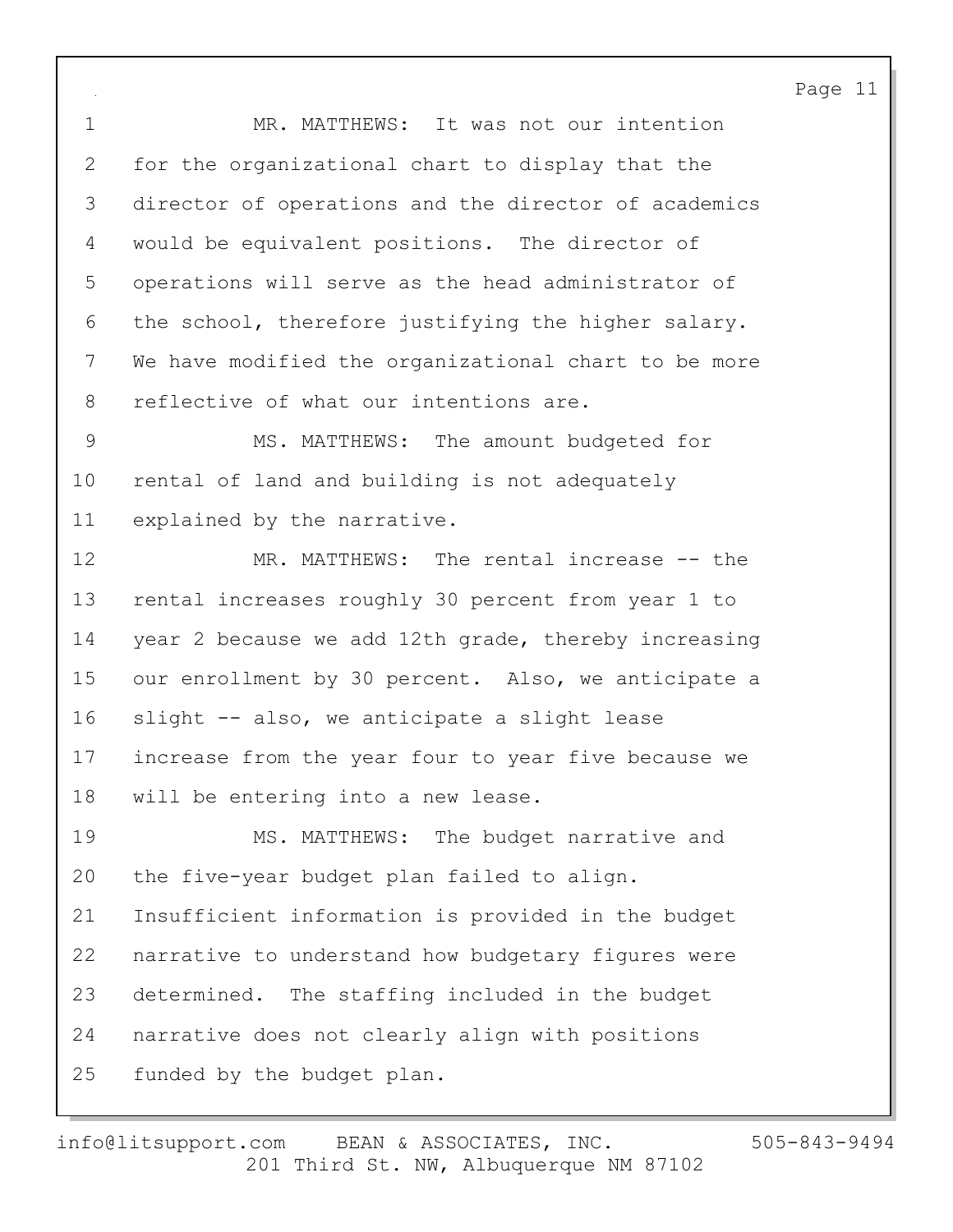1 MR. MATTHEWS: We included some of the 2 first year expenditures and object codes. After 3 further review, we realized that we should have 4 offered more detailed information in the budget 5 narrative and can provide any additional information 6 necessary to satisfy this concern.

7 MS. MATTHEWS: The budget narrative and 8 the five-year budget plan failed to align. 9 Insufficient information is provided in the budget 10 narrative to understand how budgetary figures were 11 determined. The staffing included in the budget 12 narrative does not clearly align with positions 13 funded by the budget plan. Totals indicated in the 14 narrative under other professional services, other 15 contracting services, and operation and maintenance 16 of plan do not align with the totals included in the 17 budget plan.

18 MR. MATTHEWS: The budget narrative 19 provided previously was prepared prior to the 20 finalization of the five-year plan and was meant to 21 provide an example of expenditures within the object 22 codes. We will provide a detailed narrative which 23 aligns with the five-year budget with our final 24 assessment.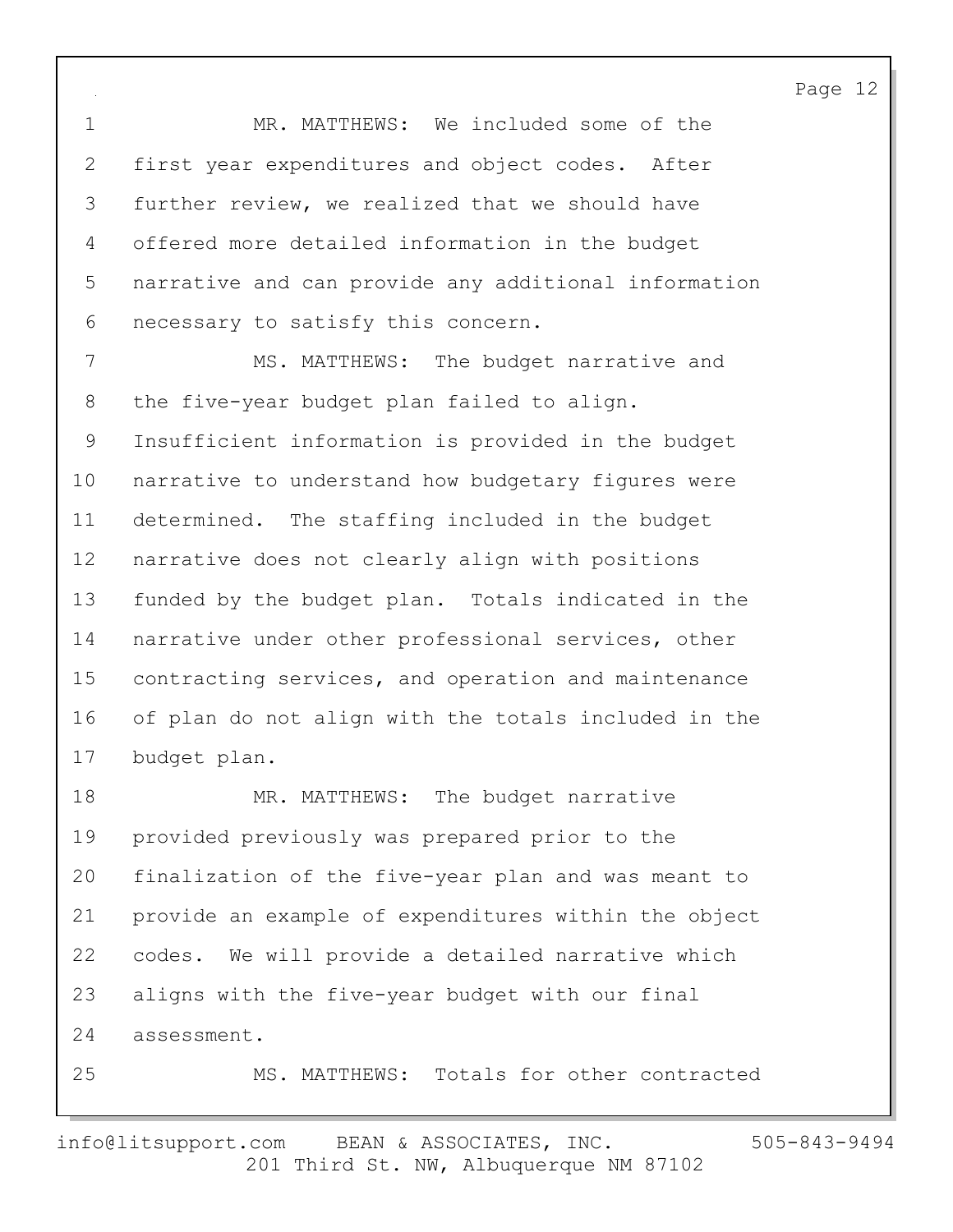1 services increase and decrease longitudinally over 2 the five-year period with no clear rationale.

3 MR. MATTHEWS: This is in the area of IT. 4 The reason for the fluctuation is the buildup of the 5 school until the school is totally implemented. The 6 increase from year 1 to year 2 is because we added 7 12th grade. This means a 30 percent increase in 8 student enrollment. We plan to contract with an IT 9 company at the beginning and then hire our own 10 in-house IT person, therefore, decreasing the amount 11 for IT contracted services.

12 MS. MATTHEWS: The annual audit of 13 financial operations as described does not address a 14 state-chartered charter school as a component unit 15 of the New Mexico public education department audit. 16 MR. MATTHEWS: We realize as a component 17 unit of the PED, The GREAT Academy will be audited 18 in accordance with the state auditor. The auditor 19 will be selected by the PED. We assure that we will 20 comply with all applicable federal and state laws, 21 regulations, and rules relative to fiscal 22 procedures. 23 Question No. 4. Do we have the capacity 24 and expertise to deliver the promise of The GREAT

25 Academy?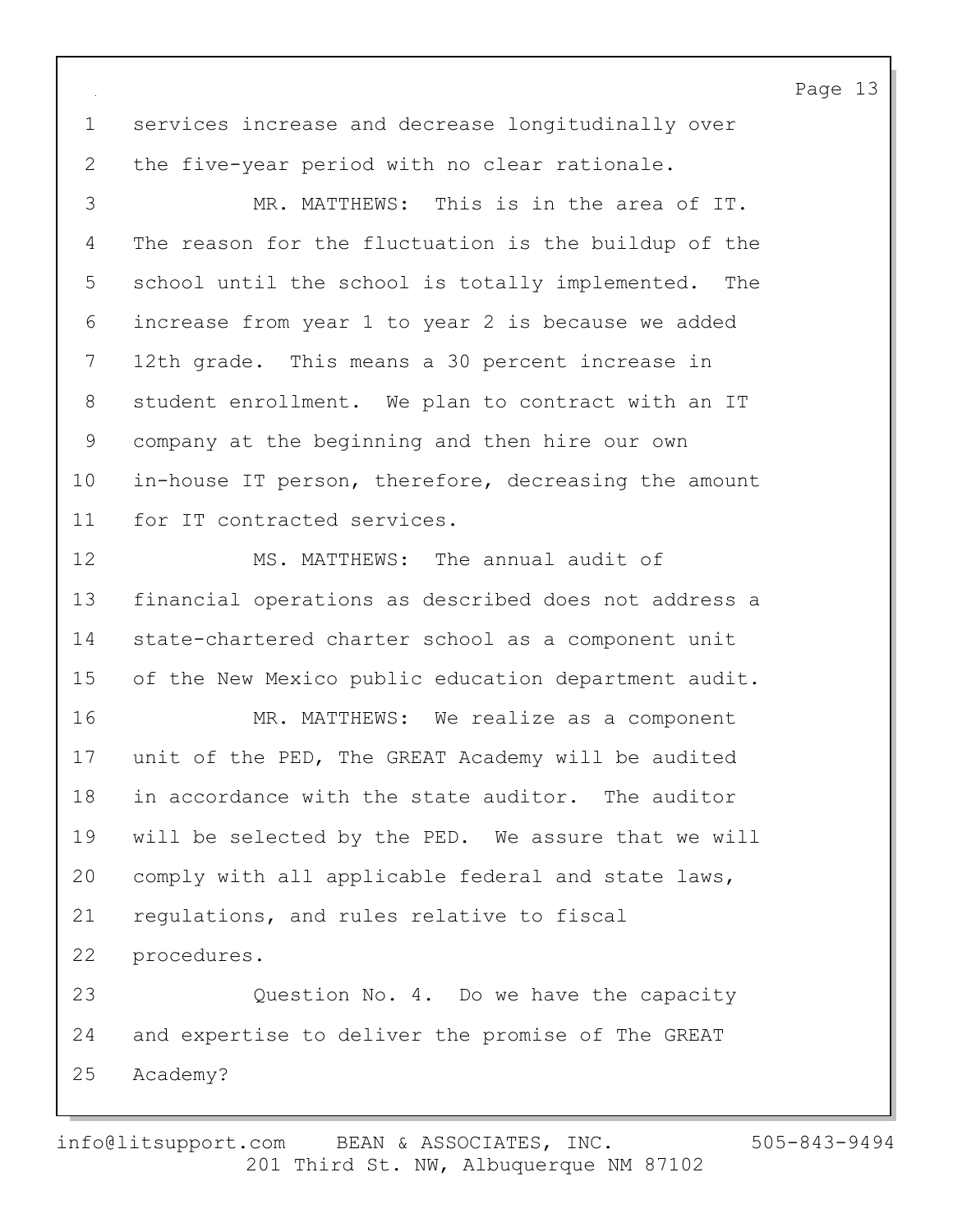1 MS. MATTHEWS: As we mentioned in the 2 introduction, the founders of The GREAT Academy have 3 70 years combined educational experience. As 4 applicants we have 12 years' charter school 5 experience. Positions held in charter schools are 6 as follows: Director, principal, special education 7 director, dean of students, instructional coach, 8 curriculum director, department chair, and teachers. 9 As lifelong learners, the members of the founding 10 board have the passion and commitment necessary to 11 be the keepers of the vision. 12 MR. MATTHEWS: And question No. 5, why is 13 The GREAT Academy so important? 14 MS. MATTHEWS: In the 2009-2010 school 15 year, only 3 out of 14 area high schools graduated 16 more than 70 percent of their students. APS's 17 graduation rate is only 46.2 percent. Also in the 18 2009-2010 school year, 12 out of 4 area high schools 19 have a restructuring 1, restructuring 2 or 20 corrective action designation. 21 We feel that having a flexible schedule, 22 active transition, and by providing every student 23 with a case manager, that will ensure that every 24 student will graduate. By the end of this 15-minute 25 presentation, over 34 students in the US have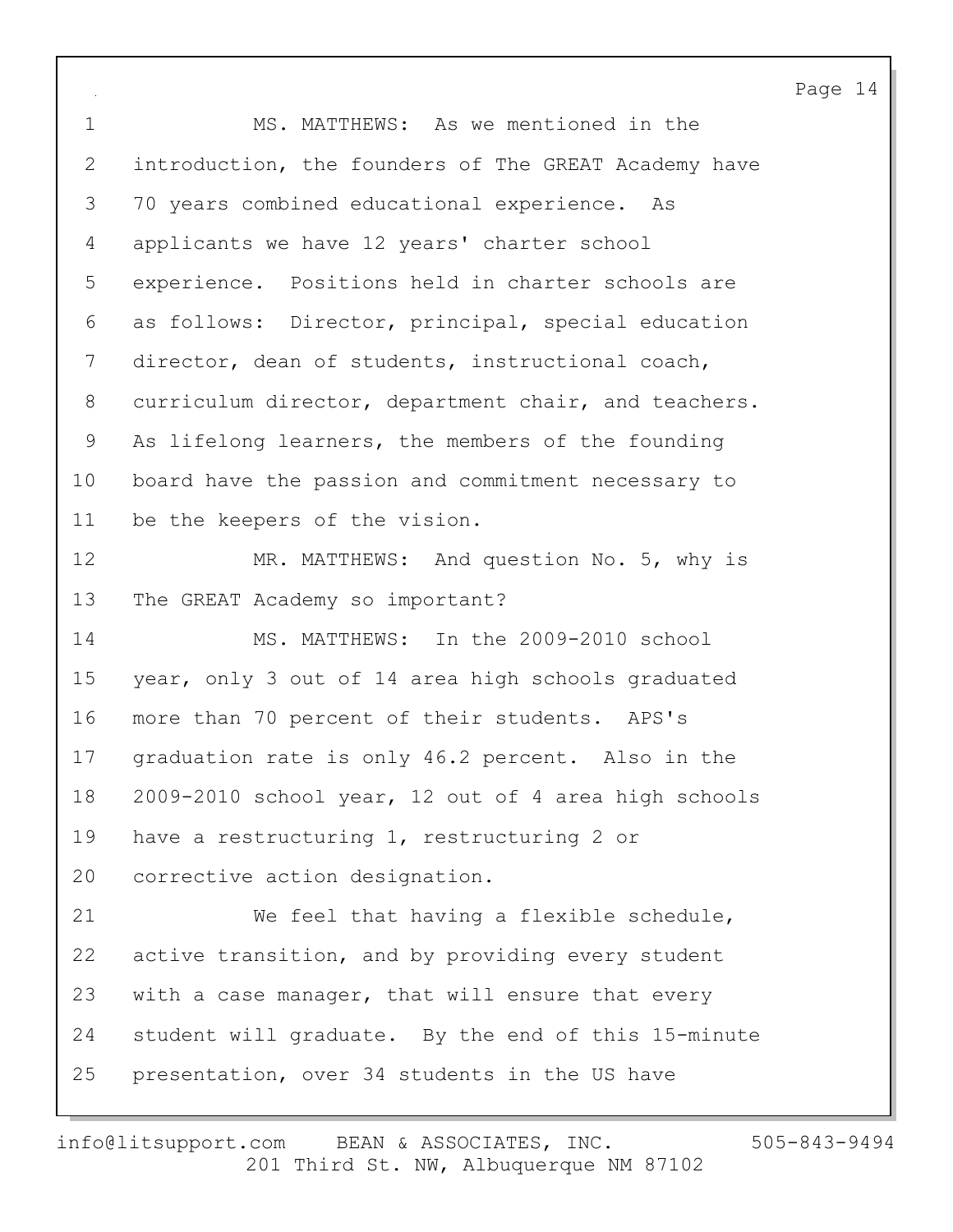1 dropped out of school. That's one student every 26 2 seconds.

3 MR. MATTHEWS: The US Department of Labor 4 reported that New Mexico lost 2200 jobs in March of 5 2010. We have also seen massive layoffs at 6 companies like Intel and Eclipse Aviation. In an 7 article published on January 28, 2010, in the 8 New Mexico Business Weekly, "Mining is down by 2,000 9 jobs and construction is down 6,600 jobs since 10 December of 2008. The state has also lost 4,000 11 manufacturing jobs. Retail trading reported 9,000 12 fewer jobs. The professional and business services 13 industry, which is considered a barometer for the 14 rest of the economy, was down by 6,700 jobs from 15 last year.

16 MS. MATTHEWS: We feel that school choice 17 puts parents in charge of their children's education 18 by letting them select the best school for their 19 children. Wealthy families can afford to live in 20 the neighborhoods with good schools or they may 21 choose to send their children to private schools. 22 The GREAT Academy can be an option for families that 23 want their children better prepared for college and 24 the workforce.

25 MR. MATTHEWS: In closing, Kevin Carrol, a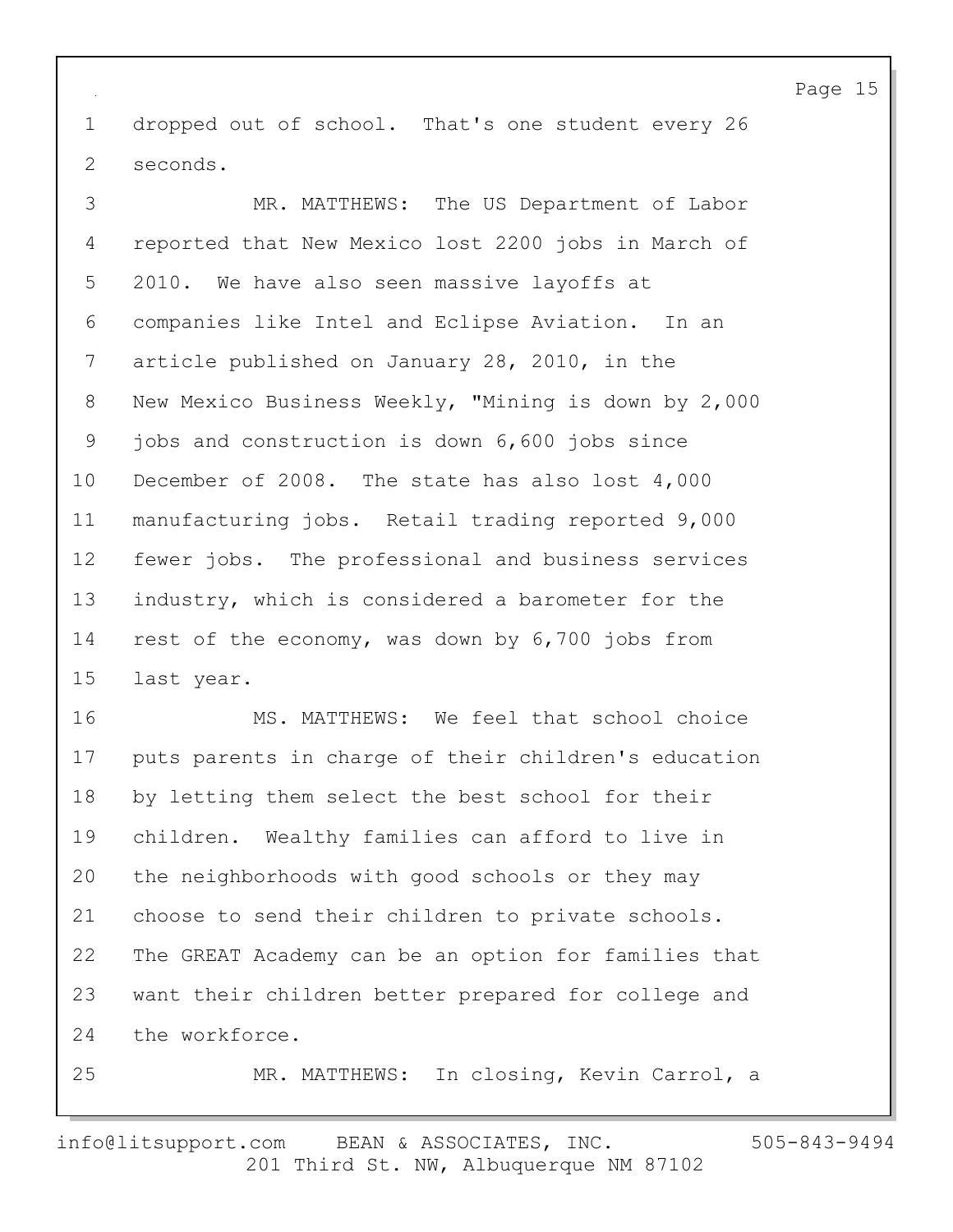1 motivational speaker and author of a book entitled, 2 What's Your Red Rubber Ball, said that, "Courage is 3 defined in acts, not in words. It is not bluffing, 4 arrogance or madness. A courageous man or woman is 5 one who dares to do what he or she finds is right 6 and bears the consequences of his or her acts, 7 whether they are political, social or individual."

8 We, the founders of The GREAT Academy, are 9 willing to bear the consequences to see that The 10 GREAT Academy becomes a reality. Thank you for your 11 time and consideration. And if you have any 12 questions.

13 CHAIRMAN GARRISON: Thank you. The next 14 item on the agenda is local school board and 15 district representatives. At this time we would 16 like to hear from the local school board and/or 17 district representatives.

18 Seeing there is no one in attendance, we 19 will move to community input. Public comments and 20 observations regarding the application will be heard 21 at this time. There will be a four-minute time 22 limit per presenter. Persons from the same group 23 and having similar viewpoints are asked to select a 24 spokesperson to speak on their behalf. Multiple and 25 repetitious representations of the same view will be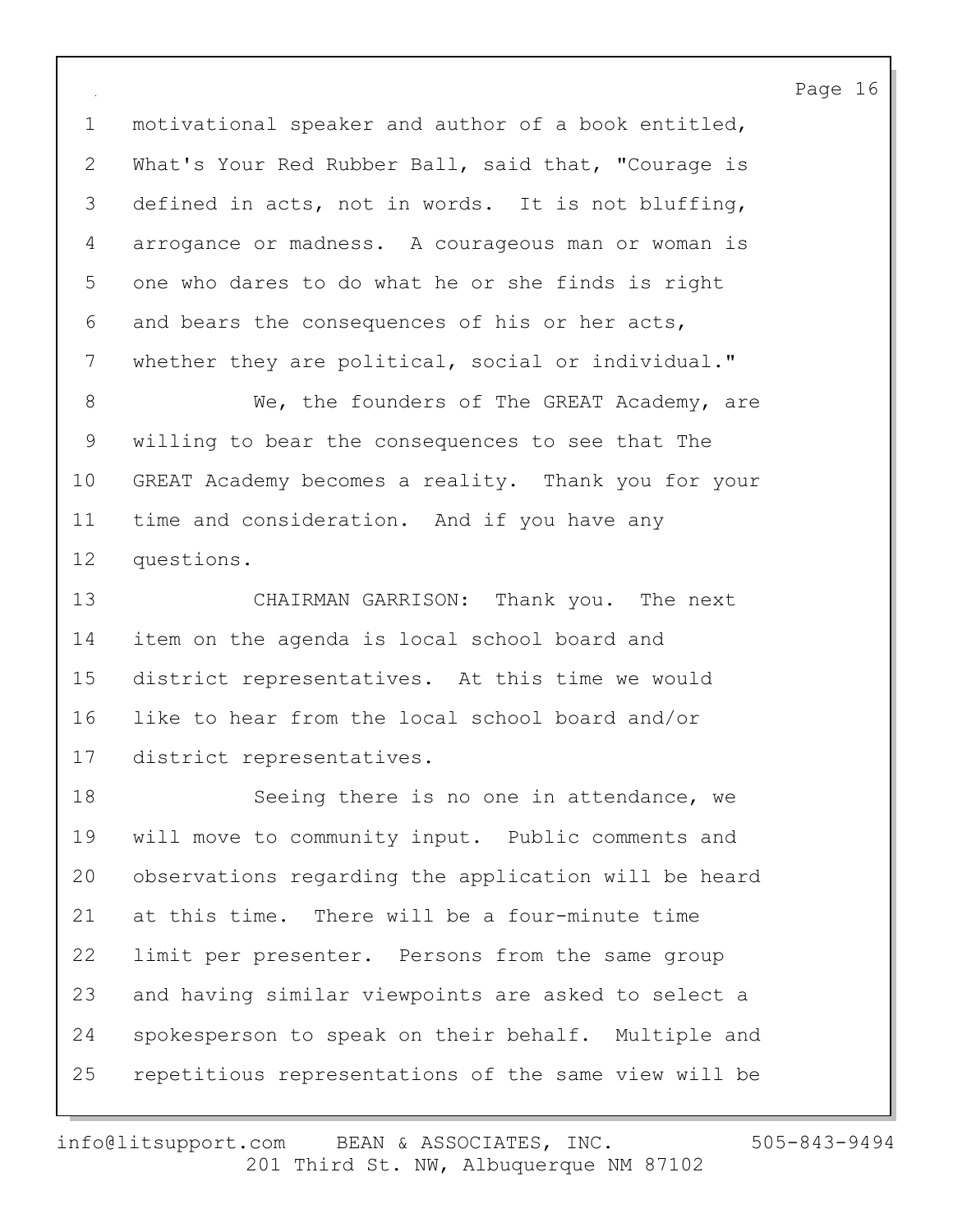1 discouraged. So if the applicants would just move 2 back to the seats and clear the table. Are there 3 folks that would like to comment? Please state your 4 name and use the microphone and also sign in before 5 you leave the front table there. 6 MS. HERRICK: My name is Algene Herrick. 7 I'm an applicant for -- organizer for the next 8 charter school, but I'd like you to know that I know 9 these applicants. I've seen them, and they've done 10 nothing but from their heart to create this 11 application over the last couple of years. So my 12 support goes to them for their energy and enthusiasm 13 for wanting to do what they want to do for charter 14 schools and the children of New Mexico. 15 CHAIRMAN GARRISON: Thank you. 16 DR. GROVER: Good morning, Mr. Chairman, 17 commission members. I'm Dr. Lisa Grover. I'm the 18 CEO for the New Mexico Coalition of Charter Schools. 19 It's nice to see you all here. 20 I'd like to make a general comment to all 21 the applications in general, not necessarily this 22 specific one. At the Coalition of Charter Schools, 23 we support quality growth of public schools. We 24 support quality rather than quantity. And so my 25 comment today is to encourage you to look at these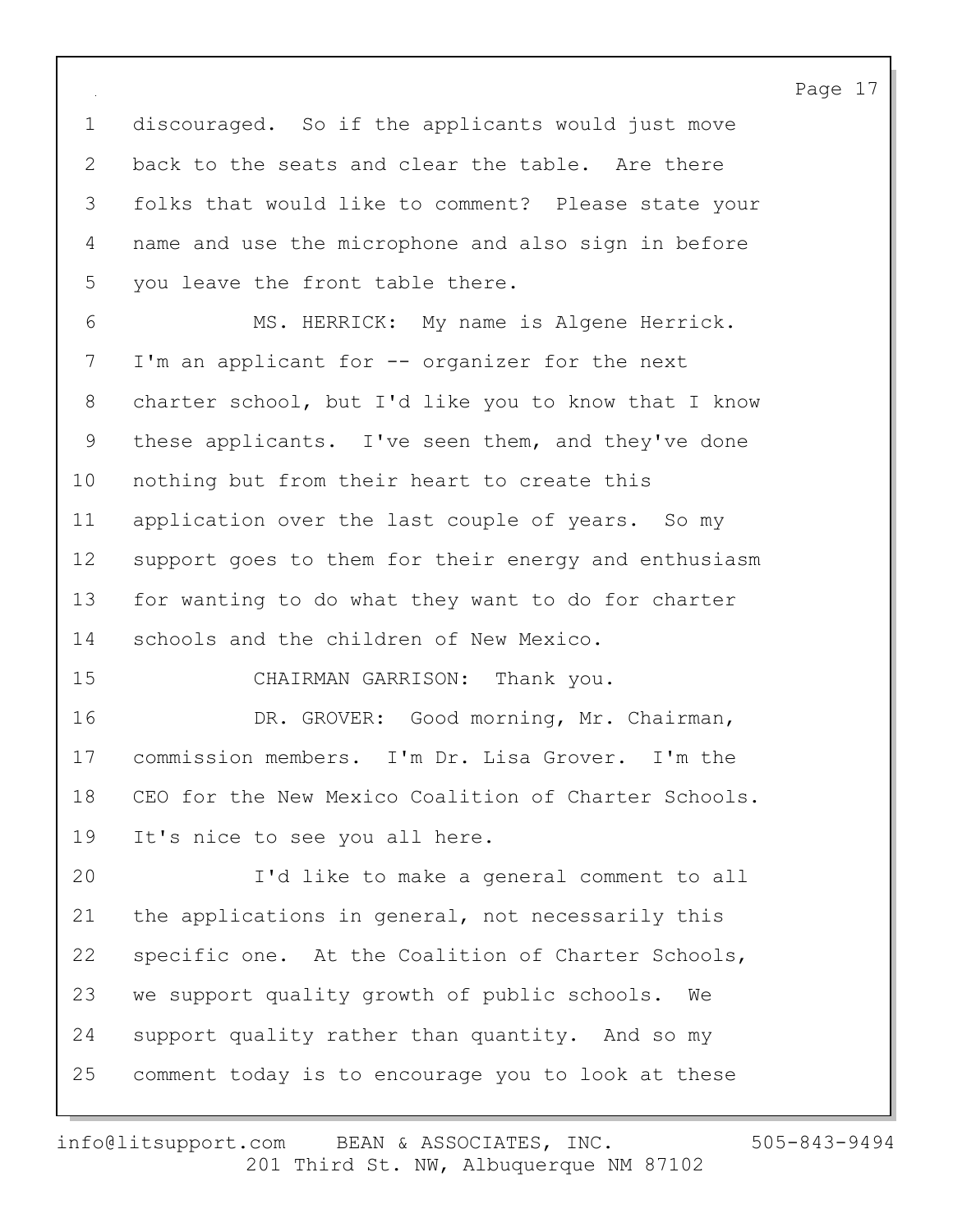1 applications in light of our duty to provide the 2 promise of good schools for kids. I think our 3 charge here today is to look at whether these 4 schools provide a promise of quality outcomes for 5 kids and also to look at these schools in the sense 6 of are they a good thing for the community, as the 7 law says. I know we hear from districts all the 8 time, and many district representatives will say, 9 this is not in the best interests of districts. 10 However, I think the law says, is this in the best 11 interests of the community of the kids these charter 12 schools are proposing to serve.

13 And we've worked with many of these 14 applicants. They worked very hard, and I need to 15 congratulate them for the promise and the innovation 16 that they are proposing to infuse into the 17 traditional public school system.

18 And so, again, I just encourage you to 19 look at whether these are quality promises for kids 20 and, again, do these charter applications promise to 21 serve the communities that -- the communities that 22 are outlined in their charters. So thank you.

23 CHAIRMAN GARRISON: Is there anyone else 24 that would like to provide community input? Seeing 25 none, we will move forward. At this time the Public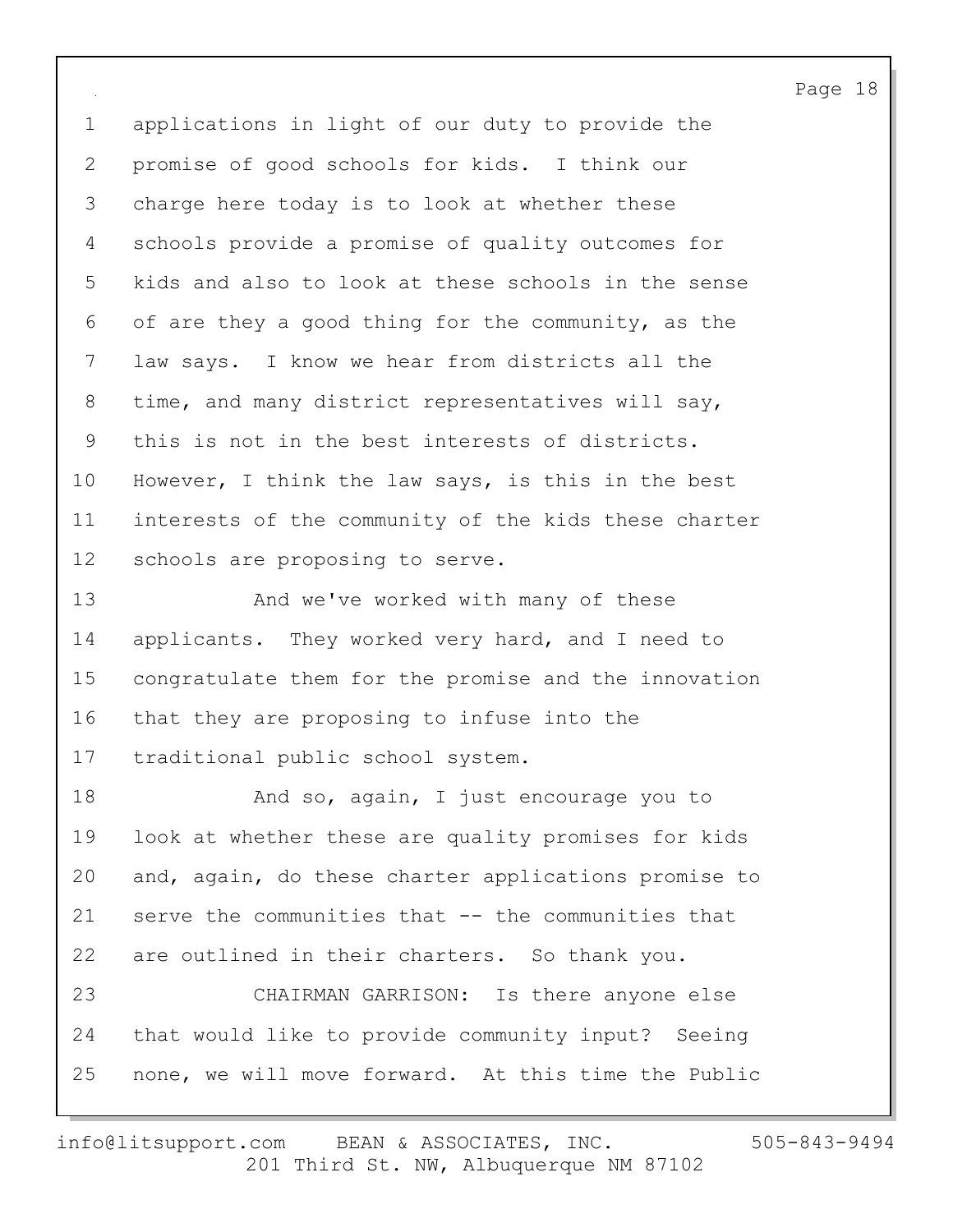1 Education Commission reserves this opportunity to 2 address any questions that the commissioners may 3 have of the applicant. Please keep your responses 4 as -- you know, I'm going to skip this part. This 5 is a script, but we'll use all the time necessary. 6 So musical chairs. You're back, and I will open up 7 for questions from commissioners. We have two on 8 this side. We'll start with Commissioner Krivitzky.

9 MS. KRIVITZKY: First of all, I want to 10 thank you for your presentation. It was very good. 11 It was very informative.

12 Many of my questions usually are involved 13 with whatever the findings were and trying to get 14 more answers from you. I did have one question, 15 though, that you talked about in the active 16 transition period, that you will be seeking dual 17 credit for your students. Have you done any 18 connections with any of the local colleges and 19 community colleges to get that set up? Do you have 20 any formal agreements yet or informal? 21 MS. MATTHEWS: We have opened up the 22 discussion with CNM, UNM, Eastern New Mexico State. 23 But in talking with them, they said, we'd love to

24 work with you guys, we'd love to have you, you know,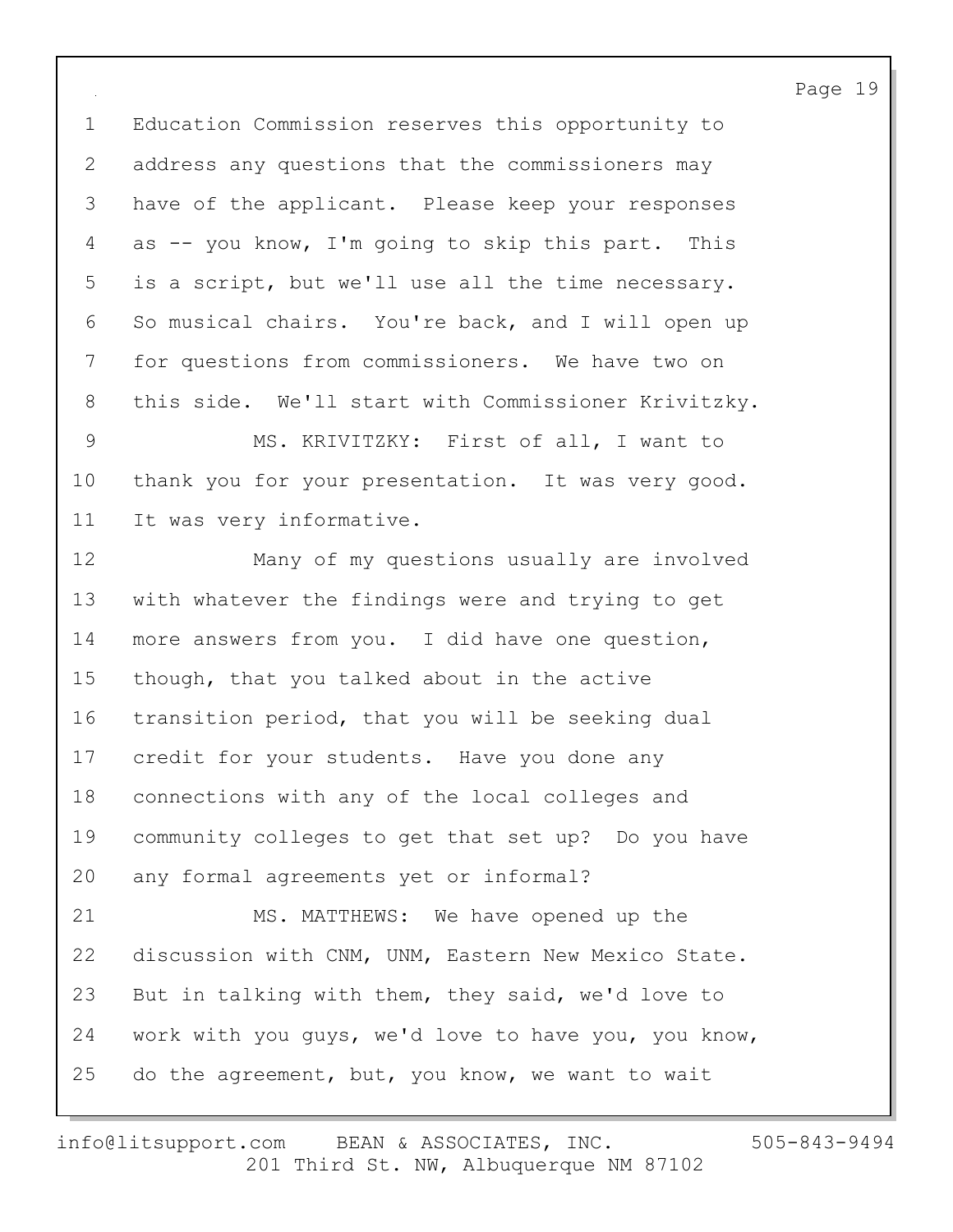1 'til after you become, you know, actual entity 2 prior -- you know, before going.

3 MS. KRIVITZKY: I understand that. 4 MS. MATTHEWS: But they're more than open, 5 and especially UNM and CNM were very excited to -- 6 at the possibility.

7 MS. KRIVITZKY: Thank you. And then you 8 also talked -- since you're going to use the E2020, 9 can you kind of describe a typical day -- say you're 10 going to do 10th through 12th. If I have a student 11 who is a 10th grader, how would my student's day 12 look?

13 MS. MATTHEWS: Keeping in mind that the 14 intentional schedule is very flexible. This is just 15 a more general idea. Between 9 a.m. and 12 noon, 16 the E2020 sessions for the core content areas. Then 17 a lunch, say 12 to 12:30. There is an advisory 18 period in which AIPs or enrichment plans, are 19 focused on, also the career action plans. Those are 20 the times where the students will meet with the 21 counselor and their job coaches and that kind of 22 thing and talk about things that are very individual 23 and specific to their own learning program. And 24 from 1 p.m. through the end of the day, the students 25 will be doing their more kind of traditional in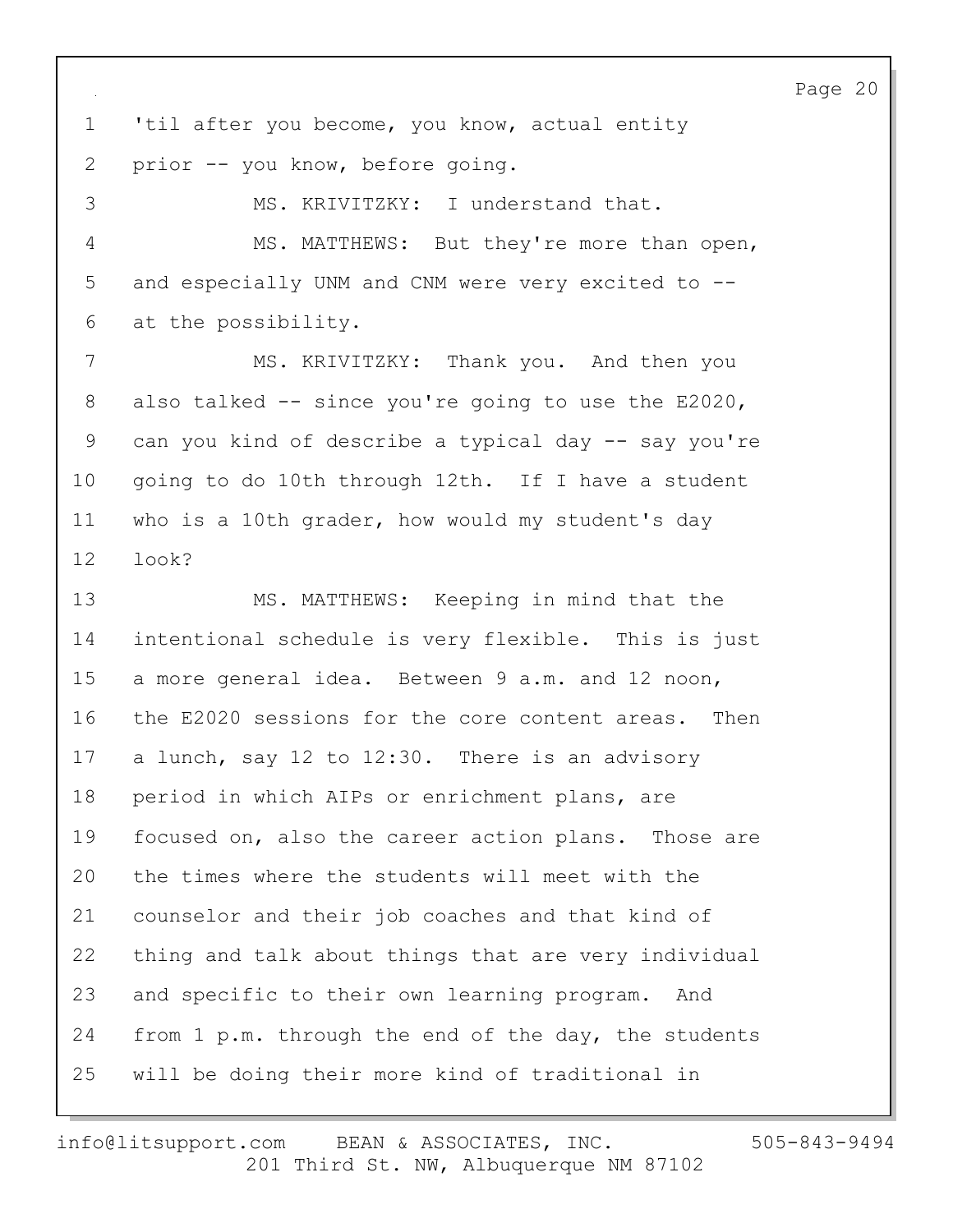1 place face-to-face leadership communication, their 2 labs, their career labs, and also their work/study 3 or internship for service learning for that part of 4 the day.

5 MR. MATTHEWS: Even though the schedule 6 will be roughly from 9 a.m. to 4:30, but because of 7 their work/study and internship and service 8 learning, the day really ends when the student 9 finishes with some of those particular projects. 10 But as far as for attendance purposes and reporting, 11 the school day will be roughly from 9 to 4:30 p.m. 12 MS. KRIVITZKY: And I have one more

13 question just real quickly. So say I have a 10th 14 grader and he has an IEP that requires him to have 15 some special help when he's in the E2020. Do you 16 have someone that can be there with him because 17 sometimes he can't read some of the -- he reads at 18 a -- say a 5th grade level and the information is 19 being presented, I'm assuming, at grade level. What 20 are you going to be doing for him?

21 MR. MATTHEWS: Well, that's a great 22 question. And my background is in special education 23 and we actually have a son with an IEP, so it's very 24 near and dear to us. The teachers that will 25 supervise the E2020 sessions will also be trained in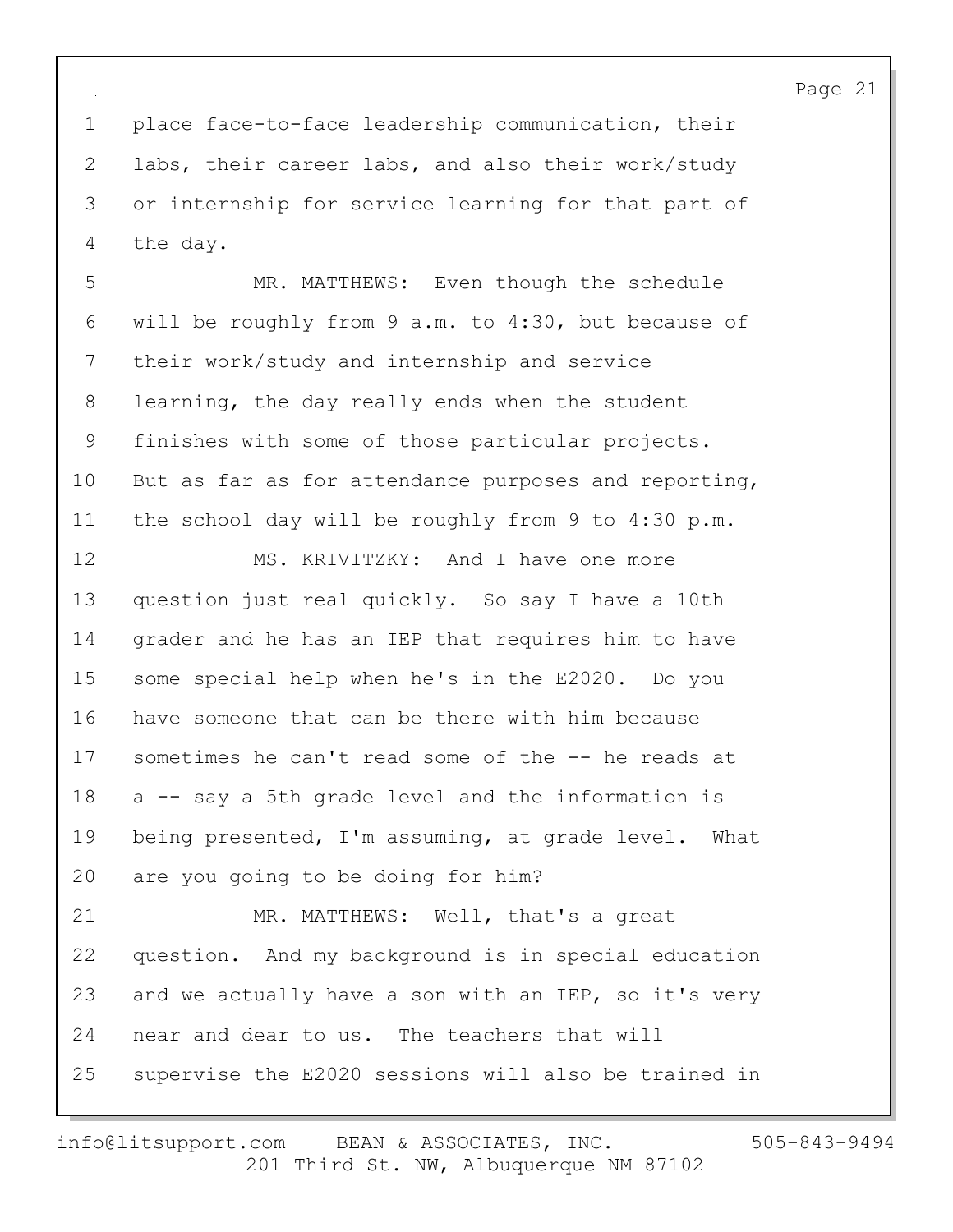1 different strategies that we will use for those 2 students. We will have special ed teachers on 3 staff. They will actually not only do the E2020, 4 but they will do the pullout, they will do small 5 group activities with students with IEPs and really 6 stay focused on meeting the goals of that particular 7 IEP.

8 So it would be very typical for that 9 student to be in the E2020 lab. It would be very 10 typical for that student to be pulled out and worked 11 with in a small group or one on one. Or the teacher 12 will work with the student on a particular concept 13 that he or she may not be able to get right then 14 during that particular part of the lesson on the 15 computer. So it will be dealt with in a number of 16 different ways.

17 MS. KRIVITZKY: And I have one last 18 question. Where were you thinking about being 19 located within the Albuquerque area?

20 MR. MATTHEWS: Well, our primary target 21 location would be in the northwest part of town, 22 more centered around the Cottonwood mall area, 23 either in or near a mall. And the reason for that 24 is because of the business school concept, we really 25 want to be in the middle of a lot of congestion, a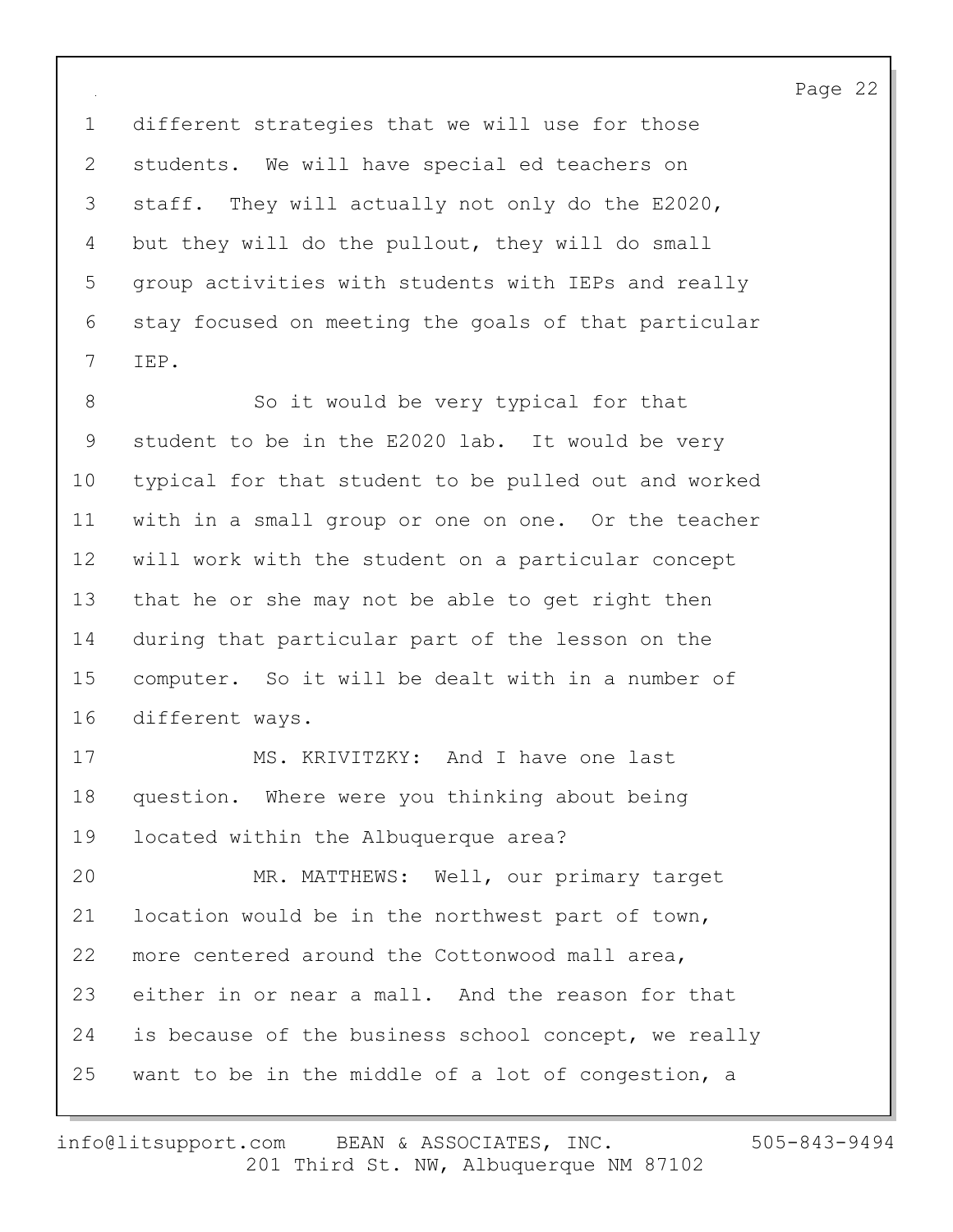Page 23 1 lot of business congestion so the job coaches will 2 have time to access the student and hopefully be in 3 a close radius. 4 MS. KRIVITZKY: Thank you for your 5 answers. 6 MS. SHEARMAN: It's my turn. Tell me why 7 you chose E2020. What -- I'm assuming it was 8 because it's a really good program. But other than 9 what the E2020 people say about it, what kind of 10 third party research do you have that makes it the 11 quality program you want? 12 MR. MATTHEWS: That's a very good 13 question. Well, one of the third party groups or 14 schools that really have had a lot of success with 15 E2020 is Southwest Secondary Learning Center. And 16 partly because we are really attempting to cater to 17 those students that -- self-pacing is better for 18 them when they really get frustrated when two or 19 three students or the teachers have to go back and 20 reteach the curriculum. So it's really to help 21 those particular students where they can either work 22 at their pace or work with -- you know, at their 23 comfortable level. 24 There is other schools throughout the 25 country that have shown a lot of success with using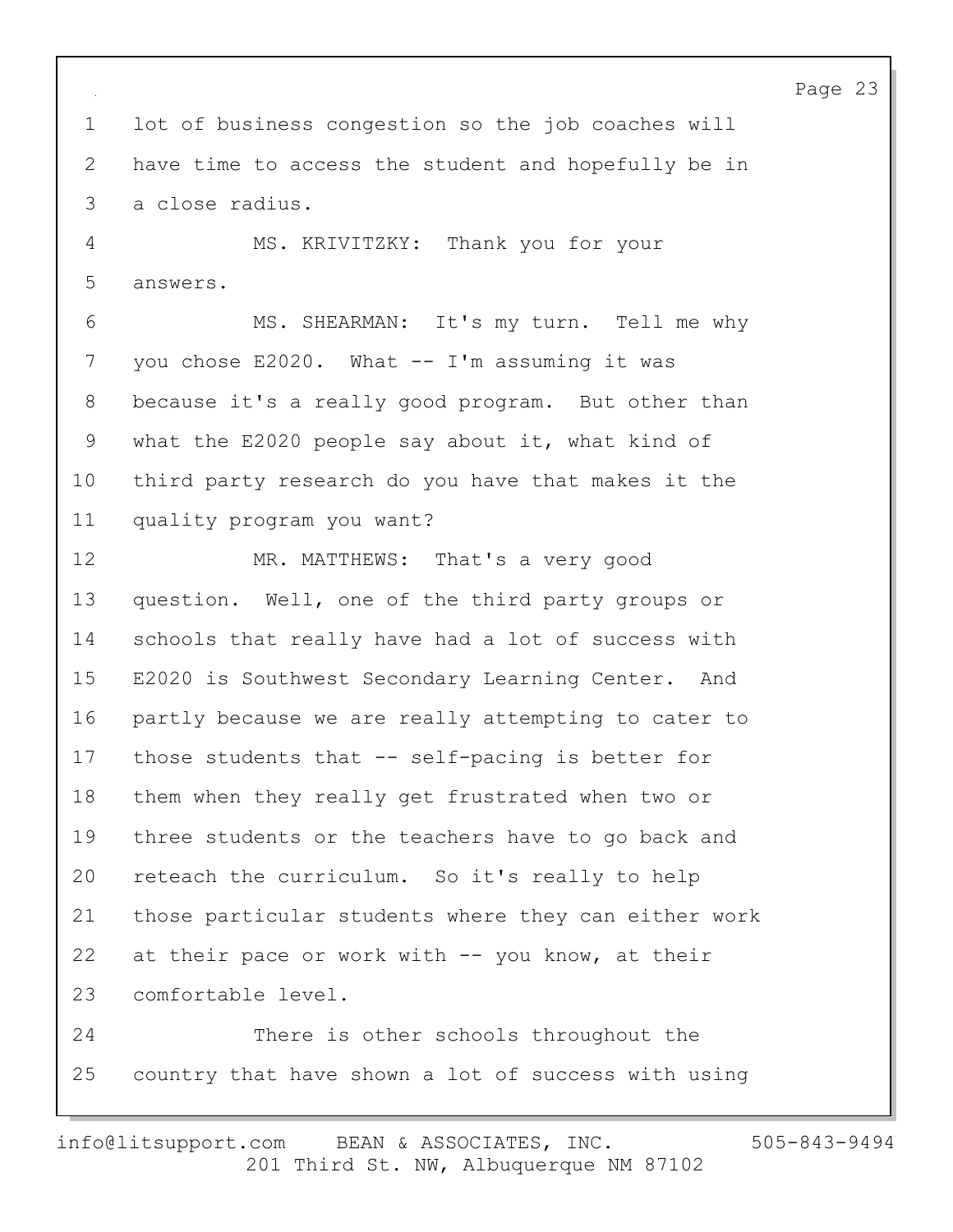1 E2020. Another part of that is -- I really, as a 2 high school principal, it's really difficult to find 3 teachers that are highly qualified, especially in 4 the areas of science and math. As a principal in 5 charge of special education, I really have a hard 6 time finding teachers that have the special 7 education credentials and the high qualification in 8 a particular subject area. So the attempt is to 9 give the students more of a one-on-one educational 10 teacher/pupil relationship at the same time where 11 they have some control in the pacing that they 12 desire, whether they want to work a little faster. 13 Now, with the IEP students, you know, we 14 do plan to make sure that there are thresholds and 15 we set those in alignment with their IEP goals so 16 they don't get too frustrated with the level of 17 work. Anything else? 18 MS. MATTHEWS: I'll pick it up from there. 19 With all of today's technological advances, kids are 20 just so used to being on the computer, you know, 21 having visual media just readily accessible. You 22 know, it's their livelihood, it's how they 23 communicate. I heard the other day a quote, and I 24 know I'll mess it up. I won't say it exactly right. 25 But it was something to the effect of we were taught

201 Third St. NW, Albuquerque NM 87102 info@litsupport.com BEAN & ASSOCIATES, INC. 505-843-9494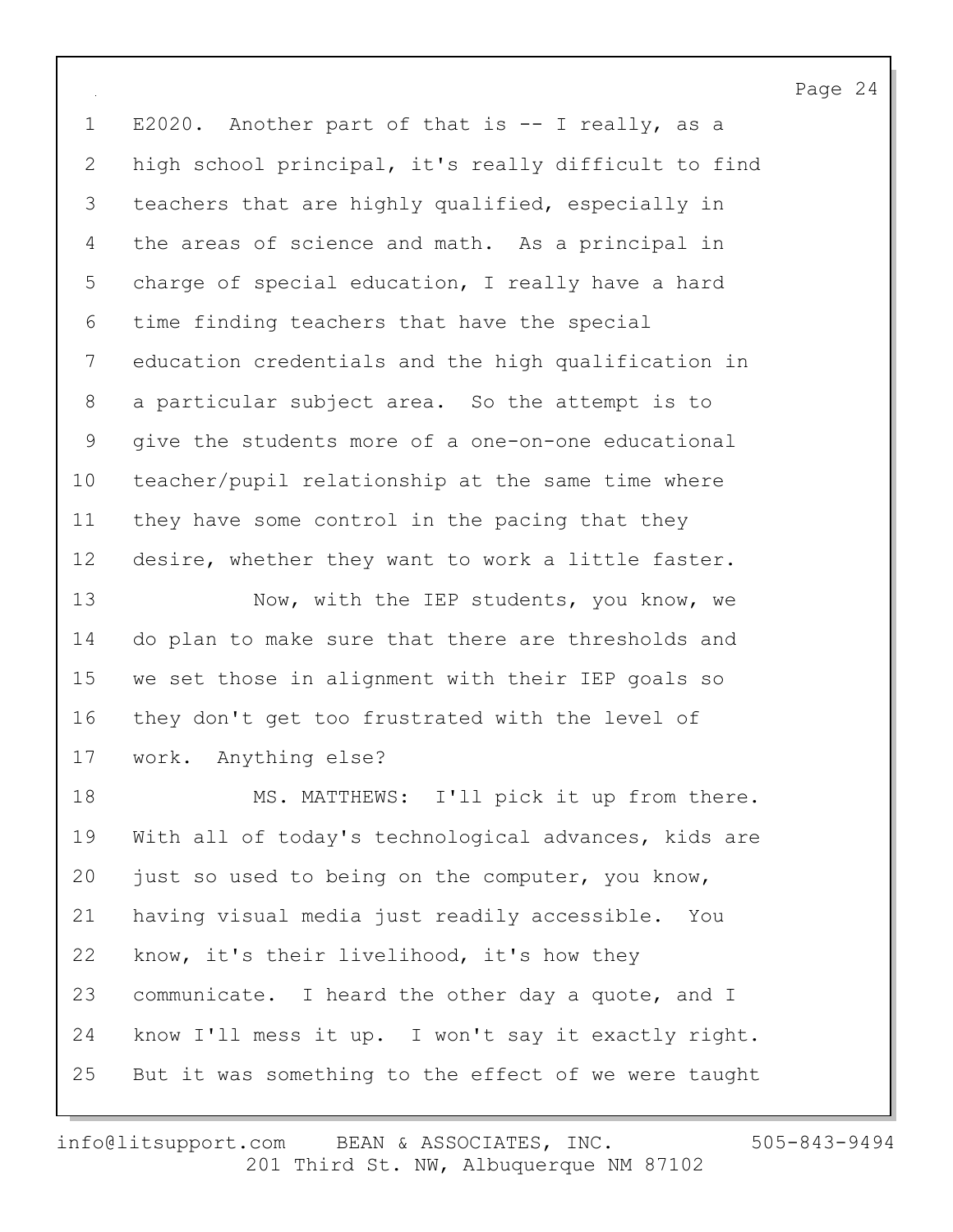1 one way when we were growing up but we can't use 2 those same methods to teach our children today 3 because they live in a different world.

4 There are a lot of technologies that just 5 didn't exist back then, and those technologies now 6 are being used to educate our students. And with 7 all of the various learning abilities and learning 8 styles, we found that E2020 is able to kind of cater 9 to those styles in providing, you know, more 10 visuals, more reality for students.

11 A lot of students in New Mexico don't get 12 to step out and see the world, and these types of 13 programs bring the world to them in a very real kind 14 of way. Kids are used to making connections through 15 media, and that's one of the reasons why we chose 16 the E2020 program. Even as adults we're taking 17 on-line courses and we're -- education is just 18 moving into a very new realm. And in trying to 19 prepare students for the things that are to come, 20 this type of program is one of those things that 21 would possibly do that. 22 MR. MATTHEWS: And just a final thought. 23 My wife here, she teaches courses on line for the

25 primarily on line through Capella, so we do have a

24 University of Phoenix and my Ph.D. program is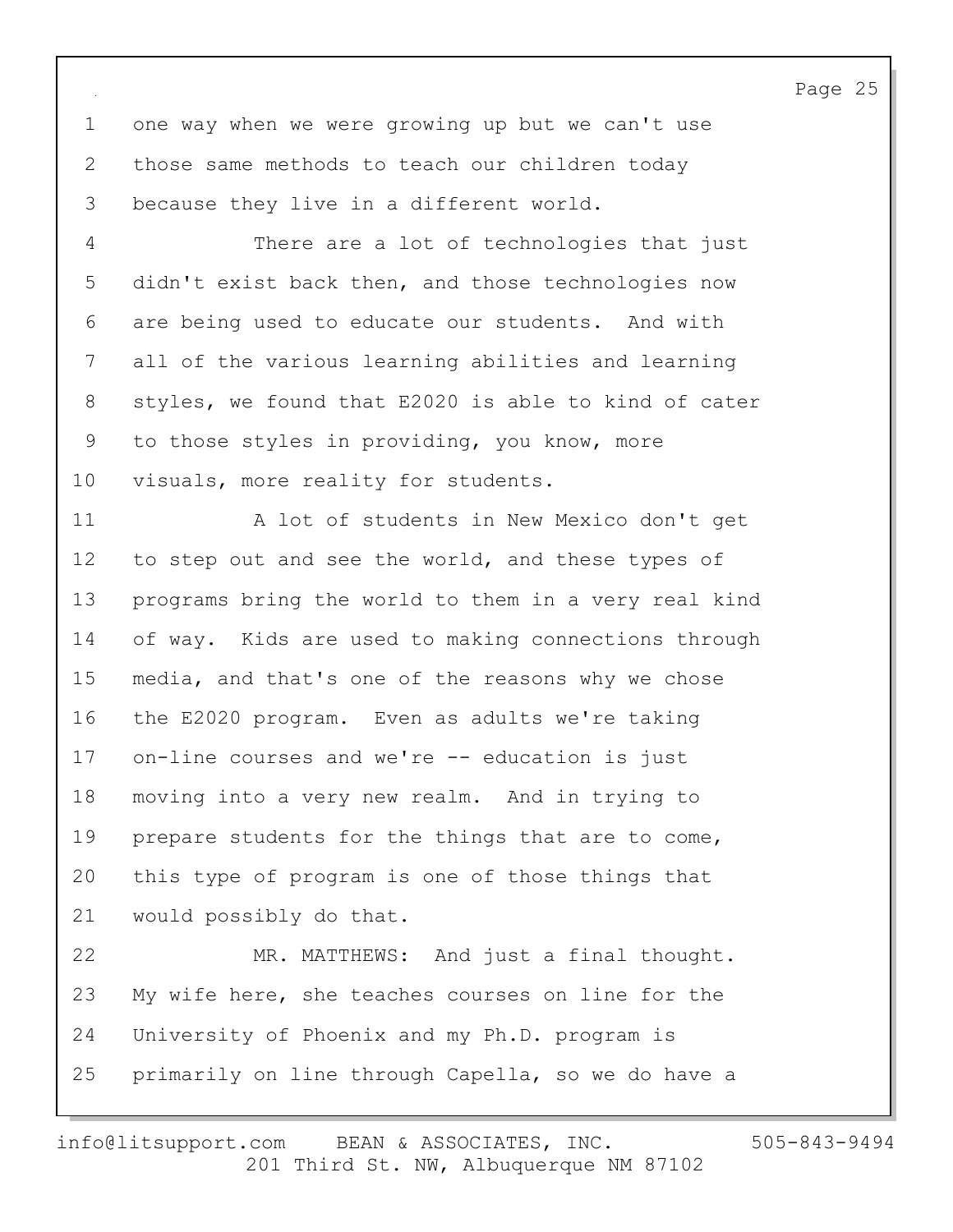1 lot of experience in what the students may 2 experience with taking on-line courses. And so we 3 kind of developed more of a hybrid model to kind of 4 balance some of the challenges of taking an online 5 course. We know those relationships and 6 face-to-face interactions will never be completely 7 replaced by online curriculum.

8 MS. SHEARMAN: Take me through what your 9 E2020 morning looks like. Are all the students in 10 one room? Are they in separate rooms with separate 11 teachers? What does that look like?

12 MR. MATTHEWS: What that would look like 13 is we plan to have two labs, 30 computers per lab. 14 And each lab will have one teacher and one job coach 15 slash EA. And that would look like, there would be 16 two parts to the session, to the morning session. 17 So from 9 to 10:30 there will be a session, and then 18 from 10:30 to 1:00 there will be a second session 19 with a little break in between.

20 But the teachers and the assistant will 21 float the lab and assist in making sure that the 22 kids are working and on task and offering any 23 support necessary. They will also, as case 24 managers, monitor the -- E2020 has a pacing kind of 25 mechanism built into the software where by a certain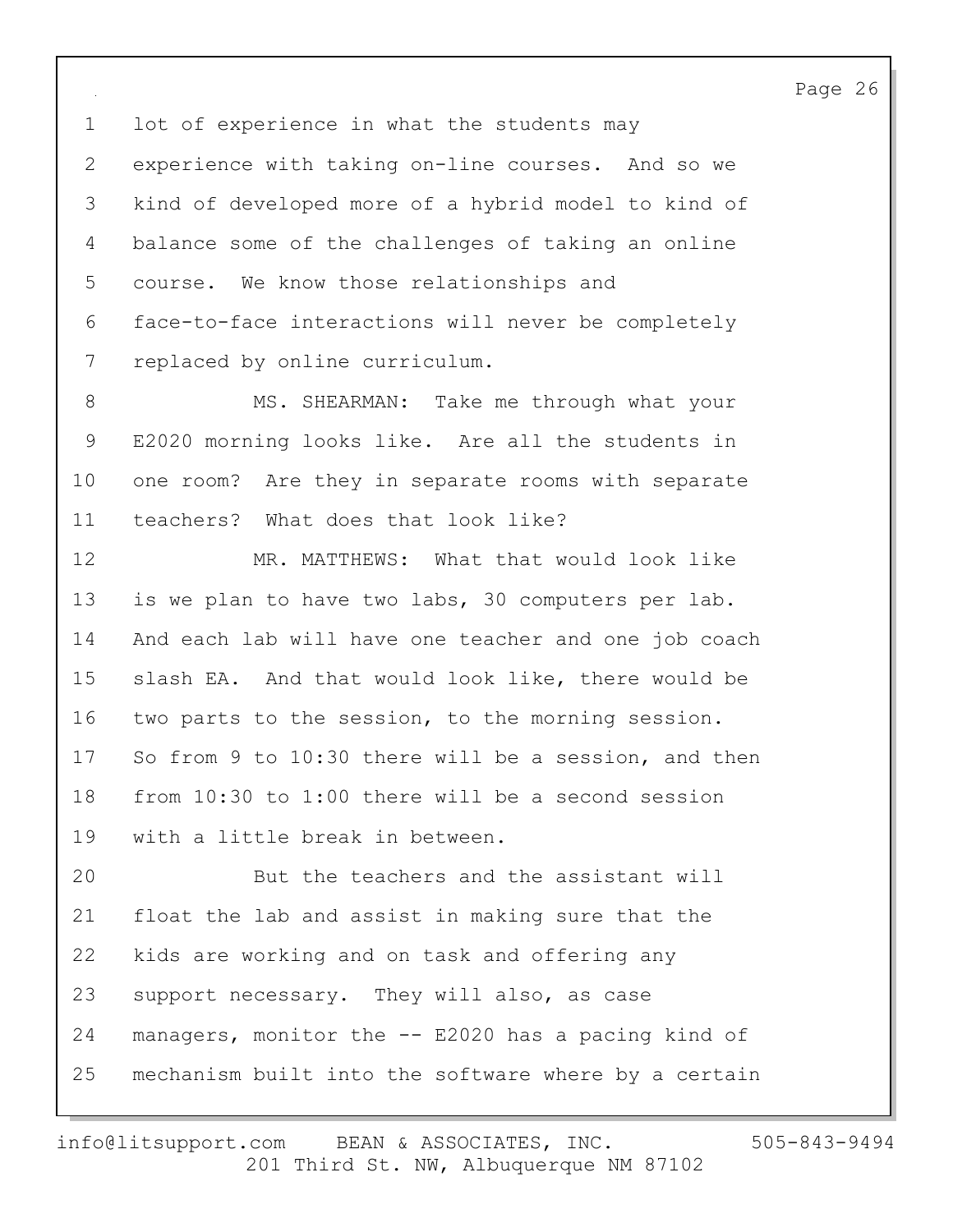1 date, if a student is going to complete a course, 2 they should be at a certain place in the lesson. So 3 they will be also in charge of helping keep the kids 4 on pace to complete the particular course that 5 they're taking at that time. 6 MS. SHEARMAN: Is this going to be 7 accessible from any other location? 8 MR. MATTHEWS: Yes, we -- another reason 9 that we chose -- and I'm glad you asked that. Is 10 because students can access -- we will set aside, I

11 think, 20 or 30 licenses that the kids can access 12 the curriculum from home 24 hours a day, seven days 13 a week, including the weekend.

14 MS. MATTHEWS: And if I might add, also in 15 those labs, I'm thinking of my own and the children 16 that I encounter over my educational experiences. 17 In a traditional schedule you might have math right 18 after lunch or English first thing in the morning, 19 and I don't do well with math after lunch 20 personally. You know, once the food gets in there 21 and get a little tired. You know, it provides that 22 flexibility for students to do the content areas 23 that they are comfortable with at that particular 24 time. 25 In addition, something that you might see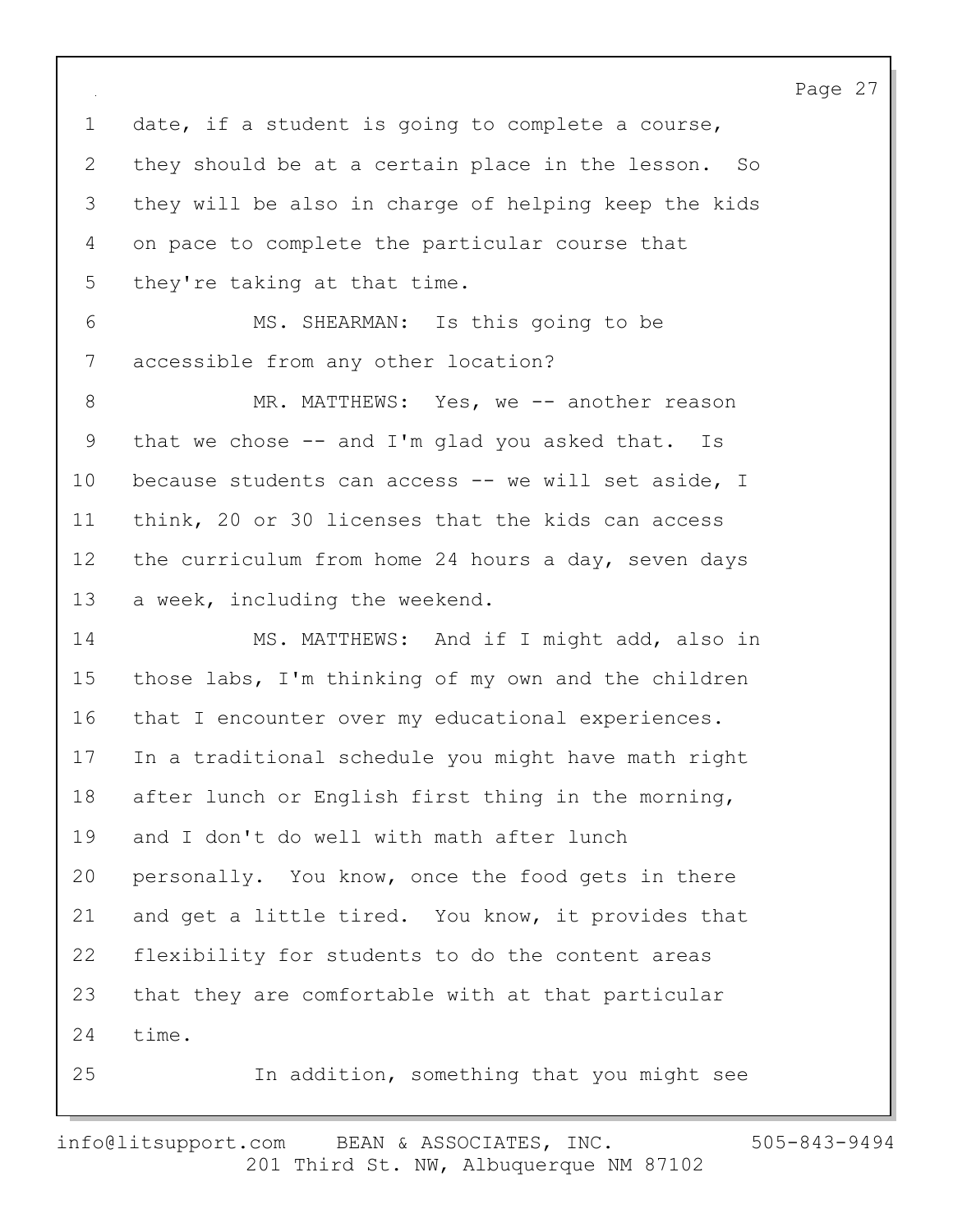1 is, you know, maybe that special needs student that, 2 you know, just needs a break and needs to stop for a 3 second and, you know, look at some resources and 4 maybe get with a peer and say, you know, let's go 5 over this and do a little group study. 6 It's very flexible in that respect where 7 the teachers will be able to monitor that or, you 8 know, walk them through things, pull you out 9 manipulatives, that type of thing. 10 MS. SHEARMAN: Thank you. Regarding those 11 20 licenses that you're going to pull out for home 12 use or whatever, how are you going to insure that

13 the student is the one doing the work, taking the 14 test, all of those things?

15 MR. MATTHEWS: That's a very good 16 question. And knowing that there has been some 17 integrity issues with some of the online software, 18 what we will do is set -- the students will -- they 19 will do their lessons and quizzes at home, but they 20 have to take their test at school. So they will not 21 have access to the end of the unit test. They will 22 only have access to the lesson itself and then some 23 of the smaller quizzes throughout the lesson. But 24 their end of the -- I call them chapter tests or 25 unit tests, they will have to take at school.

201 Third St. NW, Albuquerque NM 87102 info@litsupport.com BEAN & ASSOCIATES, INC. 505-843-9494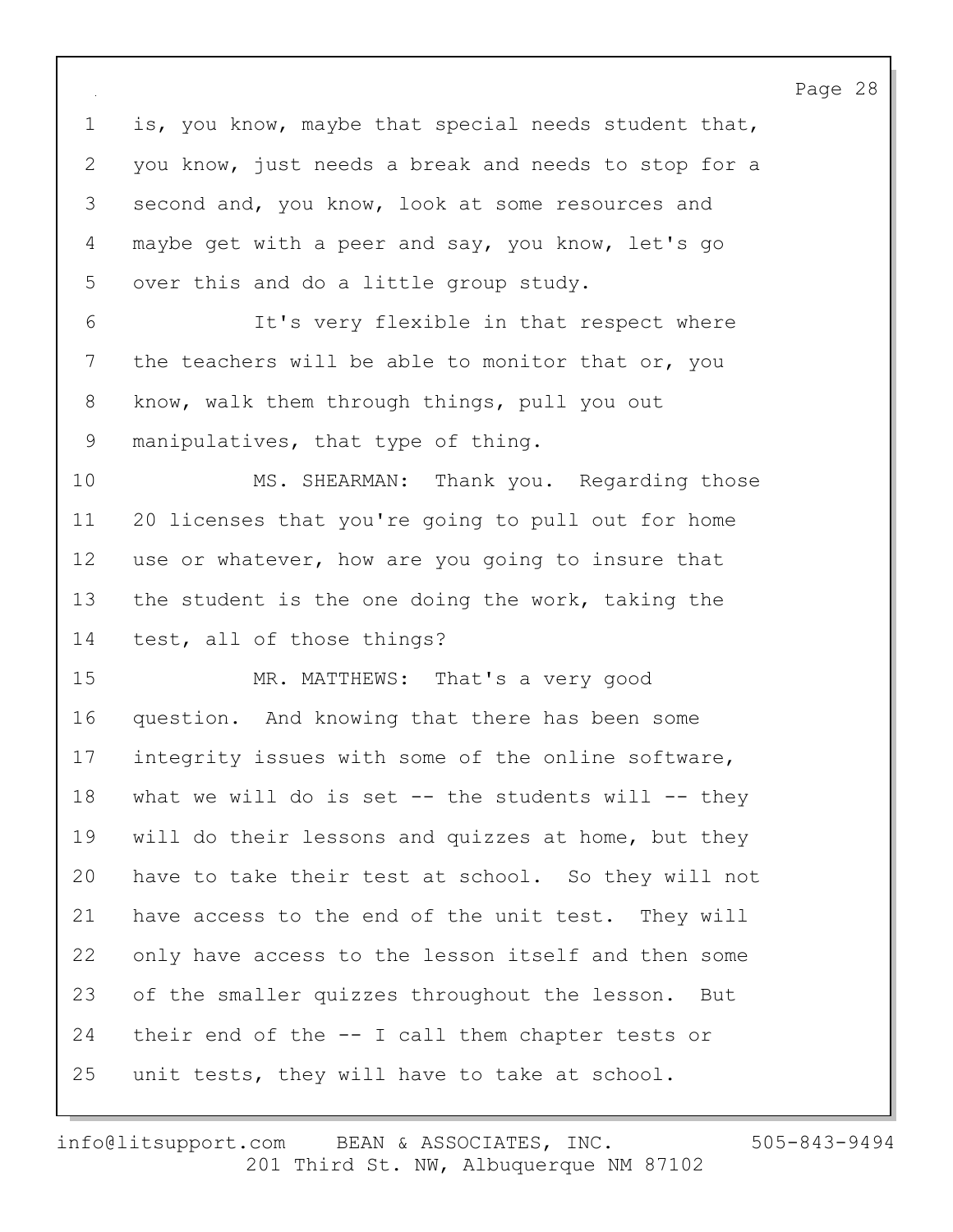1 MS. SHEARMAN: Thank you. Let me ask you 2 to go to page 19 in your application. There are a 3 couple of statements here that I wanted to get more 4 information on. The first sentence says, 5 "Accommodation of online face-to-face teaching will 6 give student the benefit of a flexible schedule 7 while maintaining a high quality education. The 8 face-to-face teachers will provide whole class, 9 small group instruction and individualized 10 feedback," blah, blah, blah, "master the core 11 material and will provide instruction on leadership, 12 service learning, and character education." 13 Those are the three areas that are going 14 to be taught face to face. All the core subjects 15 are going to come from E2020, is that correct? 16 MR. MATTHEWS: Yes, that's basically 17 correct. Now, there will be some electives offered 18 on E2020, but as far as the face-to-face courses 19 that will be taught, all of the students will take 20 three years of leadership, three years of 21 communication, and three years of service -- 22 MS. SHEARMAN: Math, English, science -- 23 MR. MATTHEWS: Yes. 24 MS. SHEARMAN: "Students of GREAT Academy 25 will achieve success through increased general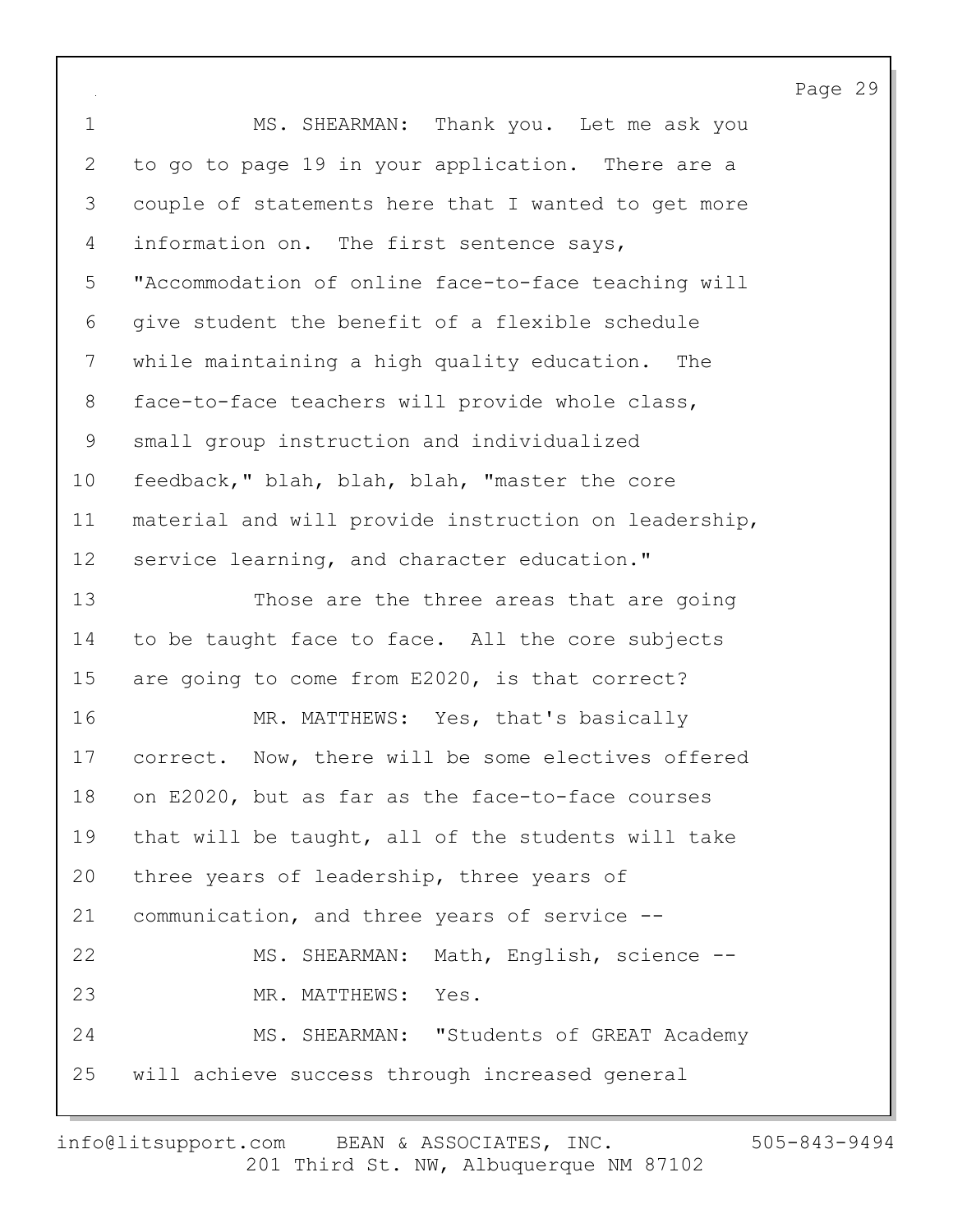1 academic improvement resulting in improved 2 standardized test scores." How will you do that? I 3 realize you're depending on the quality of the E2020 4 instruction, is my assumption. What if that doesn't 5 do it?

6 MR. MATTHEWS: Well, in combination with 7 the E2020 and the hybrid model as part of their 8 academic improvement plan, at the beginning of the 9 year we will get a baseline assessment of how the 10 student is performing in the different core areas, 11 and then the academic improvement plan will be 12 designed to help prop them up in the areas that 13 they're not proficient in. And so the E2020 would 14 not be the core or -- I guess the soul of the 15 curriculum. It would be more of the academic 16 improvement plan would drive that kid's particular 17 program.

18 So we'll know through our data every 19 student, where they're performing at, and come up 20 with different interventions to help prop them up in 21 the areas that they're lacking. But we do not 22 necessarily -- are really crazy about high stakes 23 testing as educators, but it is the law of the land, 24 and it is a very good way to kind of get a barometer 25 of how the students are performing.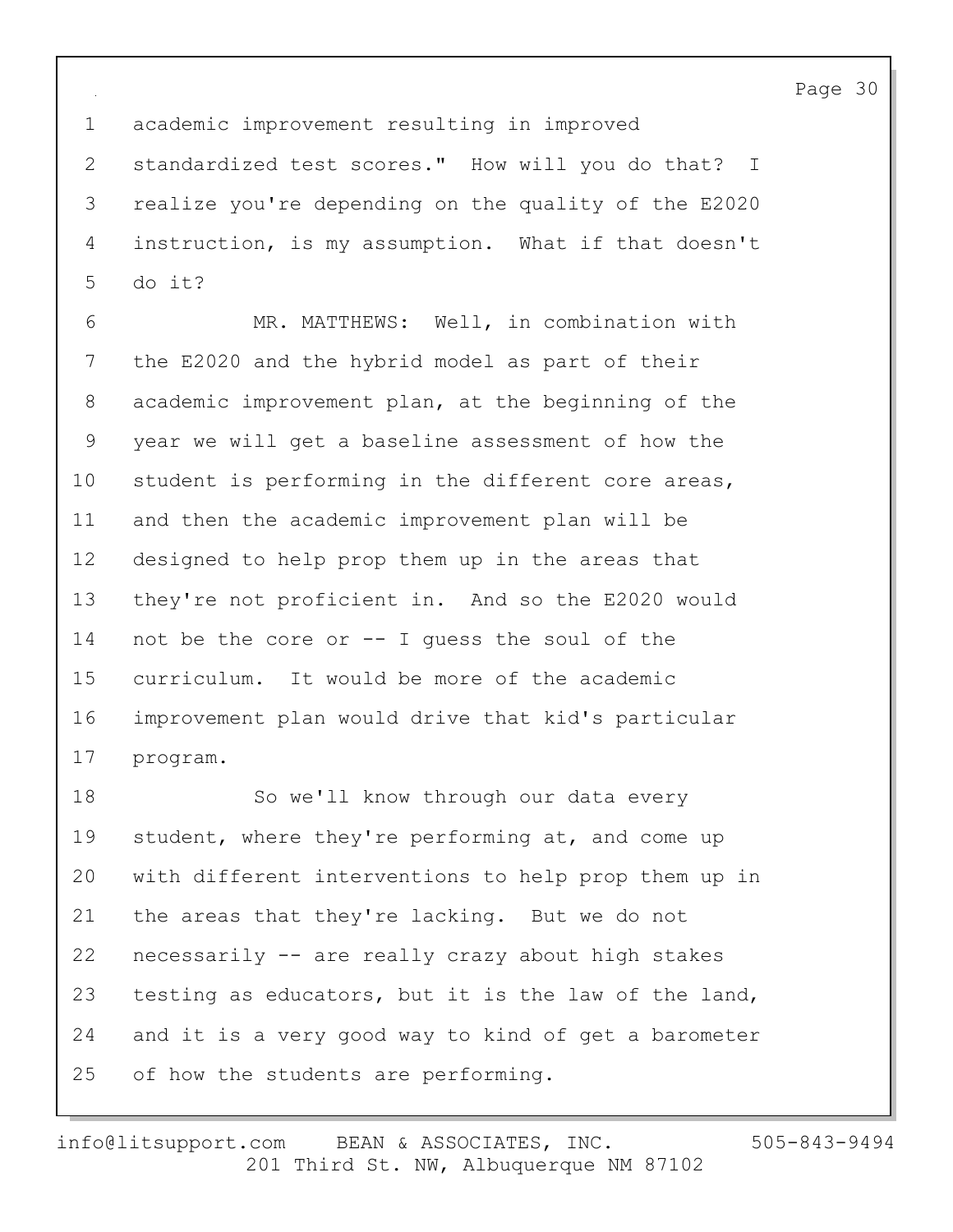1 So we do plan on incorporating test prep 2 type activities throughout the year. My wife has a 3 very good quote. She used to say, we're not going 4 to really scramble around starting up in January and 5 leading up to the testing cycle. We're going to do 6 test prep and focus on attendance throughout the 7 year. So we don't at the last minute -- like some 8 schools will incorporate a test-taking session into 9 their classes right before the test cycle, and we 10 think that that doesn't give the kids the best 11 opportunity to perform well on the tests.

12 MS. SHEARMAN: Would you go to page 49, 13 please, in your application, concerning length of 14 school day. And you may have answered this earlier. 15 But my question had to do with the sentence that 16 says, "The length of the school day supports the 17 educational plan by giving the student choices and 18 flexibility in scheduling classes." Was that when 19 you were saying you can choose to take math earlier 20 in the day, not after lunch or work on it earlier in 21 the day rather than later? 22 MS. MATTHEWS: Yes. 23 MS. SHEARMAN: It's the first sentence 24 after the heading "length of school day." 25 MS. MATTHEWS: Right.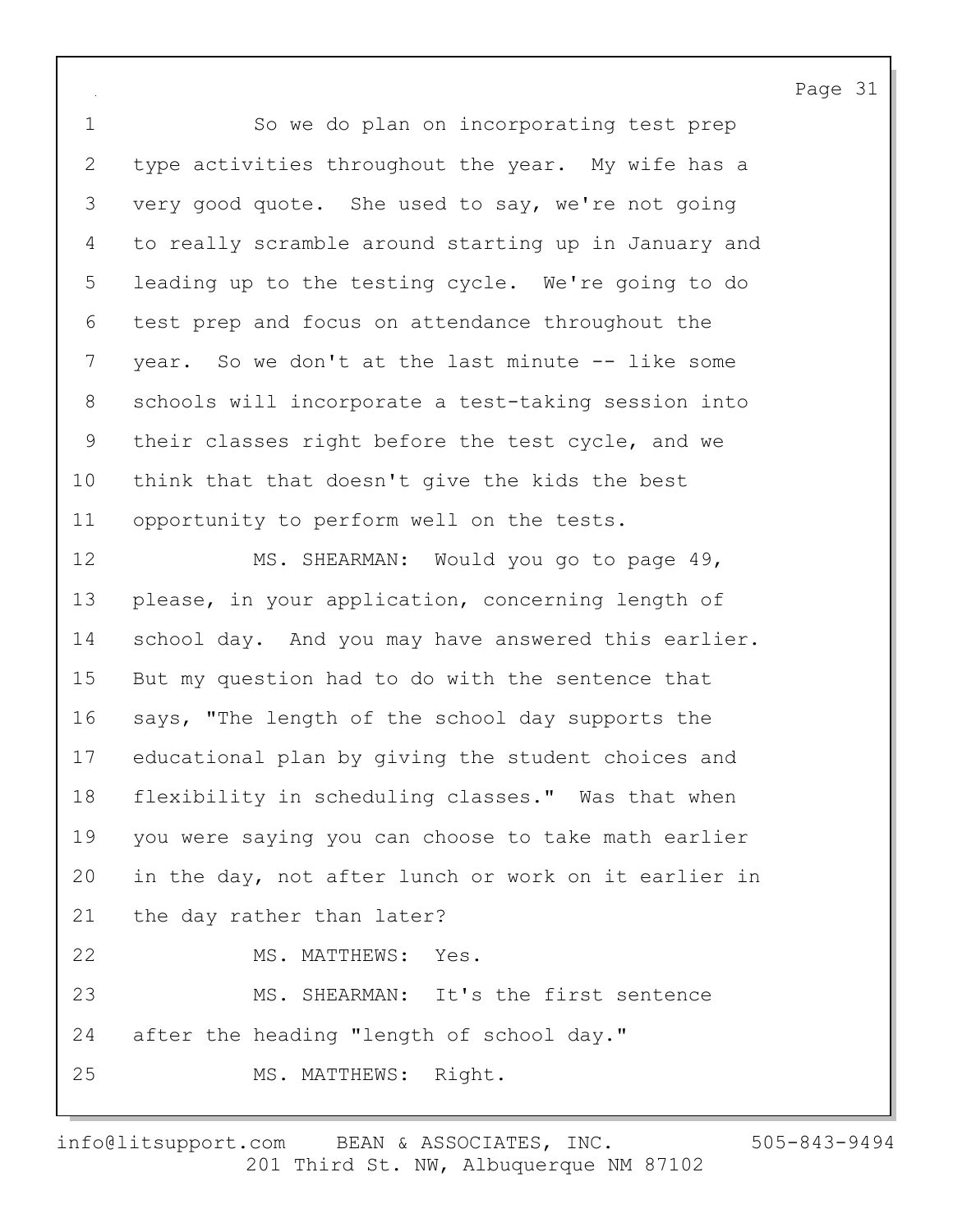1 MS. SHEARMAN: I think you've answered it 2 to my satisfaction.

3 MS. MATTHEWS: That's basically the idea, 4 just giving kids the opportunity to be more flexible 5 in their learning. It also goes to having them 6 provided the opportunity to take more control of 7 their own learning. I think the connections that 8 are required to make the learning deeper and more 9 long lasting come when there is a bit of 10 flexibility.

11 MR. MATTHEWS: And, I'm sorry, one more 12 point to that. Now, the first year we will only 13 offer one session. Now, the second year when we add 14 the 12th grade, we will have a second session that 15 will be from 1 to 9 p.m. And we do that because 16 some students, especially for the current 17 enrollment, if they take their college course in the 18 morning or if they have a morning internship, they 19 will have that flexibility to do that up until 1:00, 20 until it's time to report to school.

21 So we mentioned the 9 to 9, and there was 22 some confusion about, well, what is that going to 23 look like? But that's the primary premise of having 24 those particular schedules. Plus students that -- 25 we have the luxury to have a recent graduate as one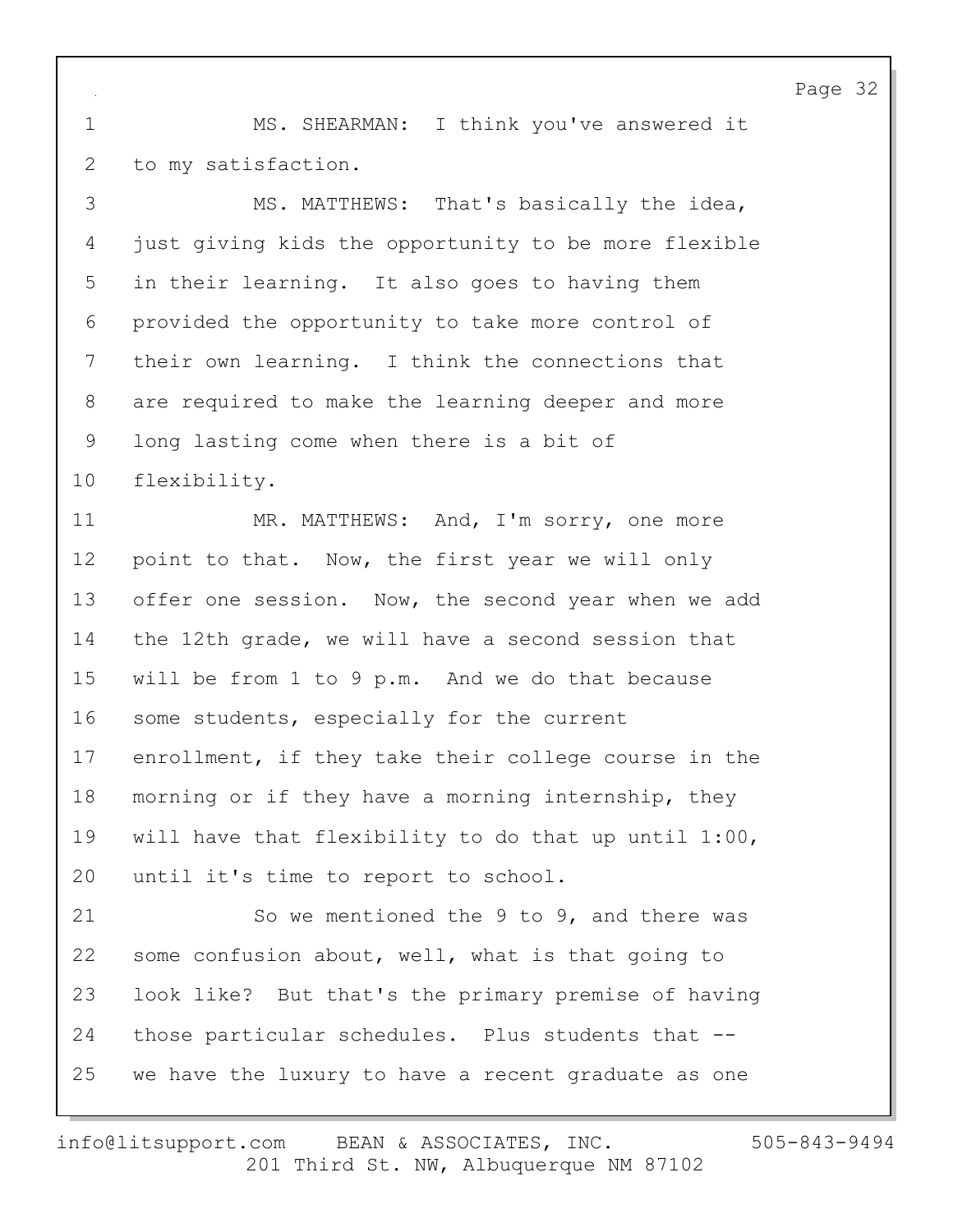1 of our advisers that helped us put the application 2 together. And just looking at some of the 3 challenges as far as taking siblings to school or 4 caring for a grandparent, we just wanted the kids 5 not to have any reason why they cannot attend school 6 sometime between 9 and 9. And even if they are 7 absent or have an emergency, we will reserve Fridays 8 and Saturdays for makeup time also.

9 MS. SHEARMAN: I'm taking more than my 10 share of time, so I need to get moving here. Please 11 let's go to the budget. If you would pull that up. 12 I'm looking at your first year budget, and I'm 13 looking at your narrative on page 73. And if you 14 could walk me through the budget spreadsheet and 15 identify where these particular items -- the first 16 one includes three full-time regular education 17 teachers. Under teachers I see two.

18 MR. MATTHEWS: Okay. On the five-year 19 budget versus the narrative, as part of our response 20 to one of the concerns with the financial plan is 21 the administrators' part-time teaching roles are in 22 this three FTEs but here it's not. And that's where 23 the discrepancy was, and that's why we offered some 24 clarification.

25 MS. SHEARMAN: So your two administrators,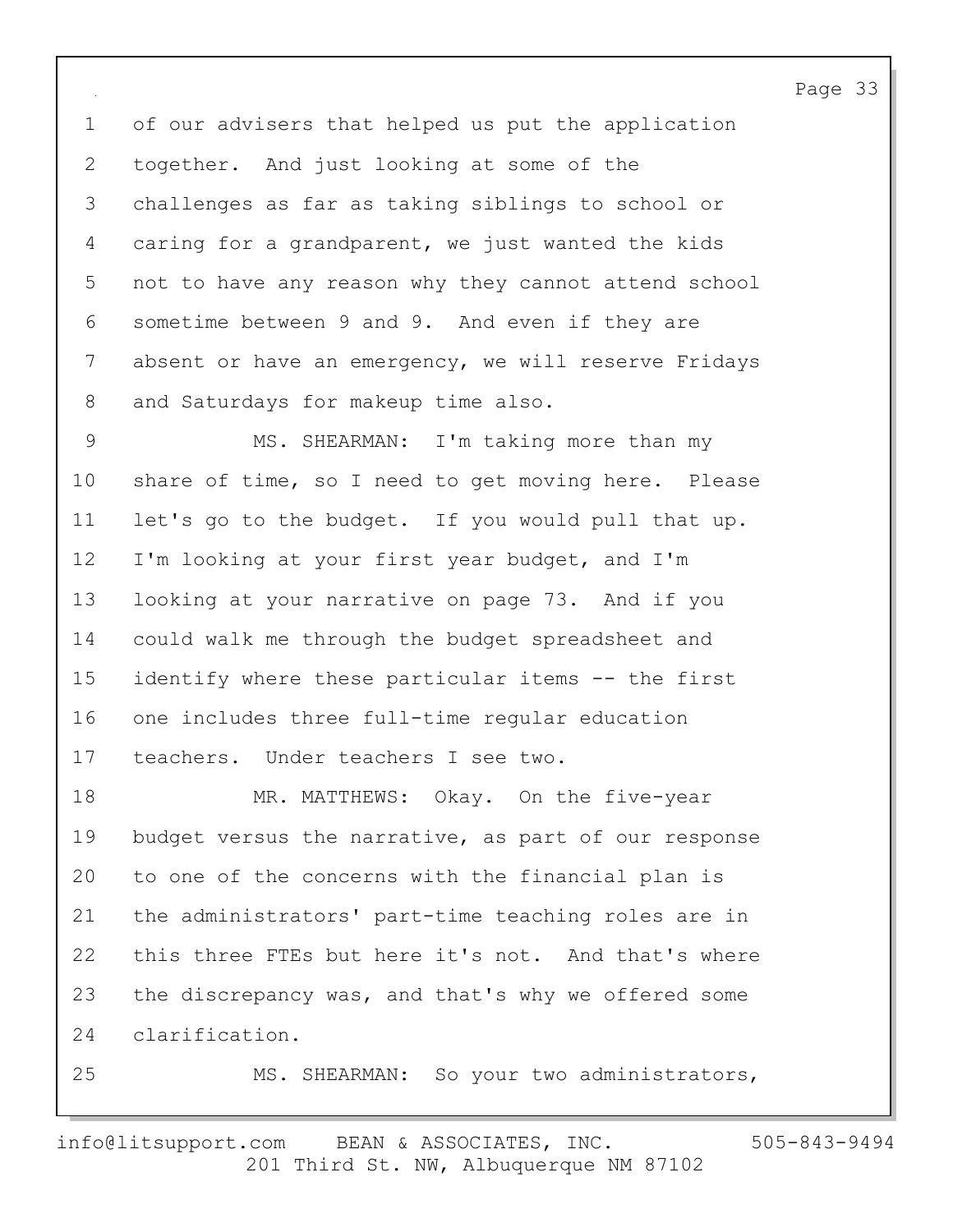1 your principal and assistant principal, I assume. 2 Is another full-time teacher? 3 MR. MATTHEWS: Yes, .5 and .5. 4 MS. SHEARMAN: And then you have one 5 full-time special education teacher, career coach. 6 Which item in the budget is that particular 7 individual? 8 MR. MATTHEWS: We're copying these 9 questions down, and we also will provide a written 10 response. 11 MS. SHEARMAN: If you'd rather get back to 12 us in writing on that, that's fine. 13 MR. MATTHEWS: Quickly what I would do is 14 refer to page 101 to this flow chart where the 15 special education teacher -- so basically the 16 positions would be the first year, the special 17 education teacher slash career coordinator would be 18 one FTE, the school counselor slash data 19 coordinator, would be the other FTE, and then the 20 two administrators would share a .5 and a .5. But 21 basically that special education career coach will 22 be that special education FTE. 23 MS. SHEARMAN: And my last question --24 well, no, not really my last question. Teacher 25 salaries average 35,000. That's kind of low, is it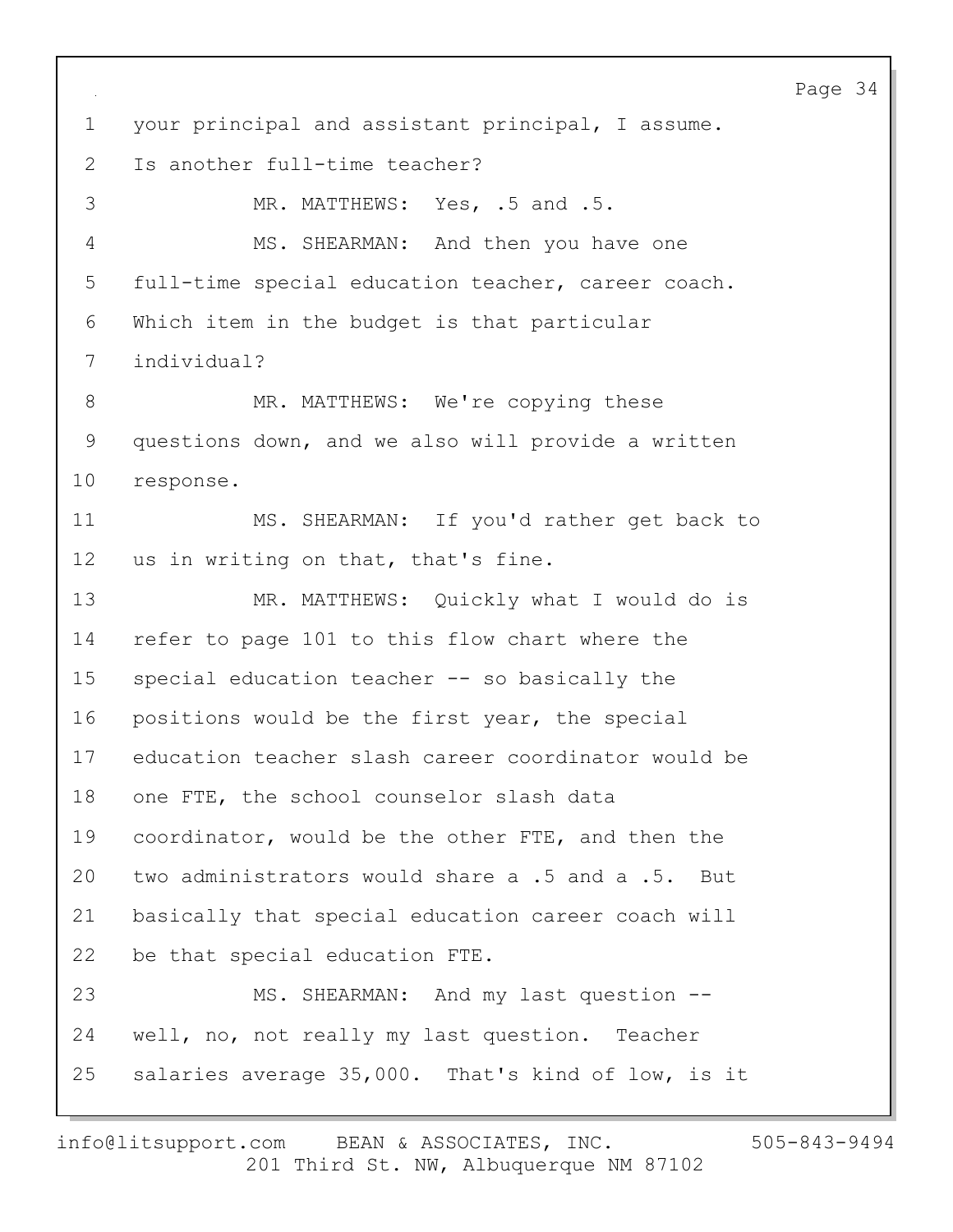1 not? I'm thinking, what, level 1 teachers are 30, 2 level 2 are 40.

3 MR. MATTHEWS: Well, what we did is we did 4 a combination between level 1s and 2s, I think is 5 how we came up with that \$35,000 number. Like I 6 said, I can get back with a little more 7 clarification. But we knew that, you know, 8 especially in the early years, that we couldn't 9 necessarily support maybe all level 3 teachers. So 10 what we did is we kind of did an average of level 1s 11 and level 2s to come up with that \$35,000 number. 12 MS. SHEARMAN: And my last question, I 13 promise my last, on line 7, you're hiring a business 14 office support person for seventeen five, a halftime 15 person, and then the next year it goes to a 16 full-time person. And then I notice down in the 17 next section, finance, bookkeeping and accounting, 18 54,000. So I assume you're contracting your 19 financial services out, but you're still going to 20 have either a halftime or a full-time business 21 office person on-site? 22 MR. MATTHEWS: Yes. The line 17 would be 23 the .5 portion, and that's a dual position, the base 24 office support, and then the other part of that 25 person's salary is line 15, administrative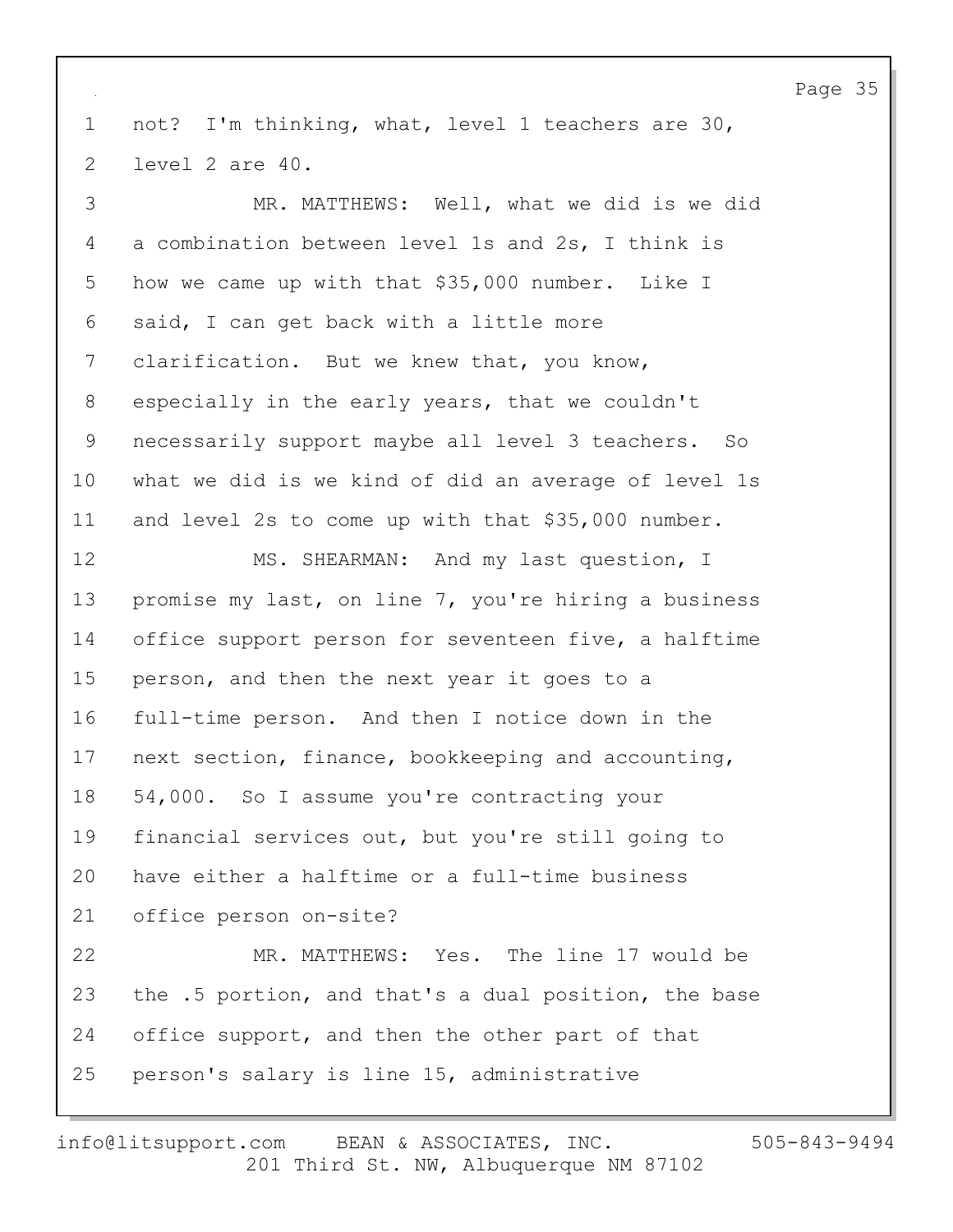Page 36 1 associate. So that person will serve a dual role as 2 our liaison between the school and the Griego and 3 Associates, the business management that we're going 4 to contract out with. 5 So what we're basically attempting to do 6 is make sure that we have a person on-site that is 7 trained and familiar with the -- some of the 8 financial procedures and really would be the 9 go-between between the school and the business 10 manager. 11 MS. SHEARMAN: Thank you. 12 CHAIRMAN GARRISON: Anything over here? 13 Commissioner Bergman. 14 MR. BERGMAN: Thank you, and good morning. 15 After reading your application and the preliminary 16 analysis and links to what's gone on so far, a 17 couple of questions did occur to me. Are all the 18 students going to be required to be on campus daily? 19 MR. MATTHEWS: Yes, sir, all of the 20 students. And what we plan to use, because we're 21 really wanting the students to get more familiar 22 with business practices, they would have a badge, 23 and they will swipe their badge. And that's how we 24 will, you know, track their attendance. Plus with 25 them logging into the E2020 from the lab, we will

201 Third St. NW, Albuquerque NM 87102 info@litsupport.com BEAN & ASSOCIATES, INC. 505-843-9494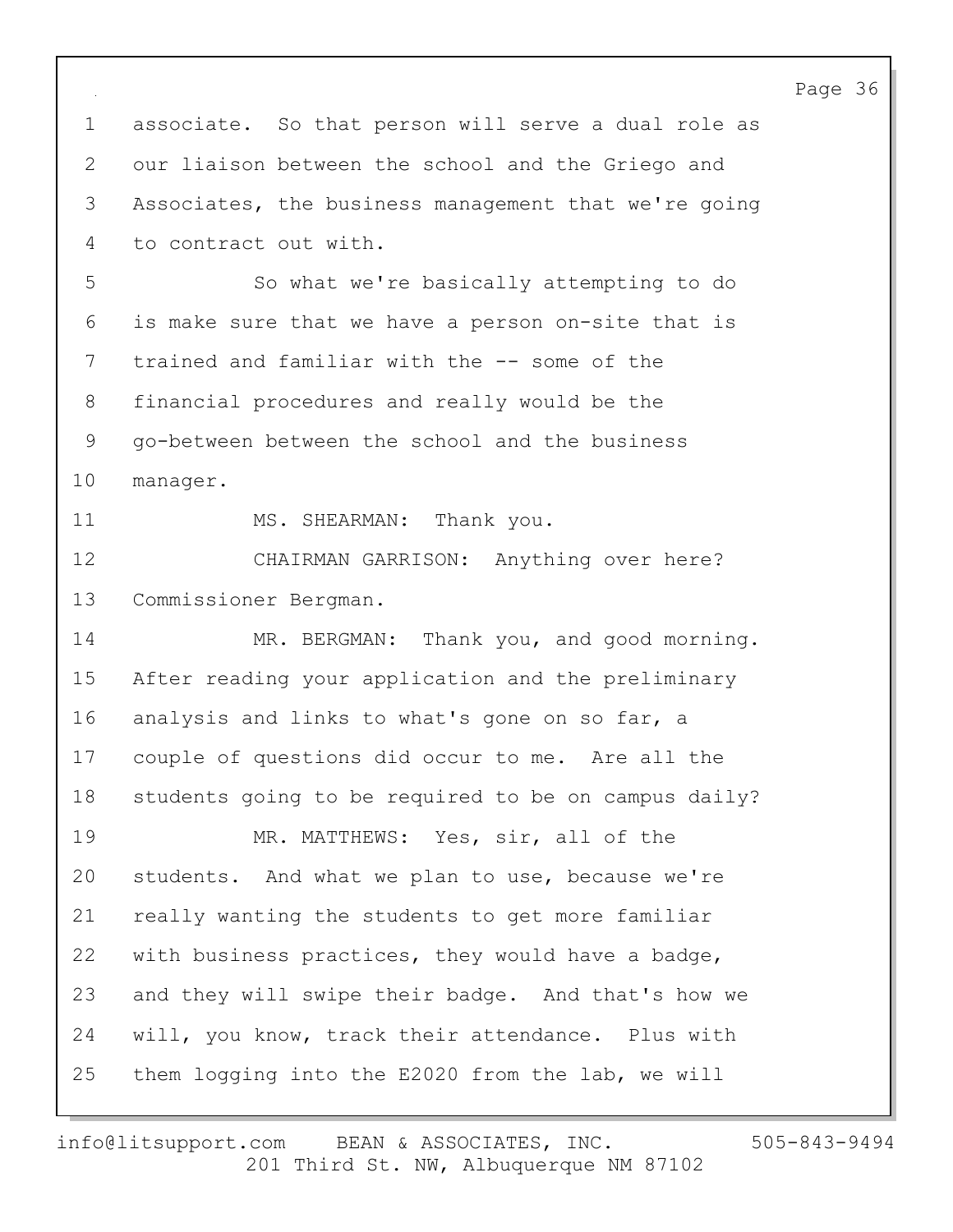1 also track their attendance that way.

2 But all of the students will be required 3 to report to school. The only time they will be 4 able to leave campus is for lunch and for their 5 work/study internship or their service learning 6 project, which will more than likely be done in 7 small groups with the case manager and the job 8 coaches.

9 MR. BERGMAN: And you've stated that in 10 the first year the 9:00 block will be the online. 11 You have two labs with 60 computers with 120 12 students. So with 60 students on the computer, what 13 are the other 60 going to be doing during that 14 morning block?

15 MR. MATTHEWS: What we plan to do is 16 alternate the E2020. So 60 will be on E2020, the 17 other 60 will be working on their communication, 18 their leadership, their service learning. So we 19 plan to kind of just flip-flop the two. And then 20 the second year, when we expand to 12th grade, we 21 will have enough labs to support 60 and then 60. 22 MR. BERGMAN: So the people that are not 23 in the lab at any given time are going to be 24 receiving some kind of face-to-face instruction? 25 MR. MATTHEWS: Yes. Their leadership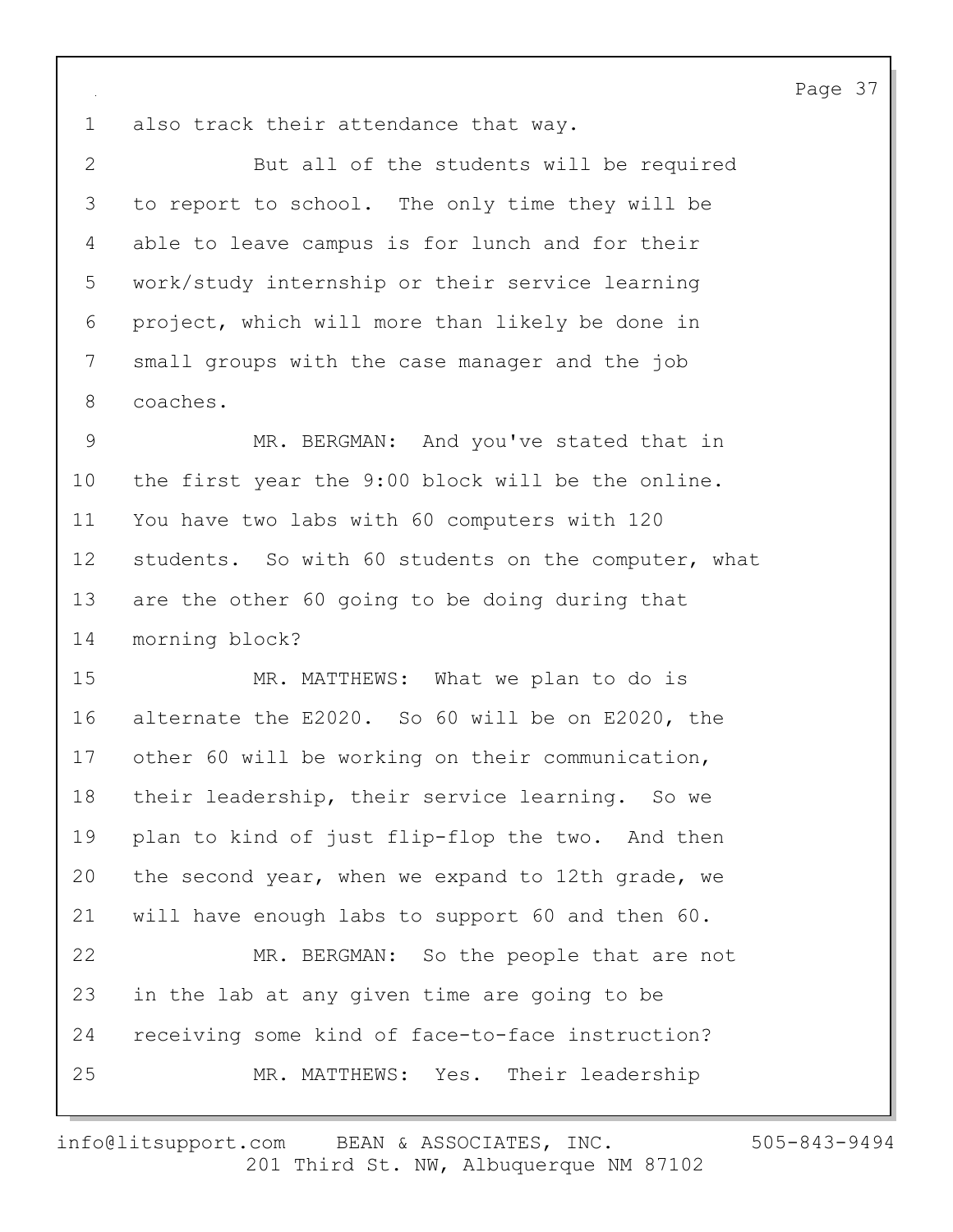1 course, their communication courses, working on -- 2 working with their job coach and their case manager 3 on the service learning projects, academic 4 improvement plans. We really made it -- part of 5 that would be fluid so that if the student is really 6 struggling, they may need extra time. So we do plan 7 to have set up an auxiliary lab so if a student is 8 struggling with a particular academic concept, they 9 may allocate their time with some E2020 built into 10 that so that they stay on their pacing chart. 11 So it kind of will be a little fluid. I 12 know it seems a little cloudy, sometimes it seems 13 that way to me, but it's kind of all in my head, in 14 a sense. 15 MR. BERGMAN: So your extended schedule, 16 which you already mentioned, 9 to 9 or something. 17 So some of these students might actually work in the 18 morning and be in school in the afternoon instead of 19 the traditional -- 20 MR. MATTHEWS: Yes. And especially for 21 the concurrent enrollment students, the dual 22 enrollment students. We want to make sure they're 23 able to take classes when it best meets their needs. 24 Or some of the more formal internships will more 25 than likely be morning, 9 to 5, and where they may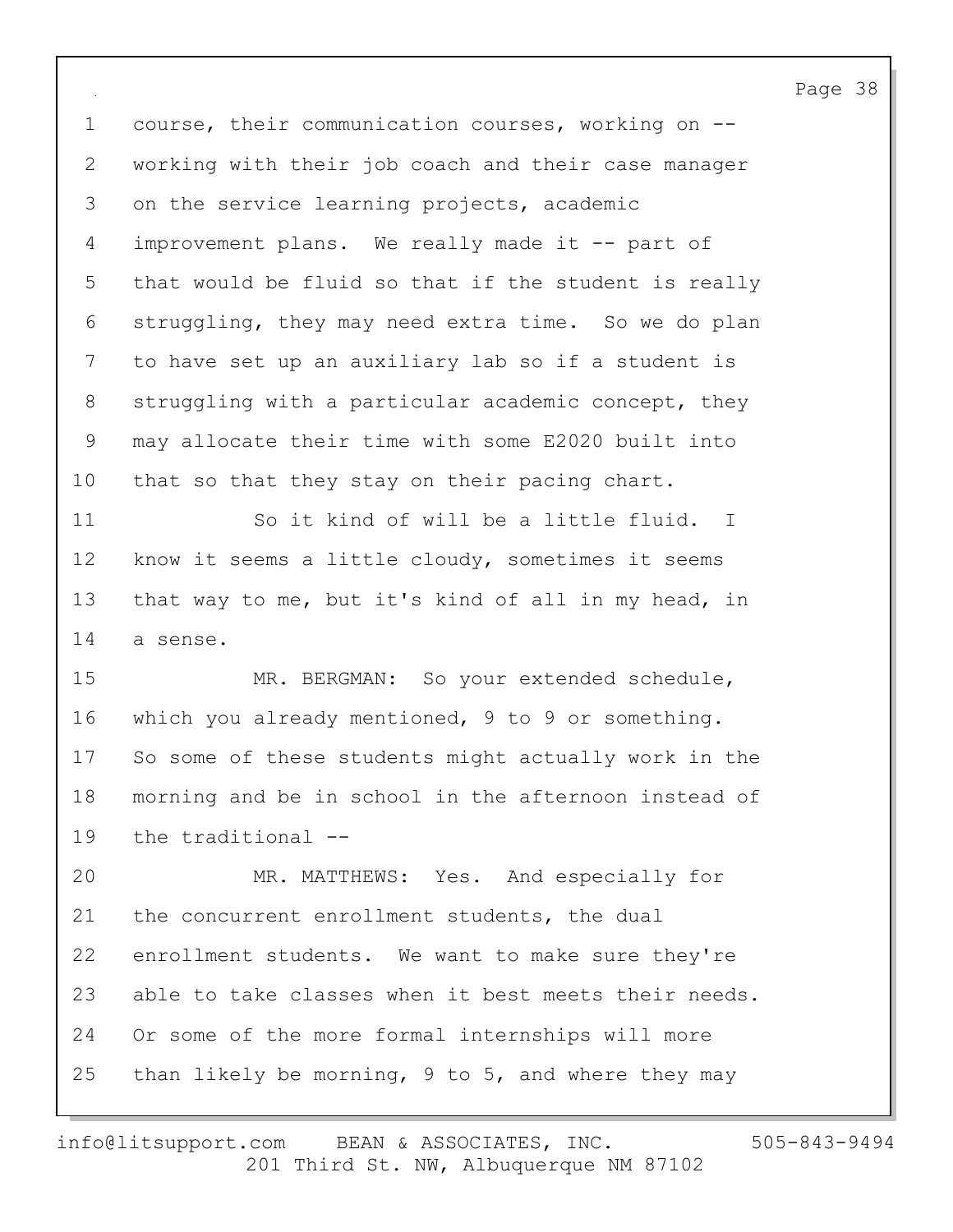Page 39 1 do a half-day kind of program versus an internship 2 that may require them to work at night. 3 MR. BERGMAN: You're going to have to keep 4 up with all of these. Some are over here, some are 5 over there. You're going to have to really stay on 6 top of that situation, I would suspect. 7 MR. MATTHEWS: Yes. That will be a 8 challenge. But I think with the different 9 mechanisms we have in place to make sure that the 10 case manager is responsible for the students on his 11 or her caseload and plus the different ways we will 12 track and monitor the kids will definitely keep them 13 active and busy and engaged. 14 MR. BERGMAN: Thank you. I think that's 15 all I have. 16 CHAIRMAN GARRISON: Mr. Gant. 17 MR. GANT: E2020, I have a question too on 18 that. Are you or are you not going to have 19 chemistry, physics type labs? 20 MR. MATTHEWS: That's a very good 21 question. 22 MR. GANT: I don't remember seeing any. 23 MR. MATTHEWS: What we'll do is we'll 24 explain the lab concept that we have that 25 incorporates the sciences into the lab.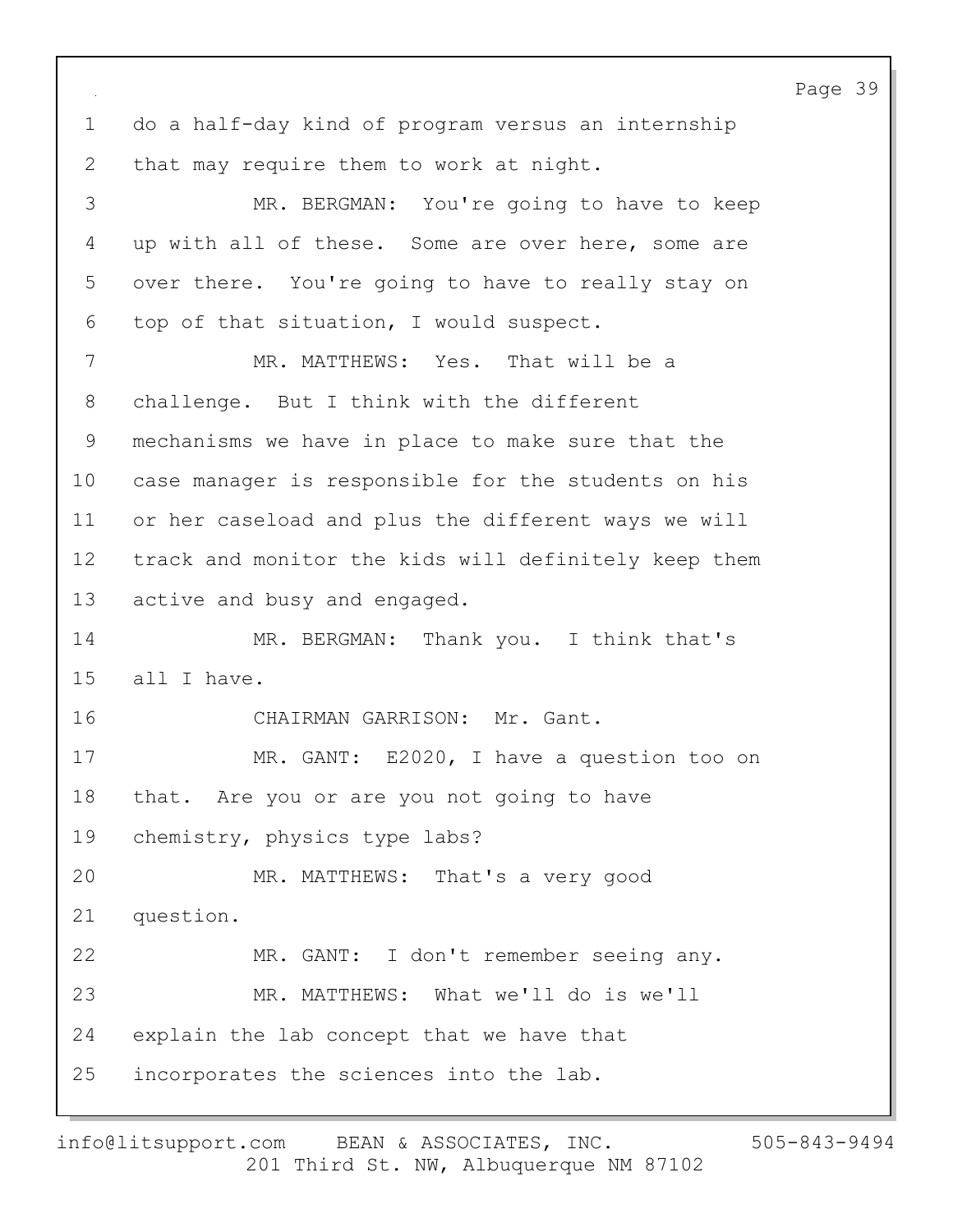1 MS. MATTHEWS: For the -- the way that 2 E2020 is set up, they have labs integrated into the 3 program. They're more virtual, so to speak. So, 4 you know, back in the day we dissected frogs and cow 5 eyeballs. Those types of dissections and lab type 6 activities are more virtual through this program. 7 And in addition, the career labs that we have set up 8 are intentionally cross-curricular so that, for 9 instance, in our engineering industry and science 10 lab, the students will have access to more hands-on 11 types of activities that will kind of mirror and go 12 along with the things that they're learning in 13 chemistry and biology and, you know, the sciences.

14 One of the others is we have business and 15 management labs for kids that enjoy working with 16 facts and figures. That will provide more real 17 world type, say, accounting type practices or, you 18 know, lab per se activities that they would do in 19 those things.

20 This is all intended to be very 21 cross-curricular so they're not just learning it on 22 E2020 and never revisiting it or be able to do 23 anything that's applicable with those skills. 24 They're able to see it again and be able to apply 25 what they've learned in a more realistic fashion.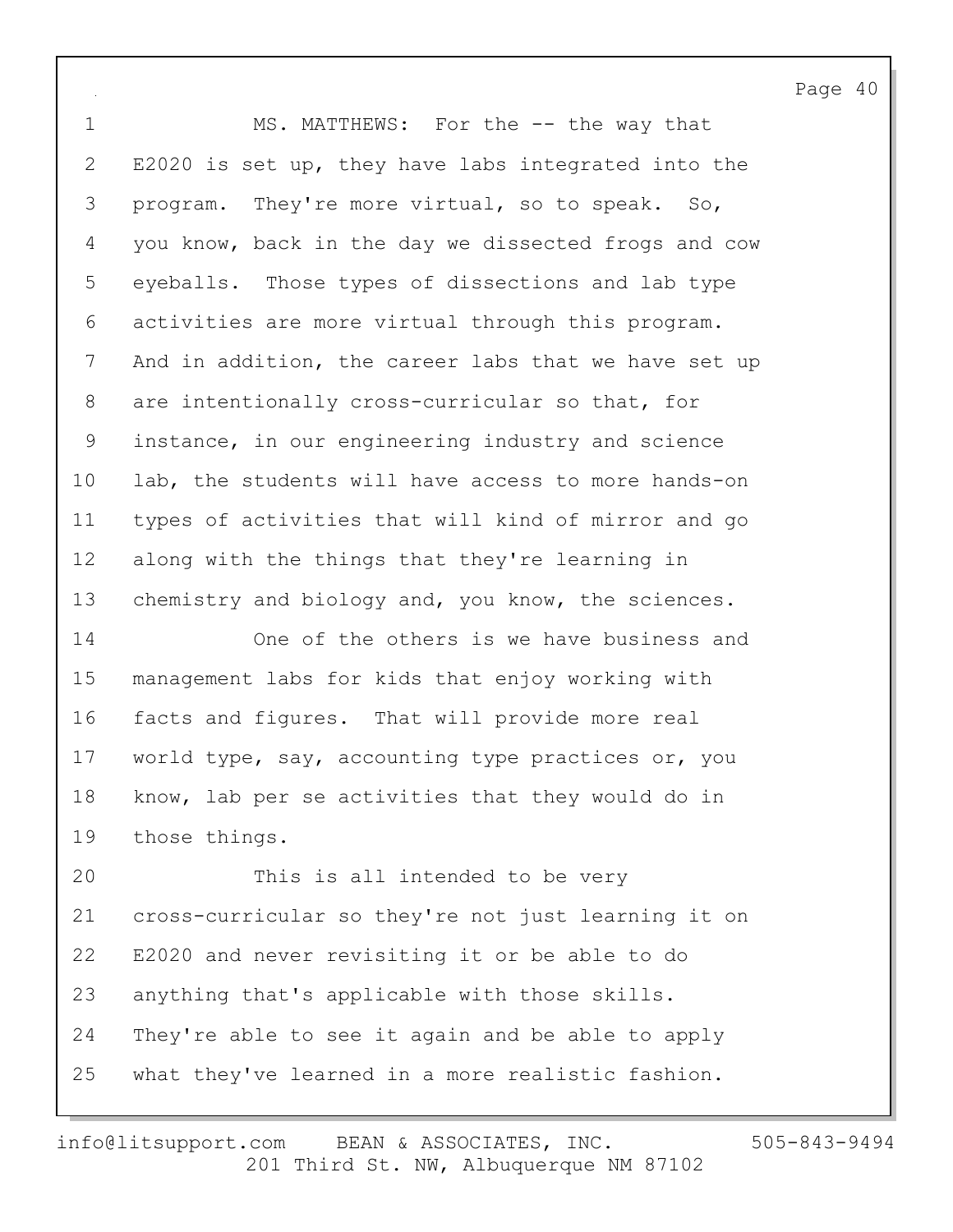1 MR. GANT: My question is -- another 2 question is, let's talk chemistry. This lab you say 3 you're going to have, is it going to have all the 4 chemicals and all the tools necessary in the chem 5 lab so the students can get their hands dirty, make 6 mistakes, pour the wrong chemicals in the wrong 7 tubes, boil stuff off, burn stuff off? Because many 8 professors in chem -- I live in Cruces. I have 9 friends in the chemistry department. They say part 10 of the problem is kids coming off of virtuals, they 11 don't understand what they are doing when they walk 12 in the lab. And they have to train these students 13 even to know what a beaker is.

14 MR. MATTHEWS: That's a very good question 15 and, actually, that was a concern of ours, which is 16 one of the reasons that we built into our federal 17 grants moneys for different materials and supplies 18 and -- for our Project Lead the Way program that 19 we're going to offer.

20 And, yes, we will have the traditional 21 lab, and also we plan to utilize real labs as far as 22 the kids' internships and different real world 23 experiences to gain some of that knowledge and 24 expertise around some of the safety issues. And 25 really what we're trying to do is make that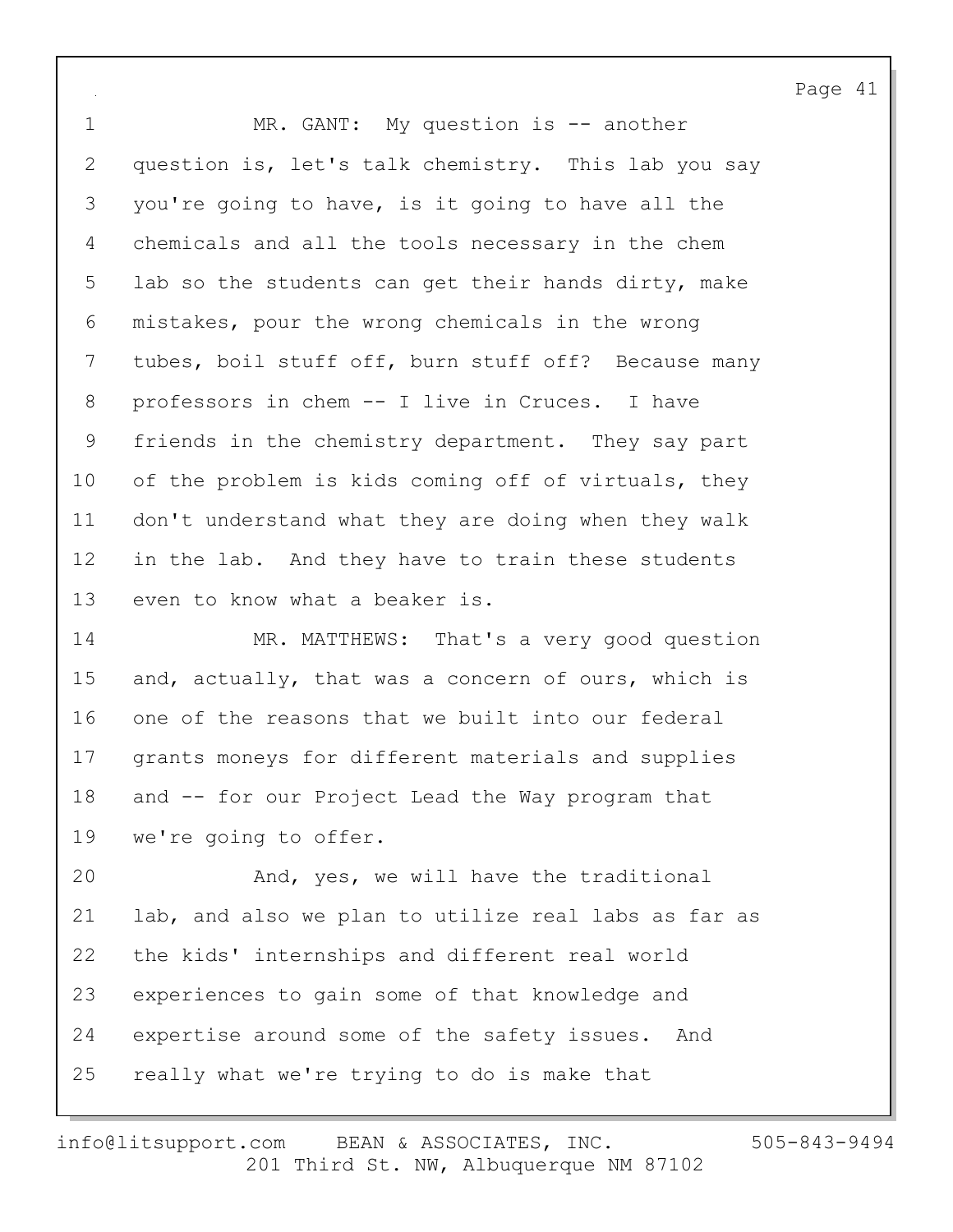1 connection.

2 And I remember when I was in high school 3 and I remember when AutoCAD came out, and that was 4 the like the big thing back then. And my teacher 5 made us draft with a T-square first before we can 6 ever touch the computer. And I thought that was 7 really valuable, to make sure that we understand the 8 foundational principles of something before we move 9 on to more of an abstract.

10 So we do plan to have all of those 11 traditional kinds of labs and experiments and the -- 12 I don't know what they're called. They're things 13 where you can close the thing and burn stuff up. 14 And also make sure that there is a connection to 15 real labs that the kids that are interested in some 16 of the more hard sciences will have opportunities to 17 go out into the labs.

18 MS. MATTHEWS: If I can add, that was also 19 one of my concerns when we first started 20 investigating the curriculum. And in my many 21 discussions with our representative, he's helped me 22 to understand that those types of procedures, 23 knowing what a beaker is, knowing how to set up a 24 lab station and understanding those things that it 25 takes to be successful when you get into a college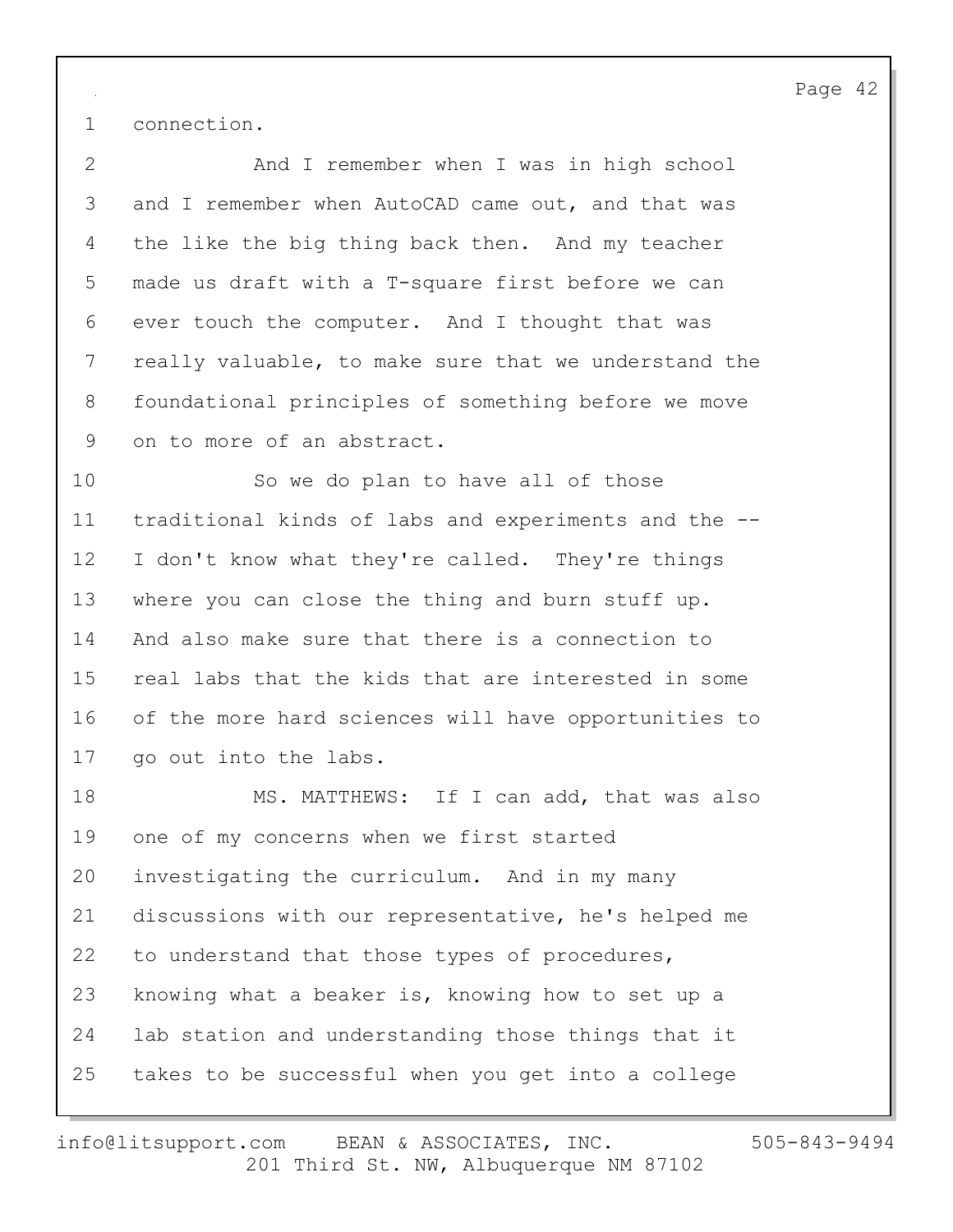1 level chemistry course, those kind of procedures are 2 embedded into the curriculum also. So that they -- 3 the students will not go away without knowing some 4 of that very fundamental information and having that 5 knowledge to make them be successful or to allow 6 them to be successful in those types of high level 7 courses.

8 MR. GANT: Let me state it a different 9 way, if I may. Would you appreciate a mechanic 10 doing a virtual brake job and then fixing your 11 brakes unless he had gotten his hands dirty and he 12 fully understands how to do it?

- 13 CHAIRMAN GARRISON: Or she.
- 14 MR. GANT: Or she.

15 MR. MATTHEWS: That's a very good 16 question, and the answer to the question is very 17 simple. Yes and yes. We feel that it is important 18 for the kids to kind of see it and visualize and 19 then actually do it and perform it. And so that's 20 one of the reasons we came up with the -- we really 21 didn't come up with the concept. There's other 22 schools that use a virtual curriculum that use what 23 they call smart labs. And so it's a very similar 24 kind of concept and program where the students are 25 required to kind of see it and rotate it in three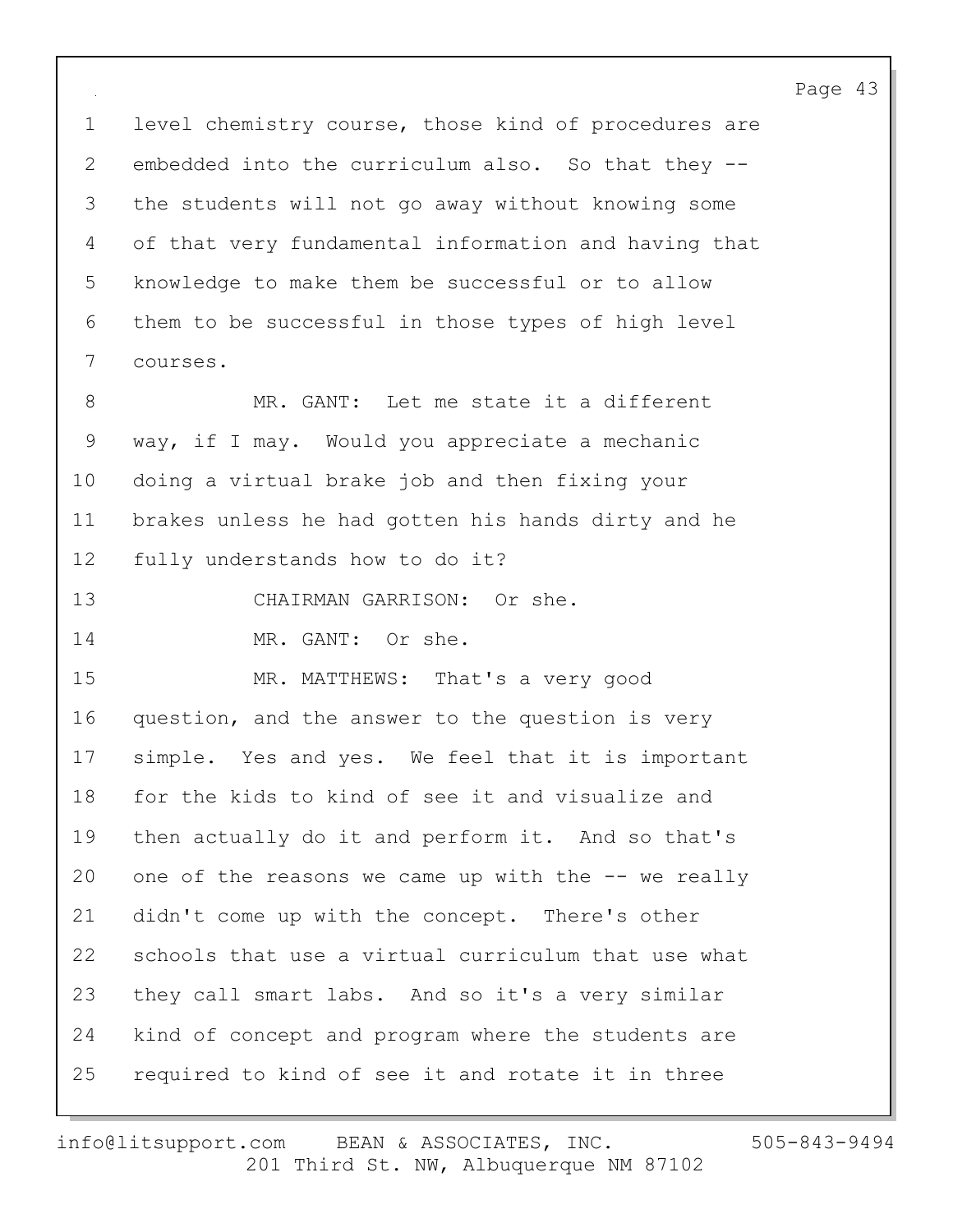1 and four dimensional, but also they must go into the 2 labs and do different modules and activities that's 3 related to some of those standards.

4 MR. GANT: I believe you said you were 5 going to try to get a grant funding from wherever to 6 build these labs. What happens if the grant money 7 doesn't come through?

8 MR. MATTHEWS: What I was speaking about 9 was the federal grant that all charter schools are 10 eligible for. If for some reason or another we do 11 not get that grant, then we will seek other private, 12 federal, state grants. There are a number of 13 different organizations that are willing to help 14 schools, especially schools that offer a little 15 innovation. We're not too proud to go to a company, 16 an engineering company that's upgrading their 17 computers and software and labs and ask them to 18 donate their material to us until we can secure 19 enough funding to get our own brand-new shiny stuff. 20 So there are a number of different ways 21 that we will pursue that, but we do plan to make 22 sure that we're able to offer very realistic 23 science, engineering experience along with media 24 arts experience, the business experience, and the 25 health, education, human services experience.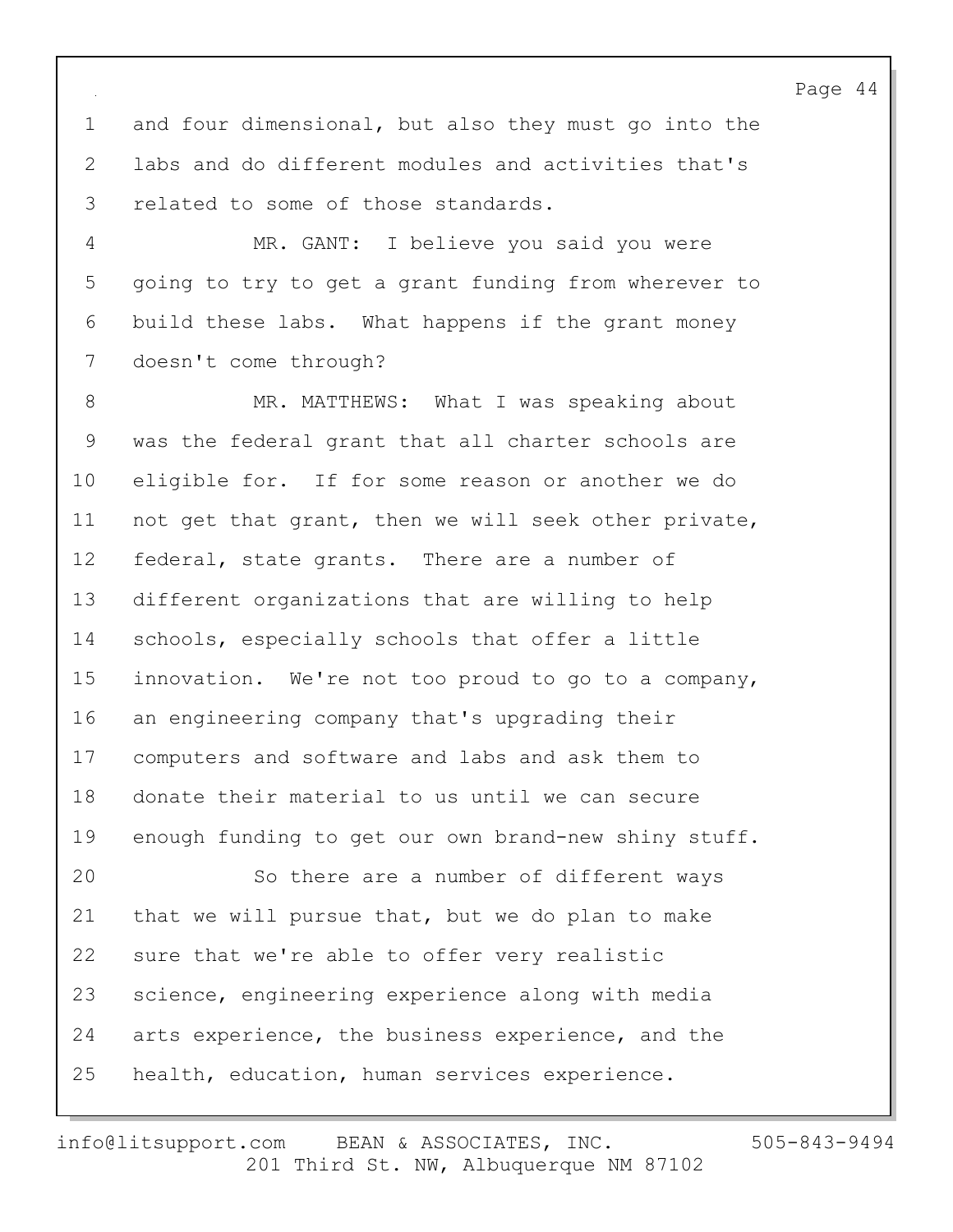1 MR. GANT: Staffing, with labs and with 2 virtual rooms, you were going to have enough staff 3 to cover everything, physics labs, chemistry labs, 4 TLC, the whole nine yards, right?

5 MR. MATTHEWS: Yes. And the way we plan 6 to do that is a phase-in process. The one thing we 7 learned over the years working with charter schools 8 is that it's not all going to happen in one year. I 9 really like Kevin Carol, the guy I quoted earlier. 10 He said that dreams are not microwaveable. And I 11 thought that that really hit home to me because I've 12 always wanted to kind of turn the light switch on 13 and it's there.

14 So what we do plan to do is phase in the 15 school to make sure that we're not understaffed. 16 That's one of the reasons the first year we have the 17 number of FTEs we have. But then you can see the 18 second year it jumps up to six full-time teaching 19 positions and EA job coach positions. So we do plan 20 to phase it in responsibly to make sure we have the 21 proper coverage that is necessary.

22 MR. GANT: One last question. Page 58, 23 please. About the fourth line down under item 4, 24 about the middle of the page. It talks about the 25 ESL teacher can provide support to the college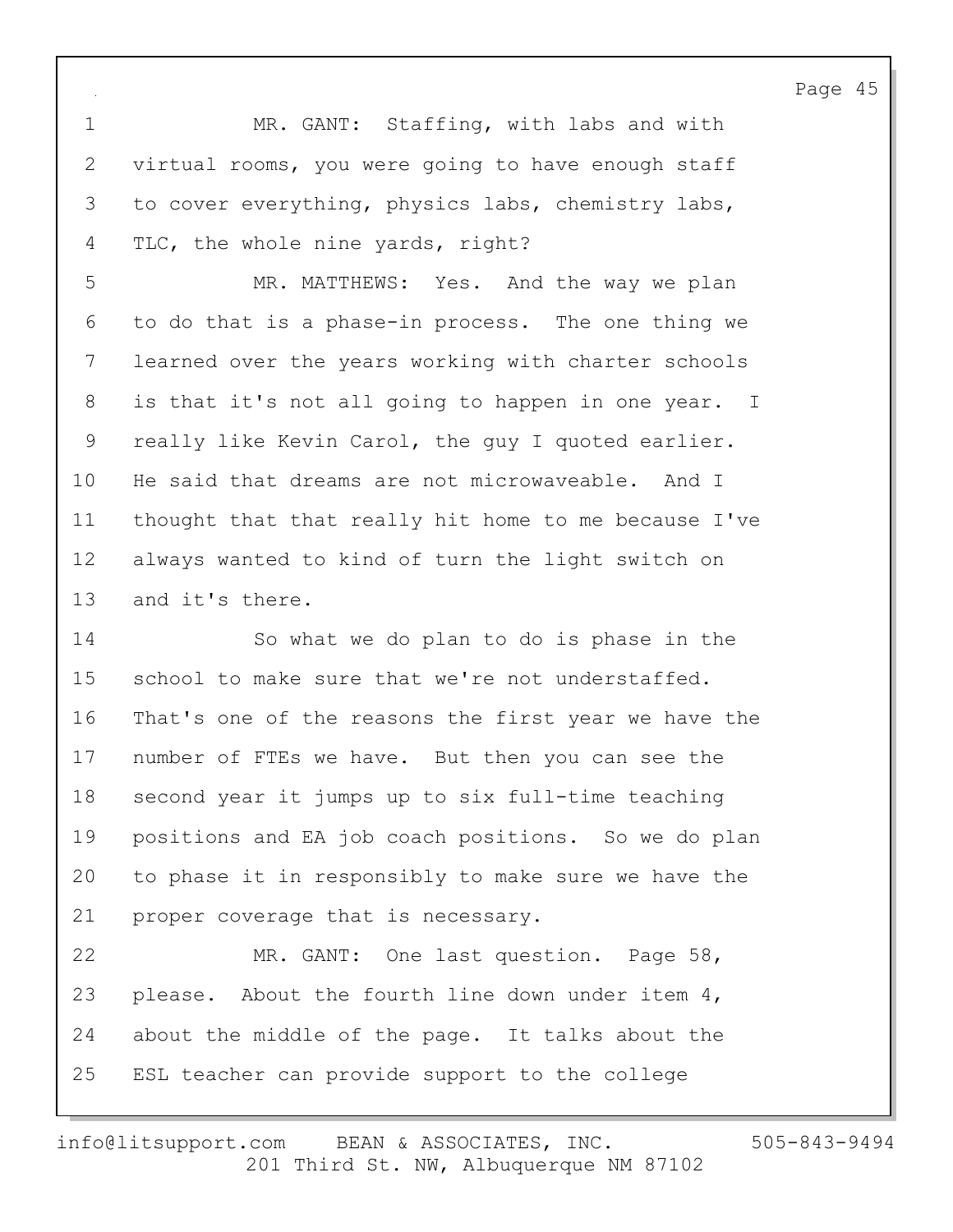2 instructor are you referring to? I can't find it

3 anyplace else.

4 MR. MATTHEWS: What we'll -- we will 5 answer that question in writing, but it actually 6 seems like a typo or error. It should just be 7 instructor, not college instructor, is what we 8 believe.

1 instructor on scaffolding instruction. What college

9 MR. GANT: How many of your staff will 10 actually be highly qualified by state standards, 11 bilingual instructors and EAs?

12 MR. MATTHEWS: Can you repeat that. 13 MR. GANT: By state standards, highly 14 qualified, how many are going to be highly qualified 15 bilingual instructors? And I would assume some of 16 them or all of them have to be dual qualified in 17 several subjects plus EAs.

18 MR. MATTHEWS: The answer is we plan for 19 all of them to be highly qualified, including the 20 EAs, and we do  $-$  I mean, we do plan to make sure 21 that we provide the ESL services to the students 22 that need it.

23 But to answer the question, is we plan for 24 all of them and -- you know, unlike many traditional 25 schools, most of the teachers will have -- need to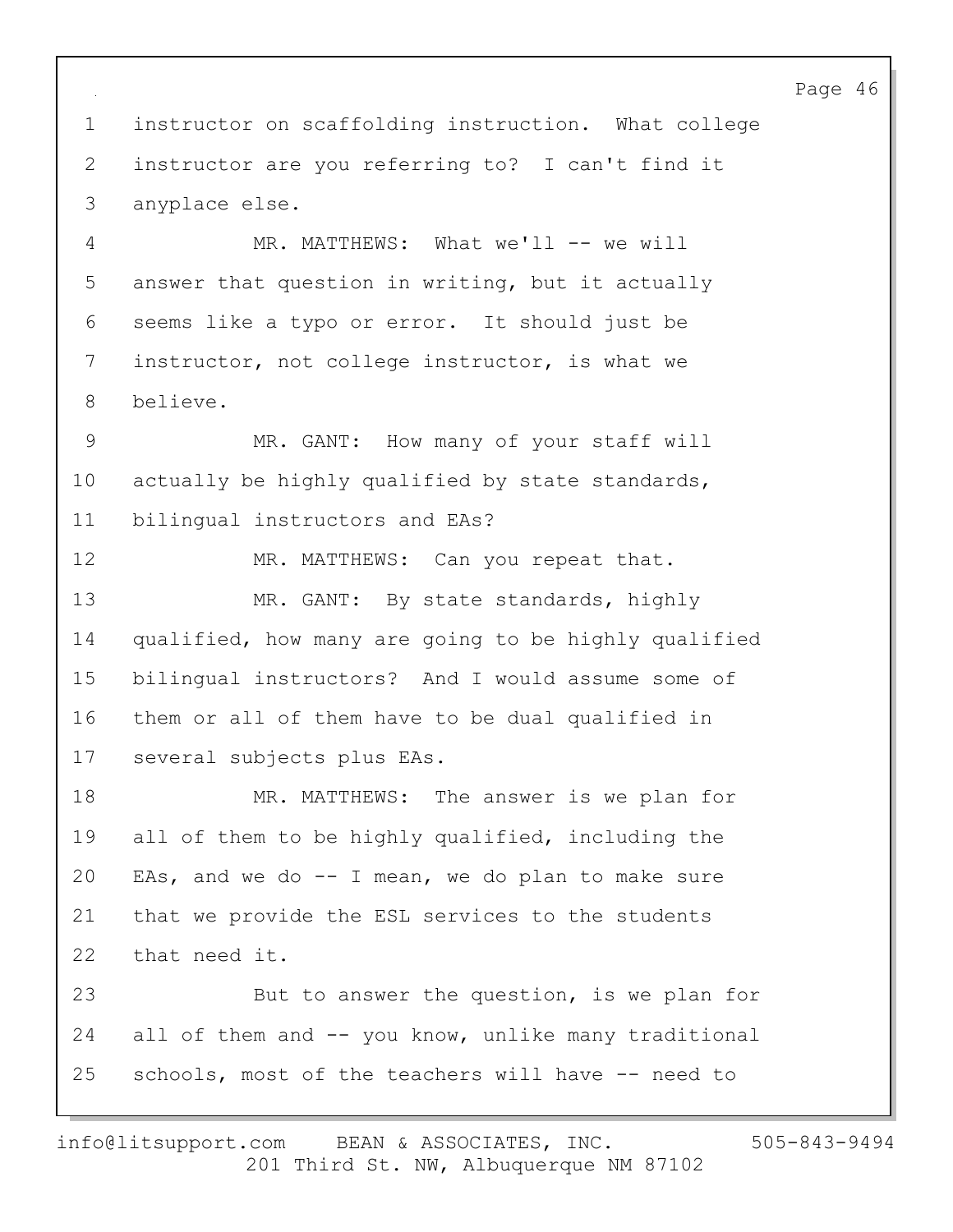1 have a dual role or a dual qualification. For 2 instance, we do plan to have one of the teachers to 3 be highly qualified in science, one in math, one in 4 social studies, and one in language arts because 5 when they -- they will be the ones that will 6 supervise and kind of lead the kids through these 7 lab experiences. So they will have to have a 8 background in those particular areas.

9 MS. MATTHEWS: And just to clarify, we 10 won't be offering any bilingual programs. We will 11 have teachers that are ESL endorsed and certified, 12 those to provide ESL instruction, strategies to help 13 students with those particular needs.

14 MR. GANT: Well, you lost me on that one. 15 If you have a 10th grader come in whose home 16 language is Spanish, German, whatever. So you're 17 not going to have bilingual instruction for these 18 children.

19 MR. MATTHEWS: Well, I guess to clarify --20 not necessarily a program, like a 50/50 or anything 21 like that. But what we're seeing is we will provide 22 ESL services to those particular students and, also, 23 we plan to have at least one of the teachers to be 24 dual language so that if that does become an issue 25 for us, that that person will serve as that child's

201 Third St. NW, Albuquerque NM 87102 info@litsupport.com BEAN & ASSOCIATES, INC. 505-843-9494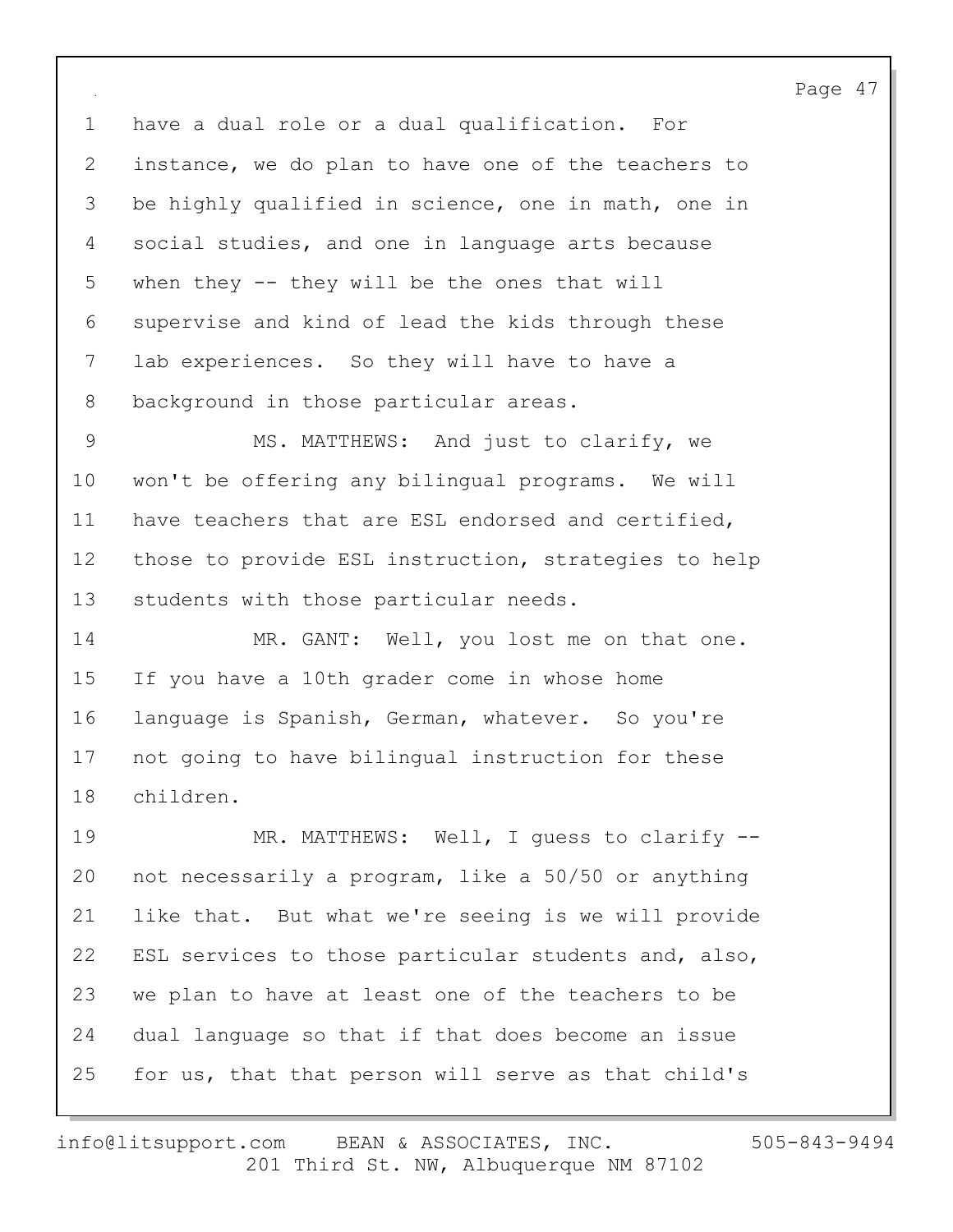1 ESL teacher.

2 DR. DURAN: Excuse me, Mr. Chairman. Just 3 for clarification, there is nothing in the law that 4 says teachers have to offer bilingual instruction. 5 There's no way -- Highland High School, for example, 6 has 28 languages. There's no way they can provide 7 bilingual instruction in 28 languages. 8 The law is very clear that sheltered 9 English strategies for second language learners are 10 very important. There is nothing in the law that 11 they must have a bilingual teacher. They must have 12 instructors who can provide ESL instruction. 13 MR. GANT: Dr. Duran, I've understood that 14 for quite a while, but the statement kind of through 15 me a little bit. 16 DR. DURAN: The other question that I'm 17 hearing is there is a difference between highly 18 qualified and licensed instruction. Highly 19 qualified by federal law is only in those core 20 areas. So when we use the word "highly qualified," 21 we're talking about the core areas. The other 22 instruction should be by licensed teachers and 23 licensed EAs. But EAs are not highly qualified. 24 They just need to have a license. 25 MR. MATTHEWS: Any other questions?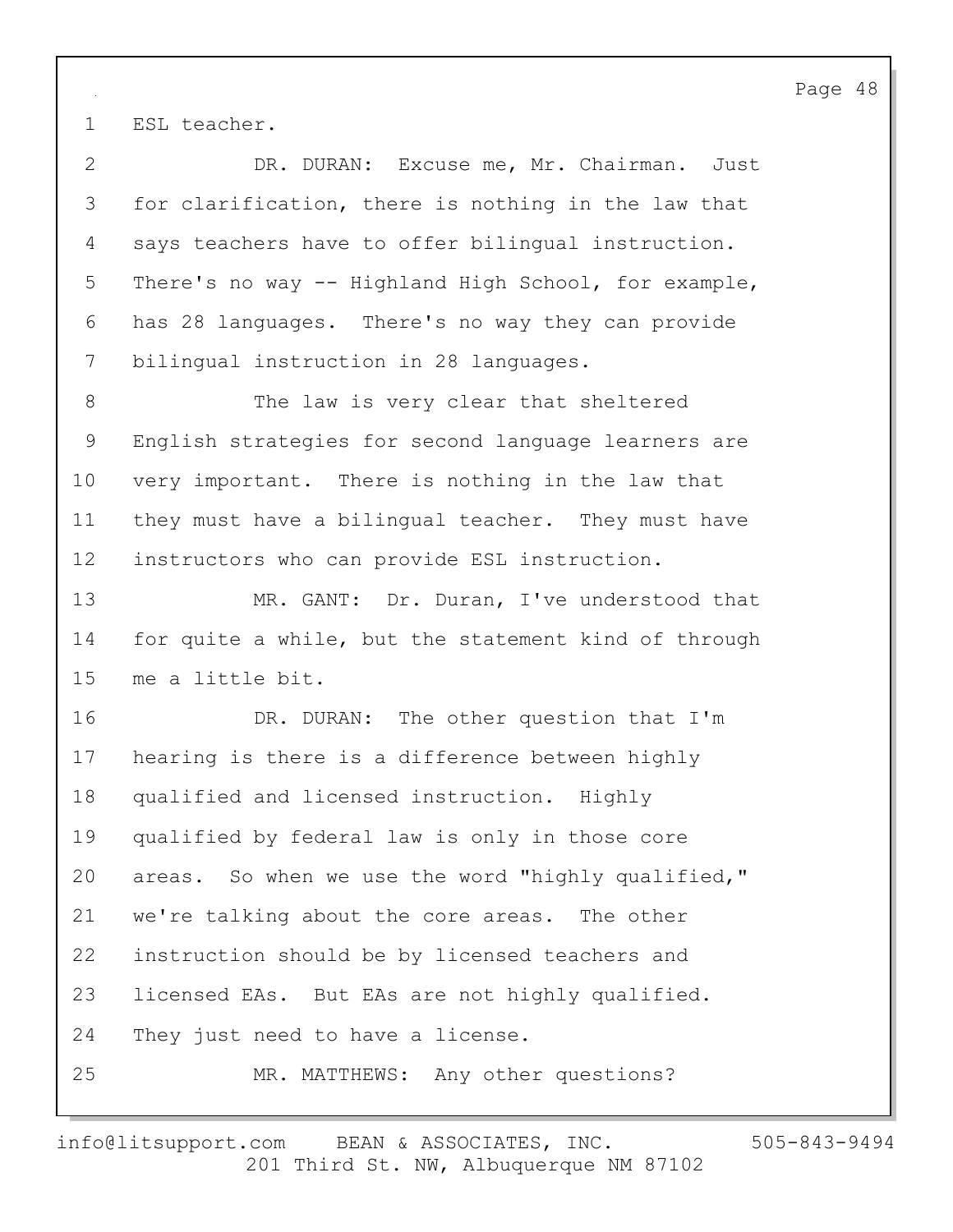1 CHAIRMAN GARRISON: I sometimes let it go, 2 but this E2020, in relation to physical education, 3 tell me what that's going to look like at The GREAT 4 Academy.

5 MR. MATTHEWS: We plan to offer 10th 6 through 12th grade, so we don't plan to offer 7 physical education. The students need to have those 8 six required credits to be a sophomore, and one of 9 those credits that they'll need to have before 10 enrolling into the school would be PE.

11 And just the cost of gym facilities and 12 those kinds of things, we just felt like we would 13 not have the moneys or the facilities to offer that. 14 Plus one of the reasons we offer 10th through 12th 15 grade and not 9 through 12 is because the students 16 really need to be a little older, driving age, plus 17 they need to be able to work. So we kind of did 18 away with the 9th grade and just started 10th grade, 19 which we felt like would solve the PE question also. 20 CHAIRMAN GARRISON: So if someone doesn't 21 have the physical education credit coming to your 22 school, what happens then? Have you thought that 23 through. 24 MR. MATTHEWS: Well, what we had said is 25 that, for instance, if it's -- if a student applies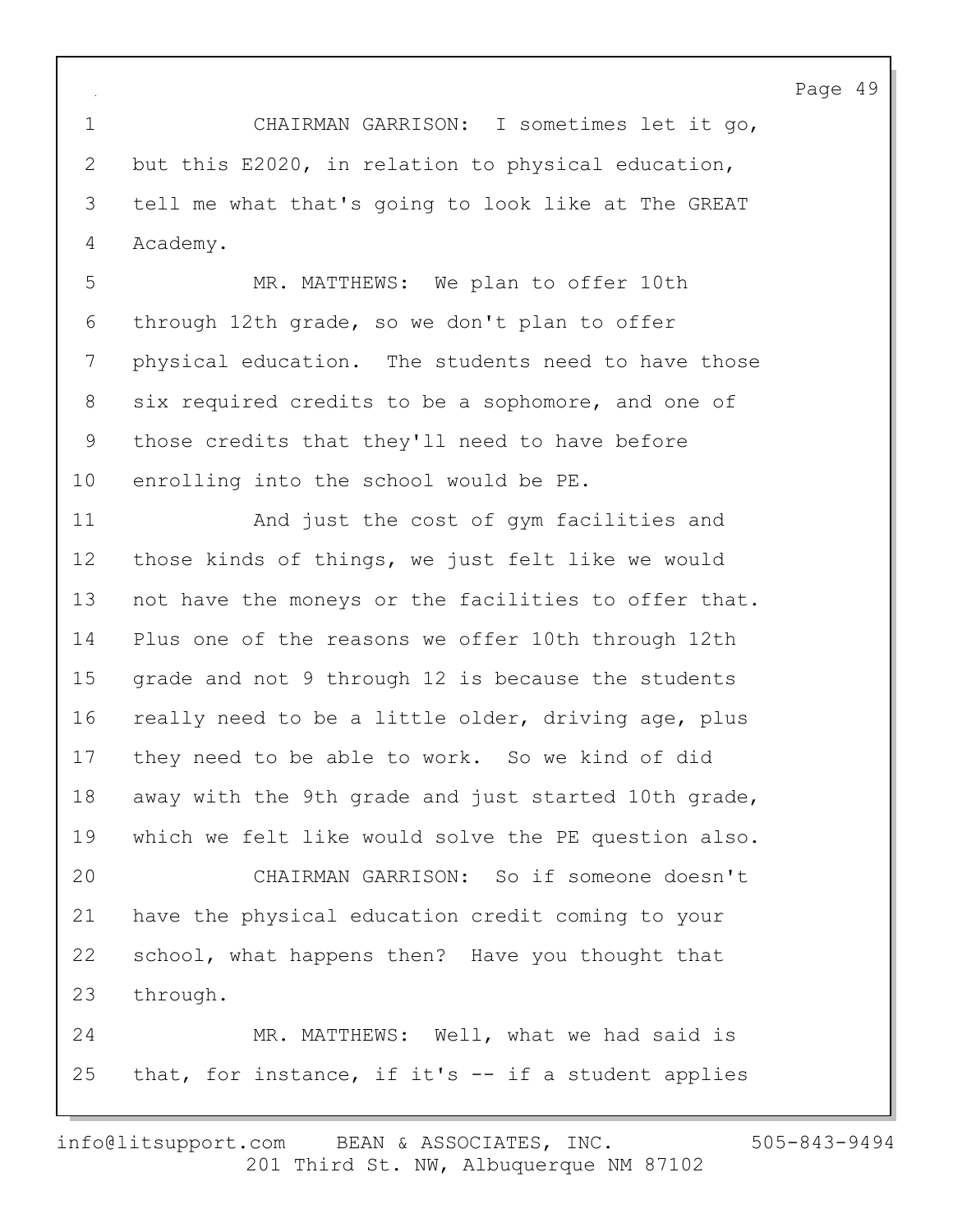1 in April for the lottery and they're chosen, that 2 once we sit down and do an orientation or review 3 their transcripts, if they do not have PE, what we 4 would do is we would recommend that they take that 5 in summer school so that by the time school starts, 6 they have met that satisfaction for that credit. 7 Now, let's say, for instance, they have six credits 8 and they do not have PE, they for some reason 9 decided to waive on PE. That's still something they 10 can do during their summer. They just have to have 11 it done before graduation because it's a 12 requirement.

13 CHAIRMAN GARRISON: I see under E2020 14 elective courses, lifetime fitness coming in the 15 fall of 2010, healthy living also coming in the fall 16 of 2010, and the third in the same time frame is 17 foundation of personal wellness. Are those coming 18 to E2020 or are they coming to The GREAT Academy? 19 MR. MATTHEWS: This is kind of like a 20 snapshot of the different courses that they offer. 21 We may offer some or a combination of some. We did 22 in our grant application put in some moneys for some 23 workout equipment so that we may have a little 24 fitness center or a fitness room, which would be 25 very similar to a company like Google, for instance,

201 Third St. NW, Albuquerque NM 87102 info@litsupport.com BEAN & ASSOCIATES, INC. 505-843-9494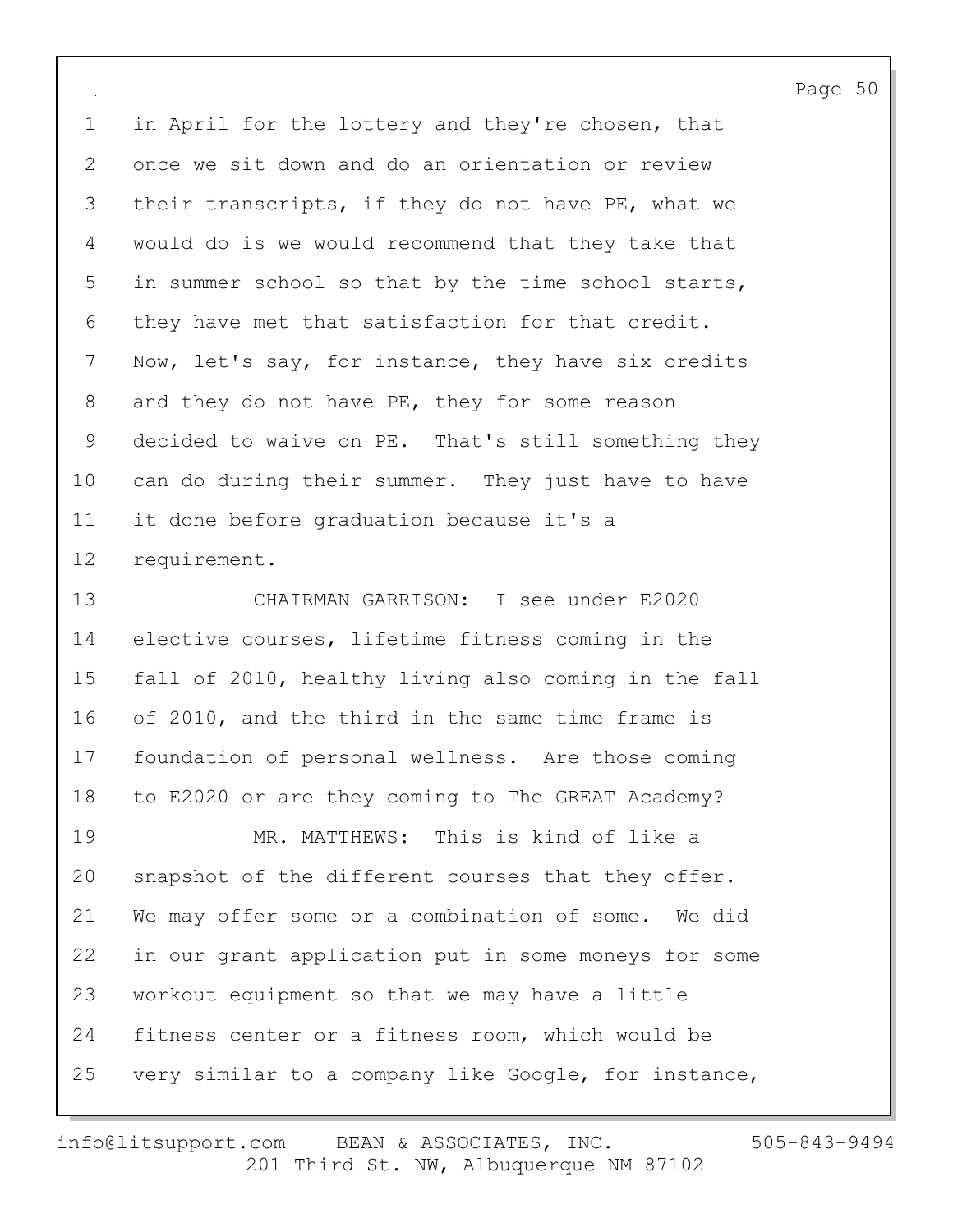1 where they have a little fitness center there where 2 the staff and the students could go and workout.

3 We're trying to mirror as many business 4 practices as possible. Now, whether it meets the 5 criteria to provide -- to give them PE credit or 6 not, we haven't quite worked that all the way 7 through.

8 MS. MATTHEWS: And the representative 9 we've been dealing with from the E2020 company, they 10 didn't have an answer for us on whether or not these 11 courses would satisfy a PE requirement. So, you 12 know, we just kind of decided to work around it 13 until they would be able to give us more information 14 on that.

15 CHAIRMAN GARRISON: At first glance it 16 seems like it's -- they're continuing education 17 subjects. Looking at lifetime fitness, healthy 18 living foundations, foundations of personal 19 wellness, more adult classes maybe. Of course 20 having to meet content standards and benchmarks for 21 physical education in the state of New Mexico, they 22 probably would have components of it but would not 23 satisfy. 24 MS. MATTHEWS: And if I can add, PE in the

25 traditional sense, we would play dodgeball and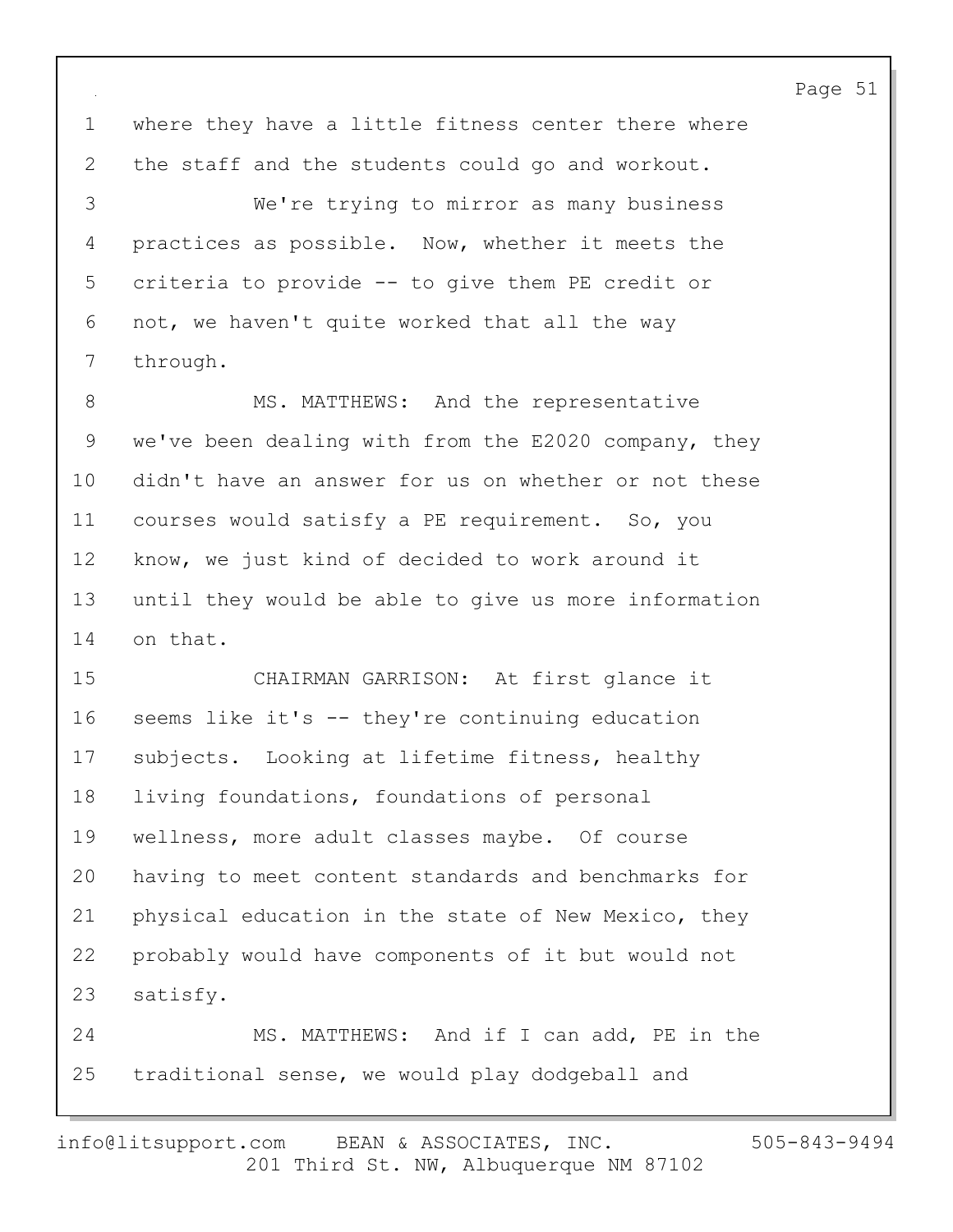1 football and, you know, do the President's thing to 2 say we could touch our toes and all that. But a lot 3 of understanding how to be healthy is education and 4 unlearning some poor habits that we, I think, as 5 Americans have in regards to just being healthier 6 people. So I was excited to see that those were 7 coming on line, but, like I said, we have yet to see 8 whether or not they would meet those requirements.

9 MR. MATTHEWS: And we're definitely going 10 to focus on wellness. That's really important to -- 11 for us to help our students understand that, you 12 know, if you make the sacrifice, you go to school, 13 you graduate, you go to college, but because you ate 14 fast food or wasn't active or didn't have any rec 15 and leisure, that now that dream job is much harder 16 for you to maintain and keep and work at a high 17 level.

18 So health and wellness is very important 19 for us to make sure that our students understand 20 some of those kind of lifelong issues that are 21 really going to help them better transition into 22 adulthood. I come from a family of diabetics, so 23 I'm very cognizant of my weight, eating, activity, 24 get my blood tests every year. So in our health lab 25 we plan to make sure we stress health and wellness.

201 Third St. NW, Albuquerque NM 87102 info@litsupport.com BEAN & ASSOCIATES, INC. 505-843-9494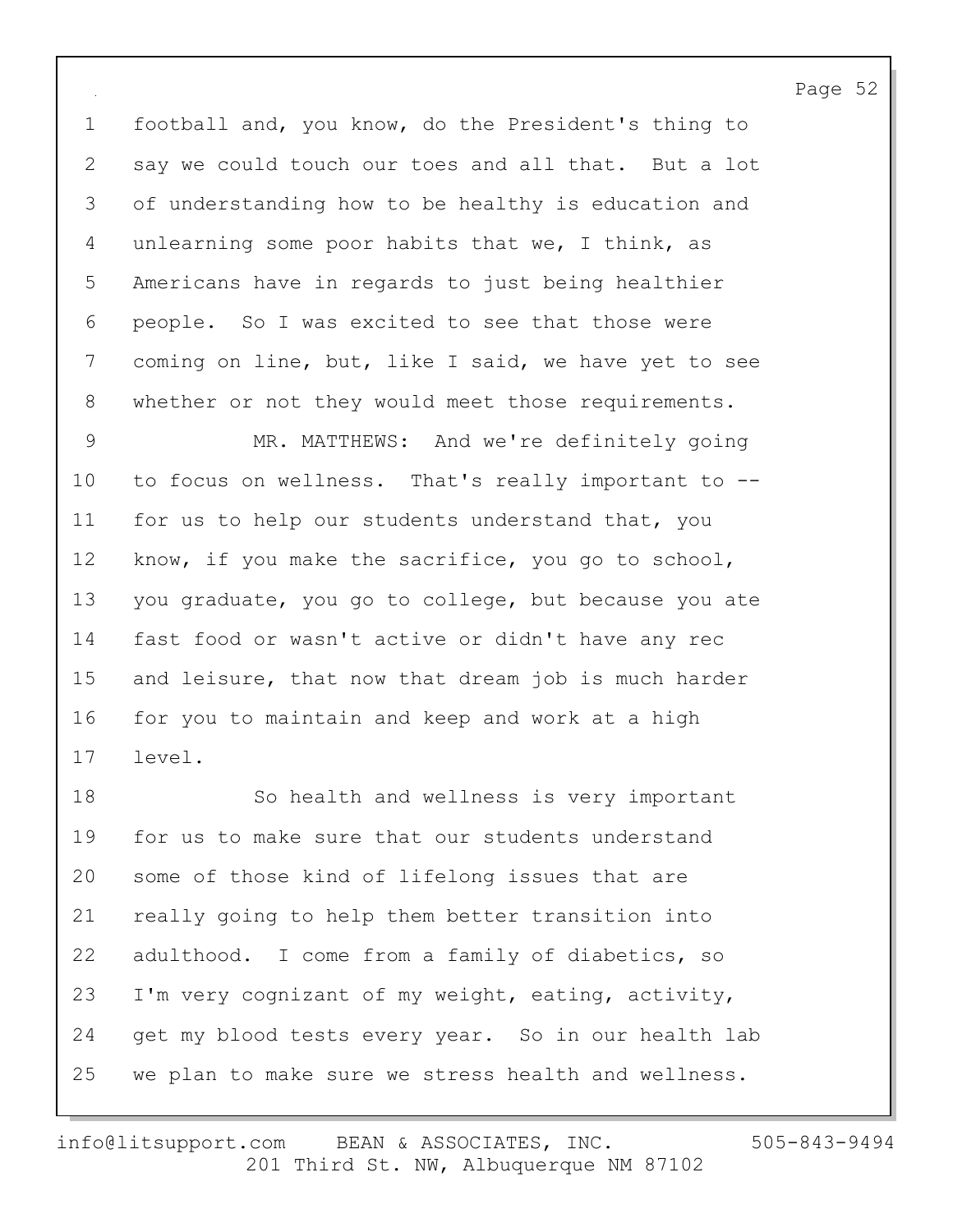1 CHAIRMAN GARRISON: In regard to -- well, 2 I guess, is everything just coming in the fall of 3 2010 or is there something on E2020 right now that 4 is proven that -- I guess I'm waiting for someone to 5 say they're subcontracting with an Nintendo Wii so I 6 could beat them off with a stick, but I just don't 7 know enough about E2020 in that regard.

8 MS. MATTHEWS: E2020 has made an effort 9 to -- they offer -- E2020 is a nationally recognized 10 program. Just like Harcourt Brace has social 11 studies curriculum that's specific to New Mexico 12 state standards, E2020 has done the same thing. 13 And, you know, aside from the other reasons that we 14 chose E2020, that was extremely important because, 15 you know, the state standards drive the instruction. 16 And while they're continuing to get better and add 17 on more -- which seems to be more in the electives 18 range, the core content areas, which is what, you 19 know, our focus was, is very solid. And in our 20 experience with the program, in our investigations 21 of the program and looking into other schools that 22 have used the program, that core content area is 23 very solid. 24 MR. MATTHEWS: Just one example. I'm an 25 assistant principal at Valencia High School in Los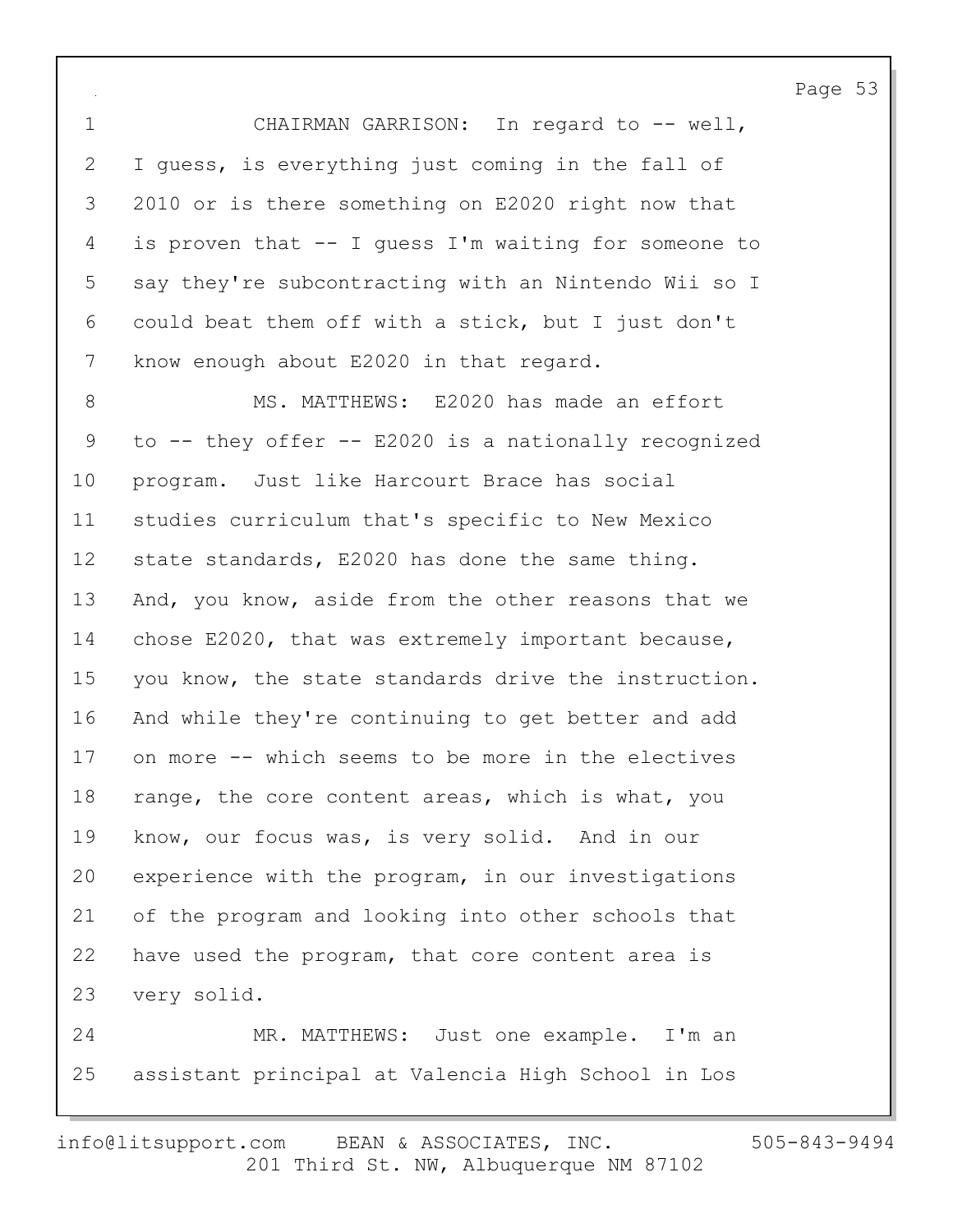1 Lunas. We've graduated right at 180, 200 students 2 last year. Fifty of those students used the E2020 3 to meet the required courses that they needed to 4 graduate. So some schools use it for credit 5 recovery and some schools use it for E2020. But 6 without E2020, our graduation rate would have been 7 dismal.

8 CHAIRMAN GARRISON: Thank you. Any other 9 questions by commissioners? The commission 10 encourages continued public input in writing until 11 Saturday, August 21, at 5 p.m. Written comments 12 should be sent to Public Education Commission CEO 13 Beverly Friedman, 300 Don Gaspar Avenue, Santa Fe, 14 New Mexico 87501 or e-mail Beverly Friedman. And I 15 believe you just received her e-mail, so I don't 16 have to say all those dots and ats and et cetera. 17 We request that the applicant adhere to the deadline 18 and submit their written responses to both the 19 preliminary analysis and our questions by e-mail to 20 Ms. Friedman to insure they are received on time for 21 conversation in a decision making meeting on 22 September 9, 2010. Thank you. We're going to have 23 a ten-minute recess. And start at 9:30 with the 24 next application, Sage Academy. 25 (The proceedings concluded at 9:20 a.m.)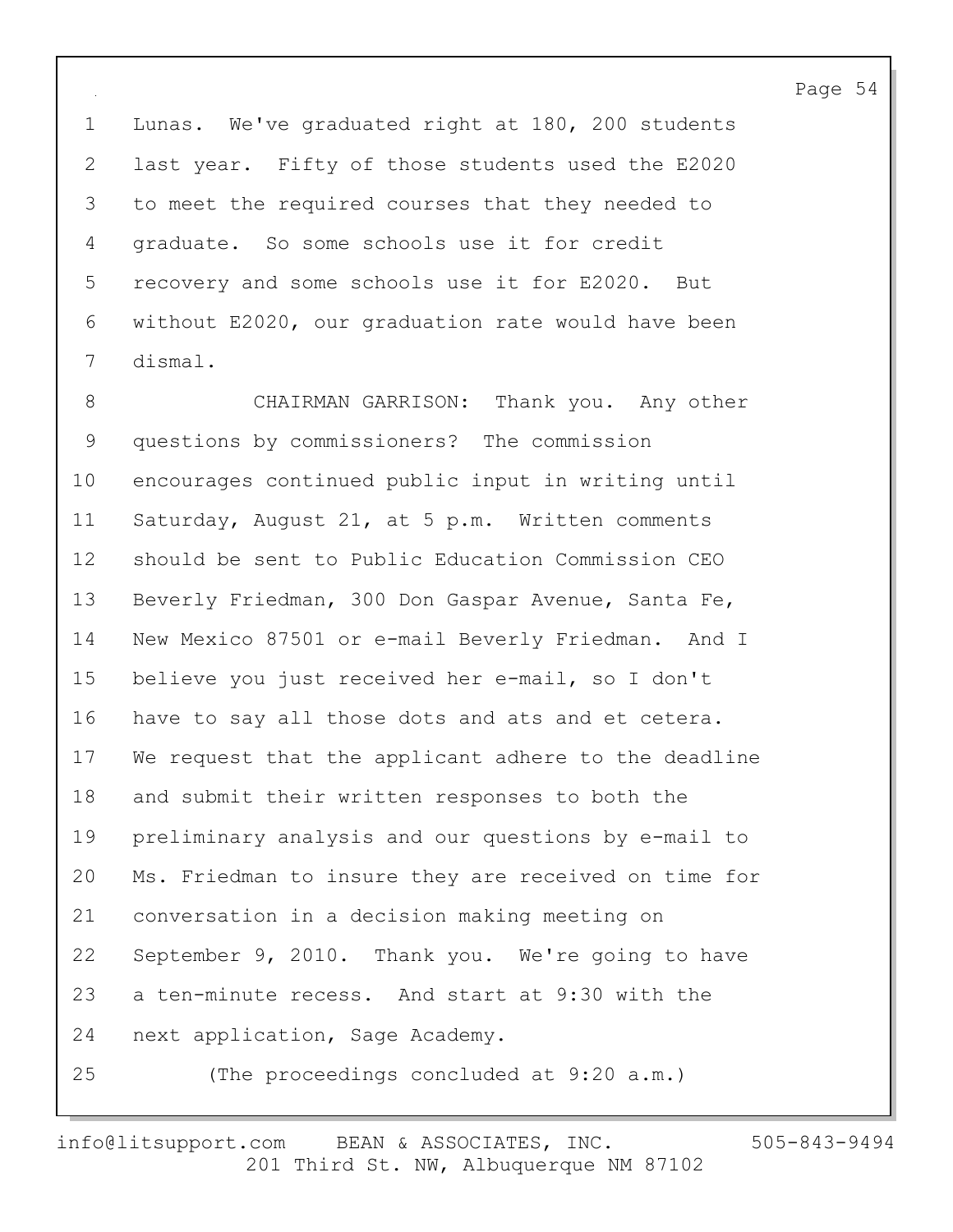| $\sim$        |                                                              | Page 55 |  |
|---------------|--------------------------------------------------------------|---------|--|
| $\mathbf 1$   |                                                              |         |  |
| $\mathbf{2}$  | REPORTER'S CERTIFICATE                                       |         |  |
| 3             | I, DEBORAH L. O'CONNOR, New Mexico CCR #297, DO              |         |  |
| 4             | HEREBY CERTIFY THAT ON August 18, 2010, the                  |         |  |
| 5             | proceedings in this matter were taken before me and I        |         |  |
| 6             | did report in stenographic shorthand the proceedings         |         |  |
| 7             | set forth herein and the foregoing is a true and             |         |  |
| 8             | correct transcription of the proceedings had.                |         |  |
| $\mathcal{G}$ |                                                              |         |  |
| 10            |                                                              |         |  |
| 11            |                                                              |         |  |
| 12            | Deborah L. O'Connor, RPR, CRR                                |         |  |
| 13            | Certified Court Reporter #297<br>License Expires: 12/31/2010 |         |  |
| 14            |                                                              |         |  |
| 15            | (1517H) DEB                                                  |         |  |
| 16            |                                                              |         |  |
| 17            |                                                              |         |  |
| $18\,$        |                                                              |         |  |
| 19            |                                                              |         |  |
| $20$          |                                                              |         |  |
| 21            |                                                              |         |  |
| 22            |                                                              |         |  |
| 23            |                                                              |         |  |
| 24            |                                                              |         |  |
| 25            |                                                              |         |  |
|               |                                                              |         |  |

 $\Gamma$